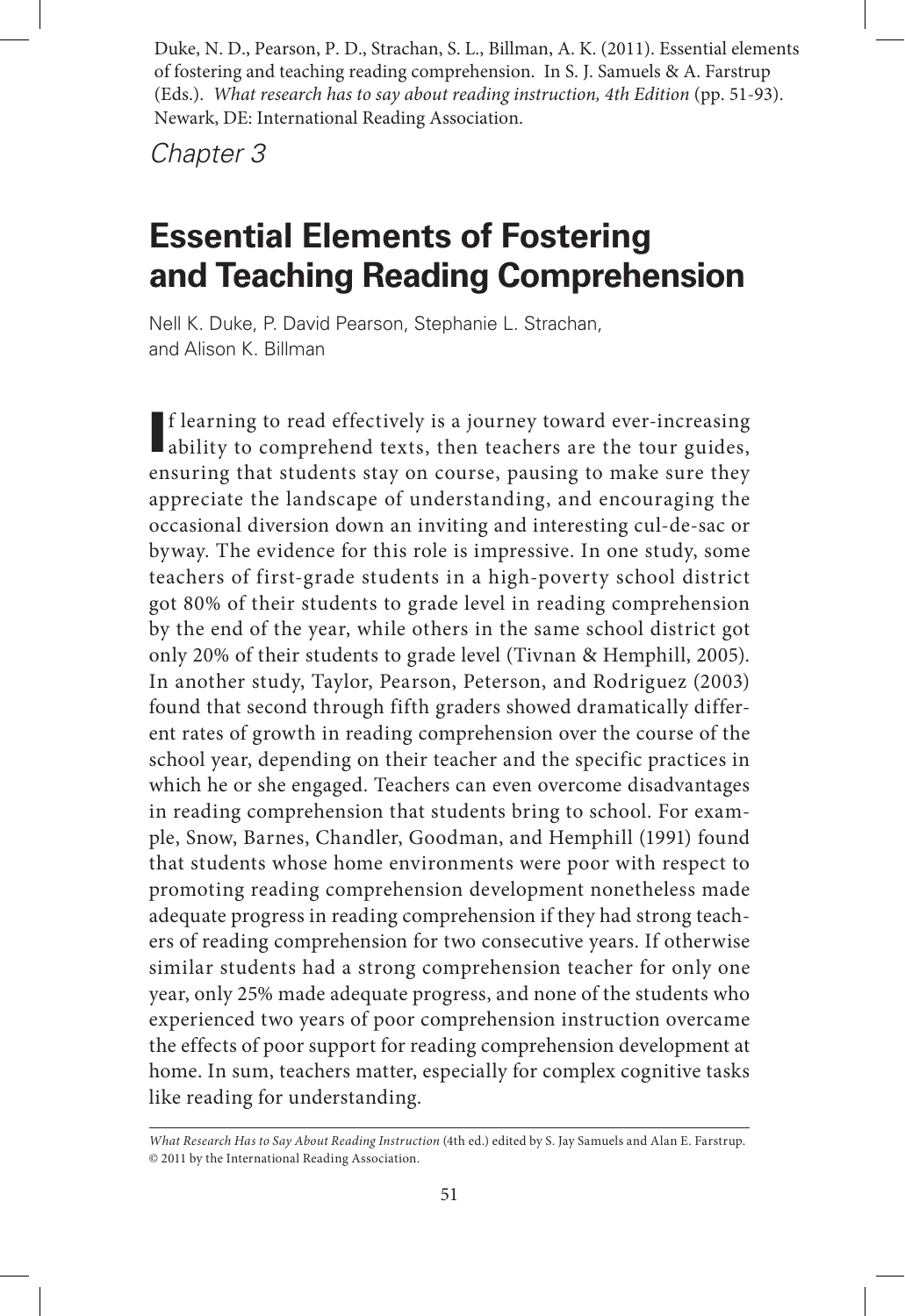So, what makes successful teachers of reading comprehension successful? What goes into reading comprehension instruction that works for a broad range of students? In this chapter, we focus on 10 essential elements of effective reading comprehension instruction that research suggests every teacher should engage in to foster and teach reading comprehension:

- 1. Build disciplinary and world knowledge.
- 2. Provide exposure to a volume and range of texts.
- 3. Provide motivating texts and contexts for reading.
- 4. Teach strategies for comprehending.
- 5. Teach text structures.
- 6. Engage students in discussion.
- 7. Build vocabulary and language knowledge.
- 8. Integrate reading and writing.
- 9. Observe and assess.
- 10. Differentiate instruction.

These practices should be implemented within a gradual release of responsibility model, incrementally turning over responsibility for meaning-making practices from teacher to student, then cycling back through this release with increasingly complex texts, while simultaneously employing instructional approaches that include several essential elements of effective comprehension instruction. To understand why these 10 elements are essential to fostering and teaching reading comprehension, we must understand the nature of reading comprehension itself. We must understand how skilled comprehenders construct meaning, so we can help students learn to construct meaning in the same way. Thus, the first section of this chapter discusses theory and research about the nature of reading comprehension. Next, we address each of the 10 essential elements, providing specific examples of how each can be enacted in classrooms and identifying the research base that supports those enactments. Finally, we end with future directions for research and development in reading comprehension and a tool for evaluating your own fostering and teaching of reading comprehension.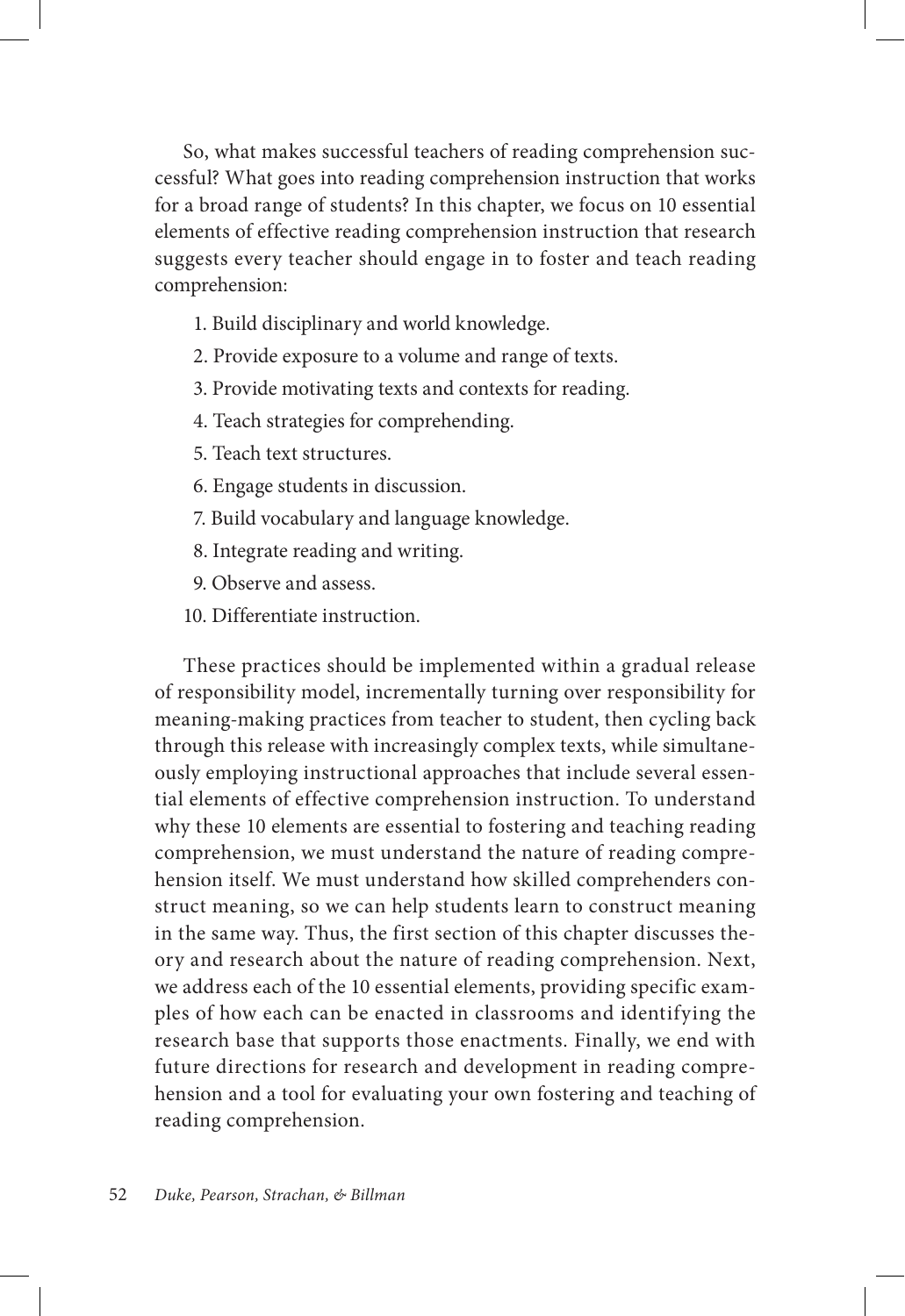# **How Skilled Comprehenders Construct Meaning**

Over the past 20 years, cognitive psychologists have reached broad consensus on the nature of comprehension. Of all the current models of comprehension, Kintsch's (1998, 2004) Construction–Integration model is recognized as the most complete and fully developed. His model shares a lot in common with the older but more popular schema theory model (see R.C. Anderson & Pearson, 1984), in that both models carve out a central role for readers' prior knowledge in the comprehension process. In both schema theory and the Construction–Integration model, a virtuous (the opposite of a vicious) cycle drives the process: We bring knowledge to the comprehension process, and that knowledge shapes our comprehension. When we comprehend, we gain new information that changes our knowledge, which is then available for later comprehension. So, in that positive, virtuous cycle, knowledge begets comprehension, which begets knowledge, and so on. In a very real sense, we literally read and learn our way into greater knowledge about the world and greater comprehension capacity.

The two terms in the name of Kintsch's (1998) model, construction and integration, are both crucial in the comprehension process. When we read, we use our knowledge along with our perceptions of what we think the text says to literally build, or construct, mental representations of what the text means. Once those representations are constructed, we can merge, or integrate, the information in those models with the knowledge stored in our minds. When we achieve that integration, we call it learning; we literally know more than we did before the reading.

In Kintsch's (1998) model, two levels of representation are critical: the text base and the situation model. For Kintsch, the text base involves an accurate reading of the text for the purpose of getting the key ideas from the text into working memory. Yet, knowledge plays a key role even in building that accurate representation of the text. We use our knowledge of the world, along with our knowledge of how language and text work, to make all the local inferences required to connect the sentences to one another—to build, if you will, a coherent representation of what the text says. Connecting pronouns to their antecedents is one kind of linking inference, for example, figuring out that the "he" in sentence 2 refers to "Roberto" in sentence 1:

- 1. Roberto desperately wanted to buy a new bicycle.
- 2. He took an after-school job sweeping out the bodega around the corner from his family's apartment.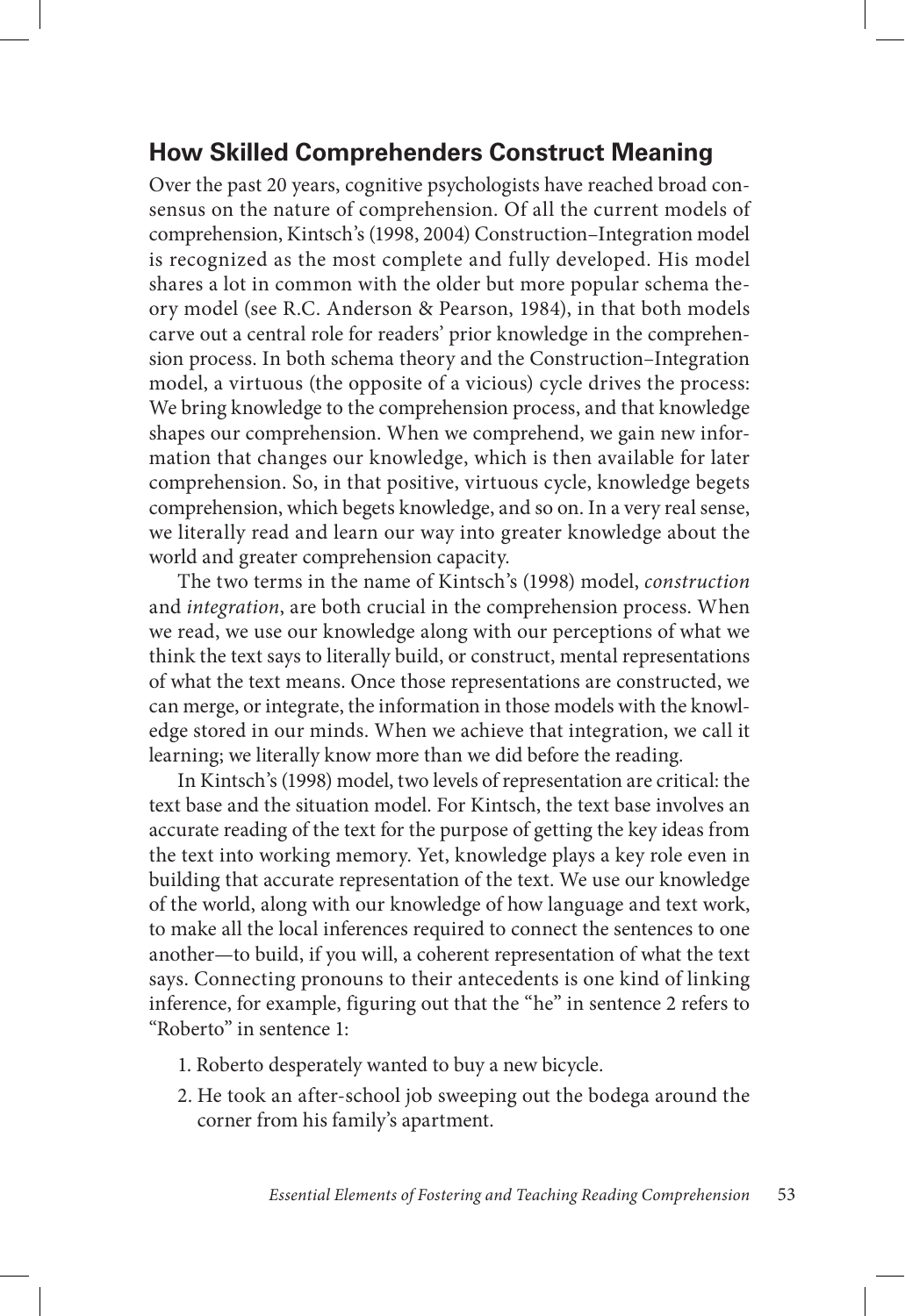Another kind of local inference is making logical connections among ideas or events in the text. In the example sentences, this means that a local inference is involved in figuring out that wanting the new bicycle was a key motive in prompting Roberto to take the job at the bodega. The kind of reading involved in constructing a text base is what the recently issued Common Core State Standards (Council of Chief State School Officers & National Governors Association [CCSSO& NGA], 2010) for reading refer to when the demand is made to "read closely to determine what the text says explicitly" (p. 10).

The second level of representation, the situation model, is the coherent mental representation of the events, actions, and conditions in the text that represent the integration of the text base with relevant prior knowledge from readers' store of knowledge in long-term memory. To develop a satisfactory situation model, readers must meet two standards: (1) The model has to be consistent with the text base encountered to that point in the reading, and (2) the model must correspond with their relevant prior knowledge of how the world works. In short, readers must integrate information from the text base (i.e., words, sentences, paragraphs) with available and relevant prior knowledge retrieved from long-term memory and fold it all into an emerging situation model of the meaning of the text at that point in the process. If the text base is an account of what the text says, then the situation model can be thought of as an account of what the text means.

When readers build a situation model, they rely even more heavily on background knowledge and inferential processes than when building a text base. In our scenario with Roberto and the bodega, for example, readers might infer, even on the basis of minimal information from the text base, that Roberto is a self-motivated, independent person who understands that he has to work for what he wants in life. They might also have to connect the term *bodega* with their schema for neighborhood grocery store and infer that the neighborhood in which Roberto lives has a sizable Latino population. At a simpler level, a first grader who reads that George Washington chopped down a cherry tree will infer that he used a hatchet or an ax to perform the act. Writers of narratives often omit the motives that drive characters to particular actions in a story on precisely the grounds that they expect readers to use their knowledge of stories, life experiences, and human nature to infer those motives.

Constructing a situation model is central to reading comprehension and is the mechanism that allows readers to integrate what they already know with what they read in the service of building new knowledge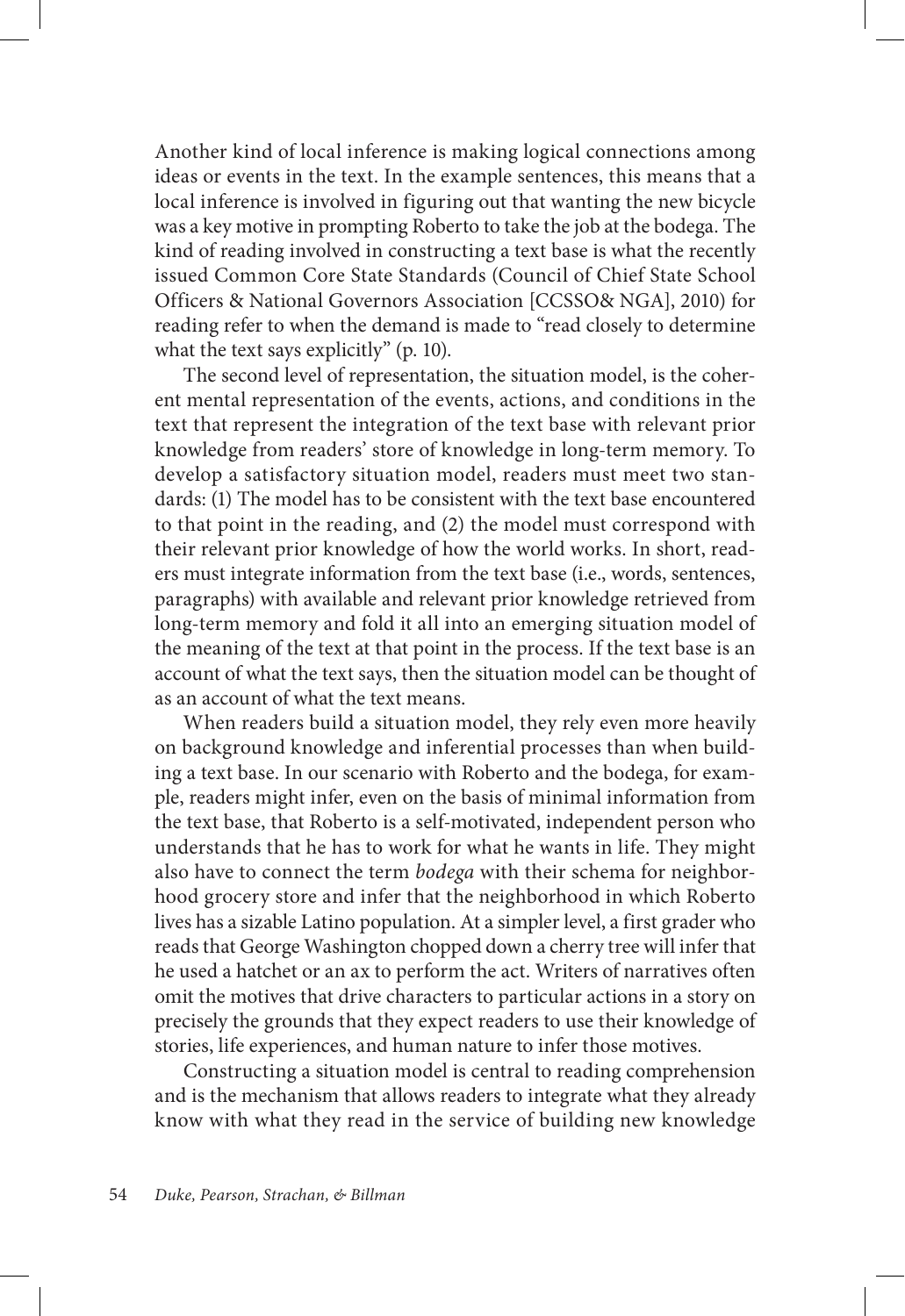structures. These new constructs will modify or replace those currently in long-term memory. Just as knowledge drives comprehension, so does comprehension provide the reader with new knowledge to modify the existing knowledge structures in long-term memory. This is the kind of reading that is emphasized in standards 7–9 in the Common Core State Standards (CCSSO & NGA, 2010) for reading:

- 7. Integrate and evaluate content presented in diverse media and formats, including visually and quantitatively, as well as in words.
- 8. Delineate and evaluate the argument and specific claims in a text, including the validity of the reasoning as well as the relevance and sufficiency of the evidence.
- 9. Analyze how two or more texts address similar themes or topics in order to build knowledge or to compare the approaches the authors take. (p. 10)

To be intentionally redundant, knowledge begets comprehension begets knowledge in just the sort of virtuous cycle we would like students to experience. This cycle has a down side, in that some readers do not come to the task with a knowledge base, inferential capacities, motivations, or dispositions sufficient to enable comprehension.

Skilled readers have several advantages over less skilled readers when it comes to model building. They have greater facility with text processing—everything from recognizing words and reading them fluently to applying skills and strategies to construct meaning, including those identified in Table 3.1. Skilled readers also possess greater stores of knowledge, including language knowledge (e.g., vocabulary, of complex syntax or grammar), textual knowledge (e.g., of text structures and textual devices), and world knowledge (e.g., disciplinary, interpersonal). Thus, skilled readers are more readily able to integrate broader arrays of relevant elements from the text base and bring wider and deeper knowledge to the task of constructing a situation model. Skilled readers are also more motivated and engaged readers, reading more actively and more voluminously, thus further developing their knowledge and skill (Guthrie, 2004).

Fortunately, all of these characteristics of good readers are amenable to teacher intervention. The 10 instructional practices featured in the remainder of this chapter are precisely the practices that teachers should employ to help all readers acquire these understandings, strategies, and dispositions.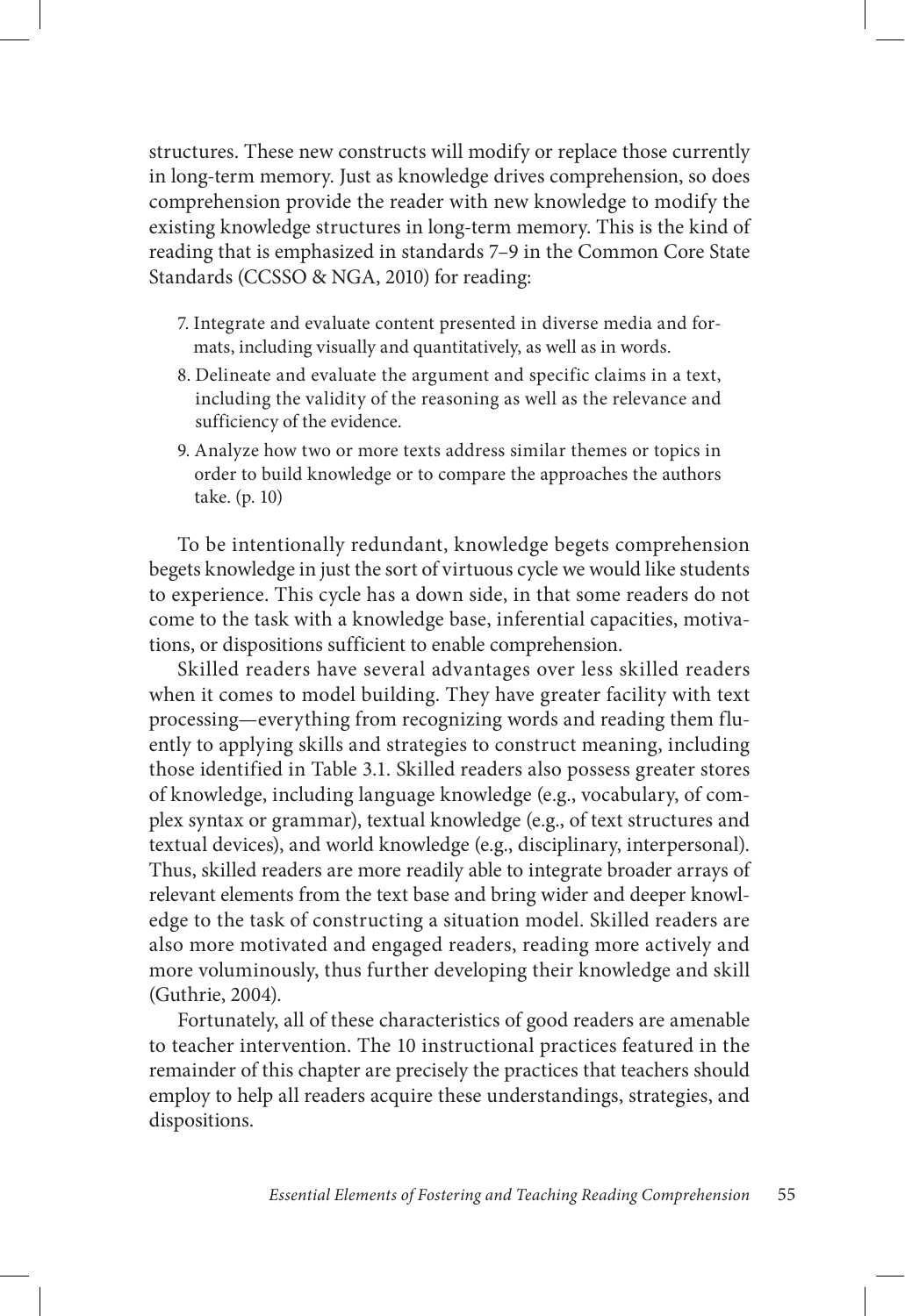### **Table 3.1. What Good Readers Do When They Read**

- Good readers are active readers.
- From the outset, they have clear goals in mind for their reading. They constantly evaluate whether the text, and their reading of it, is meeting their goals.
- Good readers typically look over the text before they read, noting such things as the structure of the text and text sections that might be most relevant to their reading goals.
- As they read, good readers frequently make predictions about what is to come.
- They read selectively, continually making decisions about their reading—what to read carefully, what to read quickly, what not to read, what to reread, and so forth.
- Good readers construct, revise, and question the meanings they make as they read.
- Good readers try to determine the meanings of unfamiliar words and concepts in the text, and they deal with inconsistencies or gaps as needed.
- Good readers draw from, compare, and integrate their prior knowledge with material in the text.
- They think about the *authors* of the text, their style, beliefs, intentions, historical milieu, and so forth.
- Good readers monitor their understanding of the text, making adjustments in their reading as necessary.
- Good readers evaluate the text's quality and value and react to the text in a range of ways, both intellectually and emotionally.
- Good readers read different kinds of text differently.
- When reading narrative, good readers attend closely to the setting and characters.
- When reading expository text, good readers frequently construct and revise summaries of what they have read.
- For good readers, text processing occurs not only during "reading," as we have traditionally defined it, but also during short breaks taken during reading…[and] even after the reading has ceased.
- Comprehension is a consuming, continuous, and complex activity, but one that, for good readers, is both satisfying and productive.

Note. Modified from "Effective Practices for Developing Reading Comprehension," by N.K. Duke & P.D. Pearson, 2002, in A.E. Farstrup & S.J. Samuels (Eds.), What Research Has to Say About Reading Instruction (3rd ed., pp. 205–206), Newark, DE: International Reading Association.

# **The 10 Essential Elements of Fostering and Teaching Reading Comprehension**

### Build Disciplinary and World Knowledge

Our first principle follows inevitably from the account of the reading comprehension process in Kintsch's (1998, 2004) Construction– Integration model. The amount of related domain or world knowledge that a reader brings to a text significantly affects that reader's comprehension of that text; this is a fact that has been established over the course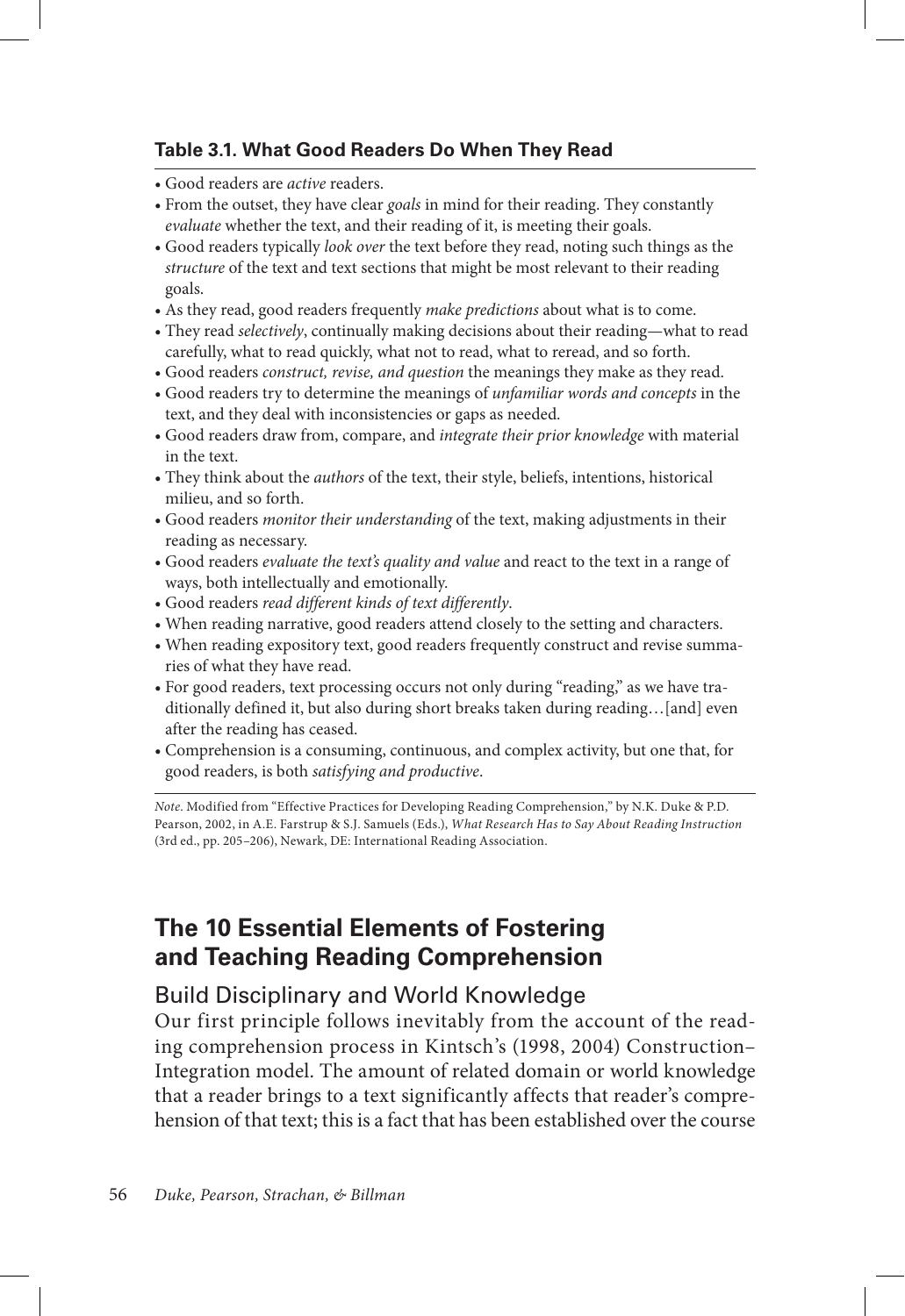of many years (e.g., R.C. Anderson & Pearson, 1984; Bos & Anders, 1990; Kendeou & van den Broek, 2007; McNamara, Floyd, Best, & Louwerse, 2004; McNamara & Kintsch, 1996; Paul, 1990), as discussed previously. This basic finding was confirmed, but with an interesting twist, once again in a recent study designed to understand the importance of world knowledge and decoding skills as related to young readers' comprehension. McNamara and colleagues (2004) engaged third-grade students in reading two texts, one narrative and one expository. The researchers found that comprehension of the expository text, in contrast to the narrative text, was significantly related to the student's amount of world knowledge. Again, this evidence suggests that efforts to provide readers with opportunities to build domain and world knowledge support their subsequent reading comprehension.

Although it stands to reason that wide reading of a variety of texts results in more world knowledge, many approaches take on the goal of building knowledge directly by situating knowledge-building goals alongside reading comprehension or literacy goals (Cervetti, Pearson, Bravo, & Barber, 2006; Cunningham & Stanovich, 2001; Guthrie, Anderson, Alao, & Rinehart, 1999; Palincsar & Magnusson, 2001; Romance & Vitale, 2001). For example, the IDEAS (in-depth expanded applications of science) model replaces literacy instruction with a two-hour block of integrated science–literacy instruction. Students receiving this instruction have consistently outpaced students receiving regular language arts and science programs on national norm-referenced assessments (Romance & Vitale, 2001).

Featured Approach: Seeds of Science/Roots of Reading. Two of us, Billman and Pearson, have worked for several years on a program known as Seeds of Science/Roots of Reading (Cervetti et al., 2006), which was designed to promote science and literacy integration. The program's fundamental premise is that reading, writing, and language (e.g., vocabulary, discourse) are best developed when they are put to work as tools to help students acquire knowledge and inquiry skill in a specific domain, such as science. Somewhat ironically, the evidence gathered thus far (Goldschmidt, 2010; Wang & Herman, 2005) indicates that the effects for the development of deep science knowledge are the strongest, followed in order by durable but decreasingly strong effects, in writing, vocabulary, and reading comprehension development. Vis-à-vis comprehension instruction, two particularly notable features of the Seeds of Science/Roots of Reading curriculum are worth elaborating. First, the approach takes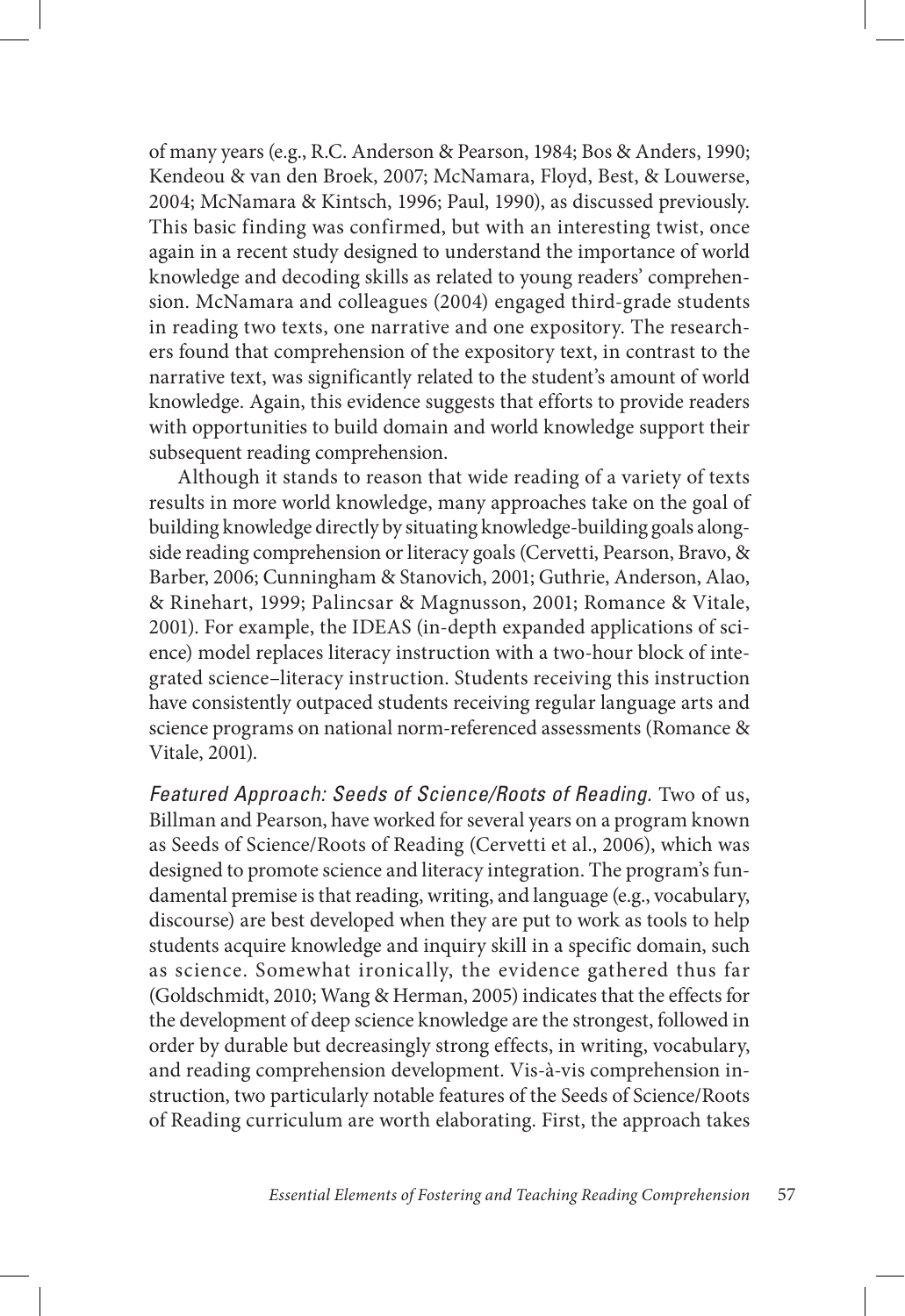advantage of a fundamental isomorphism, or at least a strong similarity, between reading comprehension strategy instruction (e.g., predicting outcomes on the basis of textual evidence and world knowledge) and science inquiry strategies (e.g., making predictions based on hands-on evidence and topical knowledge of the domain being taught). This means that the inquiry component of science and the strategy component of reading are mutually reinforcing and synergistic, in that what one learns in the one improves the other. Second, concept development in science (e.g., learning the stages of the water cycle) is viewed as tightly linked to reading vocabulary development. So, students are not only learning words but also learning new ideas and acquiring new labels to name those ideas. Words are not the point of words; ideas are. In Seeds of Science/Roots of Reading as well as in IDEAS, Concept-Oriented Reading Instruction (CORI; an approach discussed later in this chapter under the topic of motivation), or any number of other integrated approaches to instruction (see Pearson, Moje, & Greenleaf, 2010), the emphasis is on the idea that when we link knowledge development to reading for comprehension, both knowledge and comprehension are the beneficiaries.

This tight link raises a fundamental dilemma for reform initiatives, of which No Child Left Behind is the most obvious example, that advocate an even greater piece of the curricular pie for reading and, to a slightly lesser extent, mathematics at the elementary level. Such efforts almost inevitably will and already have eclipsed curricular space for social studies and science, as the data suggest (Dorph et al., 2007; McMurrer, 2008). The irony, of course, is that the knowledge that students would gain in more vigorous social studies and science instruction would, as Kintsch's (1998, 2004) Construction–Integration model dictates, fuel comprehension development directly and powerfully. The possibility exists that by emphasizing generic reading instruction at the expense of disciplinary learning, we may be, as the saying goes, cutting off our noses to spite our faces.

### Provide Exposure to a Volume and Range of Texts

It is widely accepted that effective and engaged comprehenders tend to read more than their struggling counterparts (e.g., Guthrie, 2004). Particularly, the volume of experiences students have interacting with texts both in and out of the classroom significantly correlates with their overall reading success (e.g., Donahue, Finnegan, Lutkus, Allen, & Campbell, 2001; Taylor, Pearson, Clark, & Walpole, 2000), which suggests that effective comprehension instruction should provide students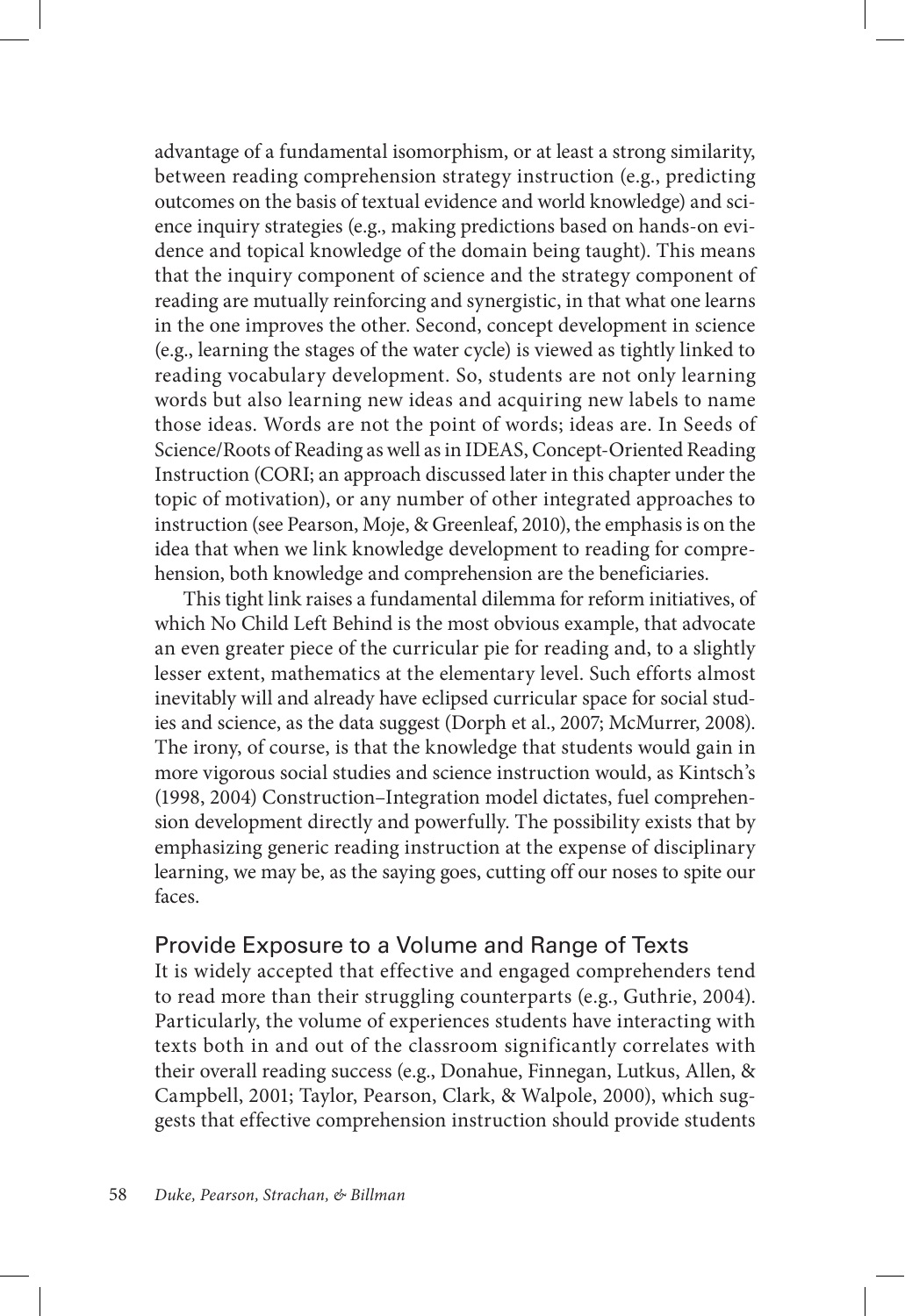with ample opportunities to engage with texts. For example, experimental studies of voluntary summer reading have found that increasing the volume of texts to which students have access over the summer significantly improves their overall reading achievement (e.g., Allington et al., 2010; Kim & White, 2008). Similarly, Neuman (1999) found that increasing the volume of texts in child-care centers led to increased engagement with texts and improvements in children's early literacy measures. This may be due in part to the influence that reading can have in developing students' verbal skills and domain knowledge, both of which positively influence one's reading success (Cunningham & Stanovich, 2001). In addition to volume as an influencing factor, the quality and range of books to which students are exposed (e.g., electronic texts, leveled books, student/teacher published work) has a strong relationship with students' reading comprehension (e.g., Hoffman, Sailors, Duffy, & Beretvas, 2004).

In providing exposure to a range of texts, one important dimension to consider is the genre of the text, particularly its communicative purpose. Because reading success does not necessarily transfer between different genres (Duke & Roberts, 2010), students should be exposed, in volume, to the full range of genres we want them to be able to comprehend. Our curricula should include narrative genres, whose purpose is to share and make meaning of experience, as with fairy tales, realistic fiction, and many true stories (Duke, Caughlan, Juzwik, & Martin, in press). Equally as important are informational genres, whose primary purpose is to convey information about the natural or social world (Duke, 2000), as in websites, books, or articles that describe plants, animals, or places or explain natural or social processes or phenomena. Then, there are the hybrid or in-between genres, both print and digital, that are not easily classified as narrative or informational: biographical and autobiographical texts, whose purpose is "to convey information and to communicate a perspective on a person's life" (Duke et al., in press); texts whose purpose is to tell us how to do something (i.e., procedural, how-to); texts intended to persuade or convince us of something (i.e., persuasive); poetry; drama; and so forth. Including so-called functional genres, such as signs, labels, coupons, lists, and letters, may also help students recognize important purposes for comprehension.

The texts we include in classrooms should vary in other respects as well. For example, we want to include texts that are very well written and facilitative of comprehension, as well as those that may cause students some difficulty, thus catalyzing the use and instruction of comprehension strategies and helping students think about how they, as writers, can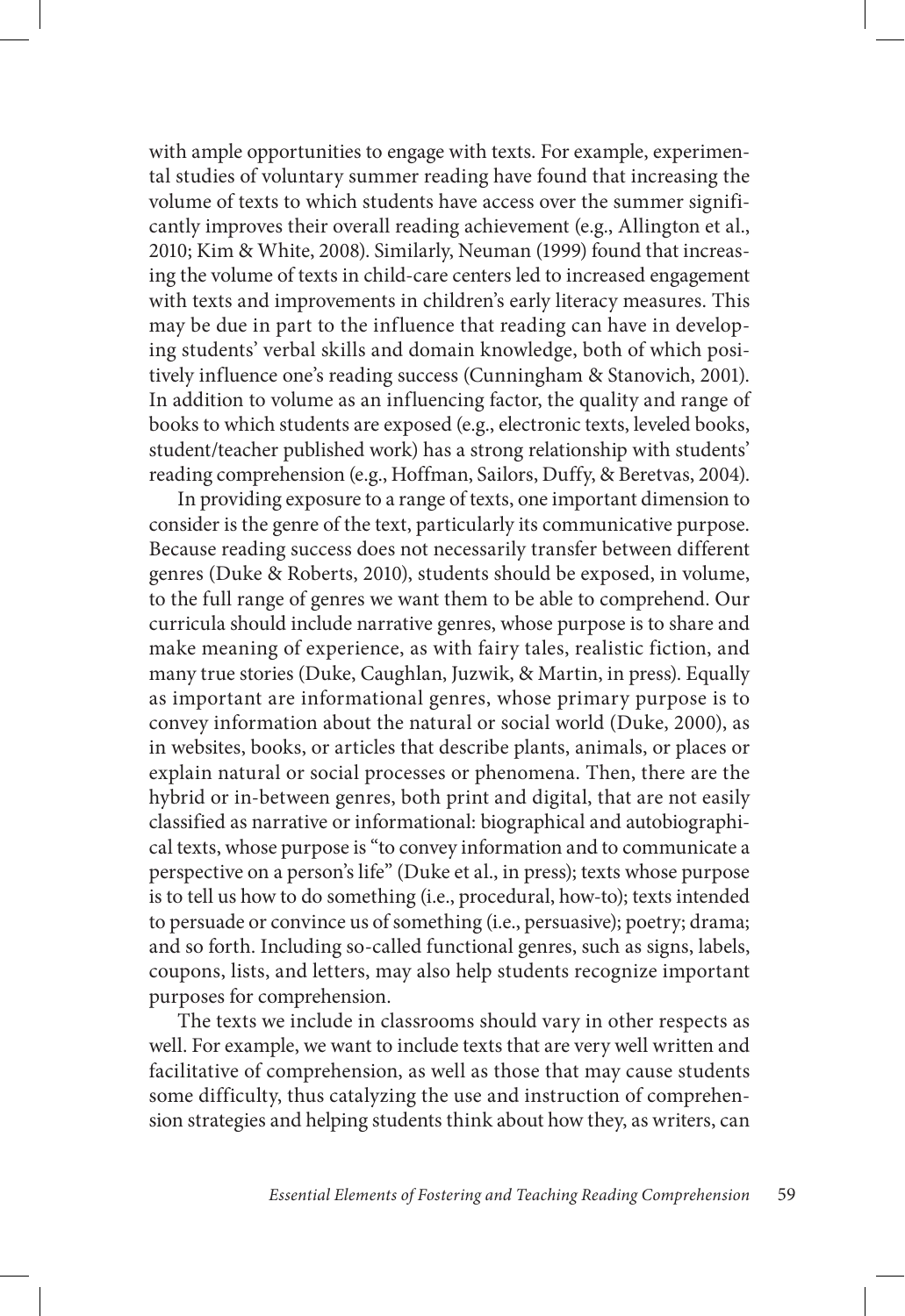make text easier or more difficult to understand. Texts should represent a range of complexity, as emphasized in the Common Core State Standards (CCSSO & NGA, 2010). We certainly want readers to have opportunities to read texts that are not difficult for them, but we also want readers to have access to texts that challenge them. Although it has long been recommended that we prevent readers from reading frustration-level texts, it is becoming clear that challenging texts, at least as determined by wordreading accuracy, may not in fact be frustrating to students (Halladay, 2008). In some cases, these challenging texts may have other equally, if not more, important attributes, such as promoting high engagement, providing material for students' content area investigations or writing, or providing inducement to apply fix-up and other coping strategies. When such texts are used, teachers will have to employ a variety of instructional strategies, such as partner reading and collaborative strategy use, to provide the extra measure of scaffolding needed to support students' comprehension of more challenging text (Billman, Hilden, & Halladay, 2009).

## Provide Motivating Texts and Contexts for Reading

Motivation is highly correlated with learning in general and reading comprehension in particular (e.g., Brophy, 2004; Guthrie, 2004; Guthrie et al., 2006; Naceur & Schiefele, 2005). Motivated reading behavior is characterized by students valuing and engaging in the act of reading with expectations of success and with greater persistence and stamina when encountering difficulty; as such, motivation is directly tied to personal interest and self-efficacy as well as achievement (Ainley, 2006; Fink, 1995; Guthrie, 2004). Reading motivation is fostered by complex interactions of text topics and text characteristics, classroom social norms, and instructional practices (e.g., Guthrie et al., 2006; Nolen, 2001, 2007; Pressley et al., 2003; Pressley, Wharton-McDonald, Allington, Block, & Morrow, 1998; Schraw, Flowerday, & Lehman, 2001; Turner & Paris, 1995). Importantly, texts or materials that trigger or capitalize on a student's interests contribute to motivation (e.g., Jiménez & Duke, 2011). Students' motivation to read is also enhanced by providing contexts, materials, or tasks that catch students' spontaneous attention or situational interest. Instruction that includes hands-on activities, opportunities to engage in reading for authentic purposes, and texts with a clear structure and vivid, concrete examples is associated with motivated engagement and, subsequently, better recall and learning (Guthrie et al., 2006; Purcell-Gates, Duke, & Martineau, 2007; Sadoski, Goetz, & Rodriguez, 2000; Schraw et al., 2001).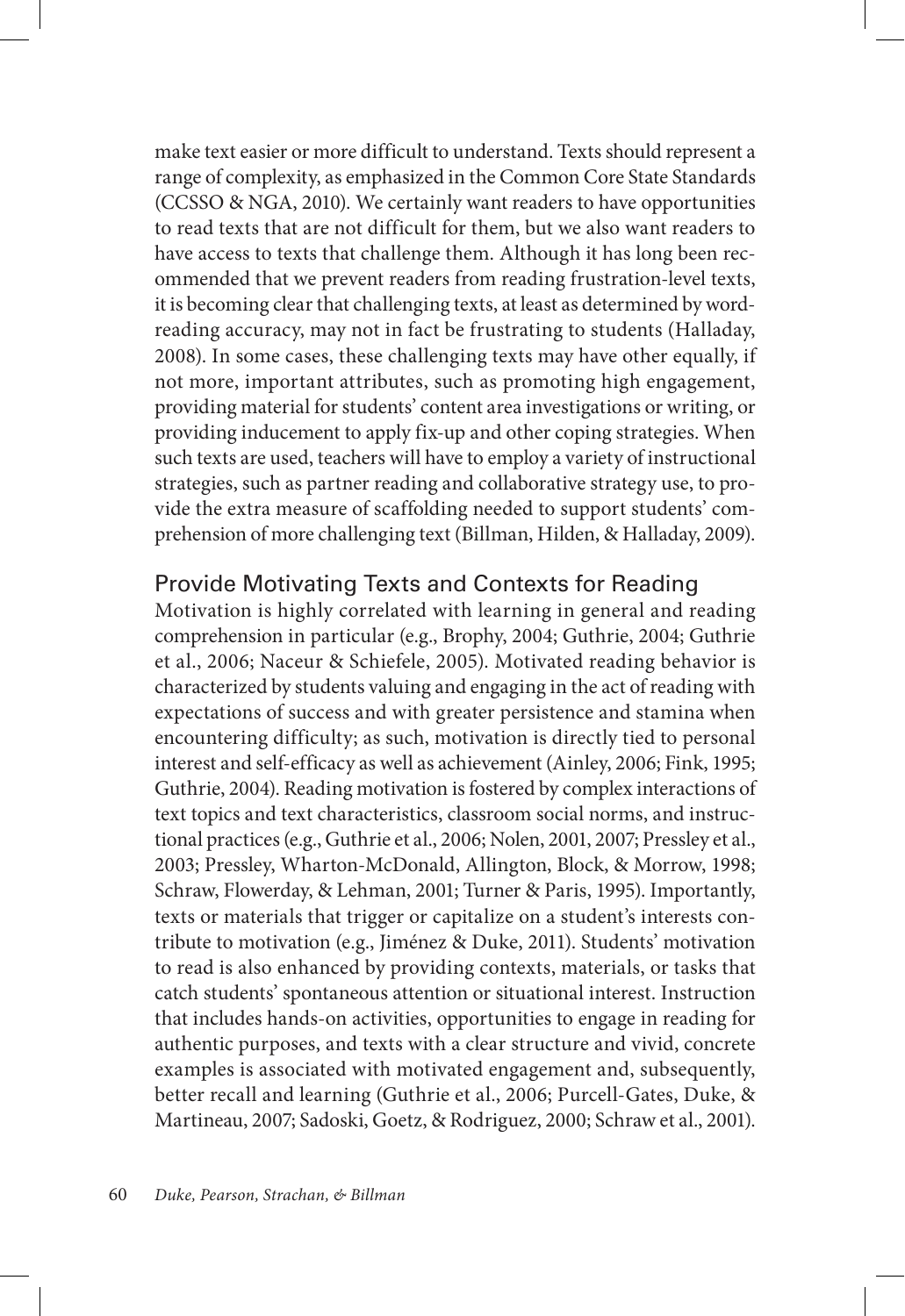This and other research lead us to think that we must be concerned with the will and thrill, not just the skill, of comprehension. One critical element of will and thrill is motivating texts for reading. Some texts seem inherently interesting to many students. For example, it is a rare day when a book about shark attacks or one by Steven Jenkins does not garner great interest in many students. However, other texts can be quite interesting to some students while decidedly uninteresting to others, with important consequences for the reader and the teacher. A study by Jiménez and Duke (2011) illustrates this well. Fourth-grade students were surveyed about expository text topics of which they like to read. From the responses, a group of students with inverse reading interests was identified; half were interested in reading about working animals but not about robotics, and half were interested in reading about robotics but not about working animals. All students in the group were asked to read six texts, three on working animals and three on robotics, thinking aloud as they did so and providing an oral recall after each set of three. When students read on the topic of reported interest to them, whether working animals or robotics, they employed a greater number and range of comprehension processes. This tells us that if our goal is to stretch students' comprehension muscles, we should provide them with texts of interest. Some teachers use interest surveys or other tools to learn about students' interests and then stock individualized book crates with texts likely to be of interest. Some teachers give individual students keywords they can use when consulting a librarian or conducting searches in the library that may yield texts of interest to them. Notably, although it makes sense to be concerned with helping students find texts that are a good fit for their reading level as well as their interests, we can be somewhat flexible in this regard. In the Jiménez and Duke study, even after controlling for prior knowledge, students' actual comprehension, as measured by recall, was much higher when students were reading on a topic of interest. Too often we think of a student in regards to a predetermined reading level (e.g., M, magenta, 16), when in reality, as this and other studies have shown, a student's reading level varies depending on his or her interest in the text, as well as other factors, including background knowledge, as discussed earlier in this chapter. Think of interest as a compensatory factor, one that can get the job done when the text is extra challenging or the student's skill level is not quite up to the task.

Of course, interesting texts are not the only way to generate interest in reading. A study of highly effective teachers of literacy found that they kept students engaged 90% or more of the time (Pressley et al., 1998);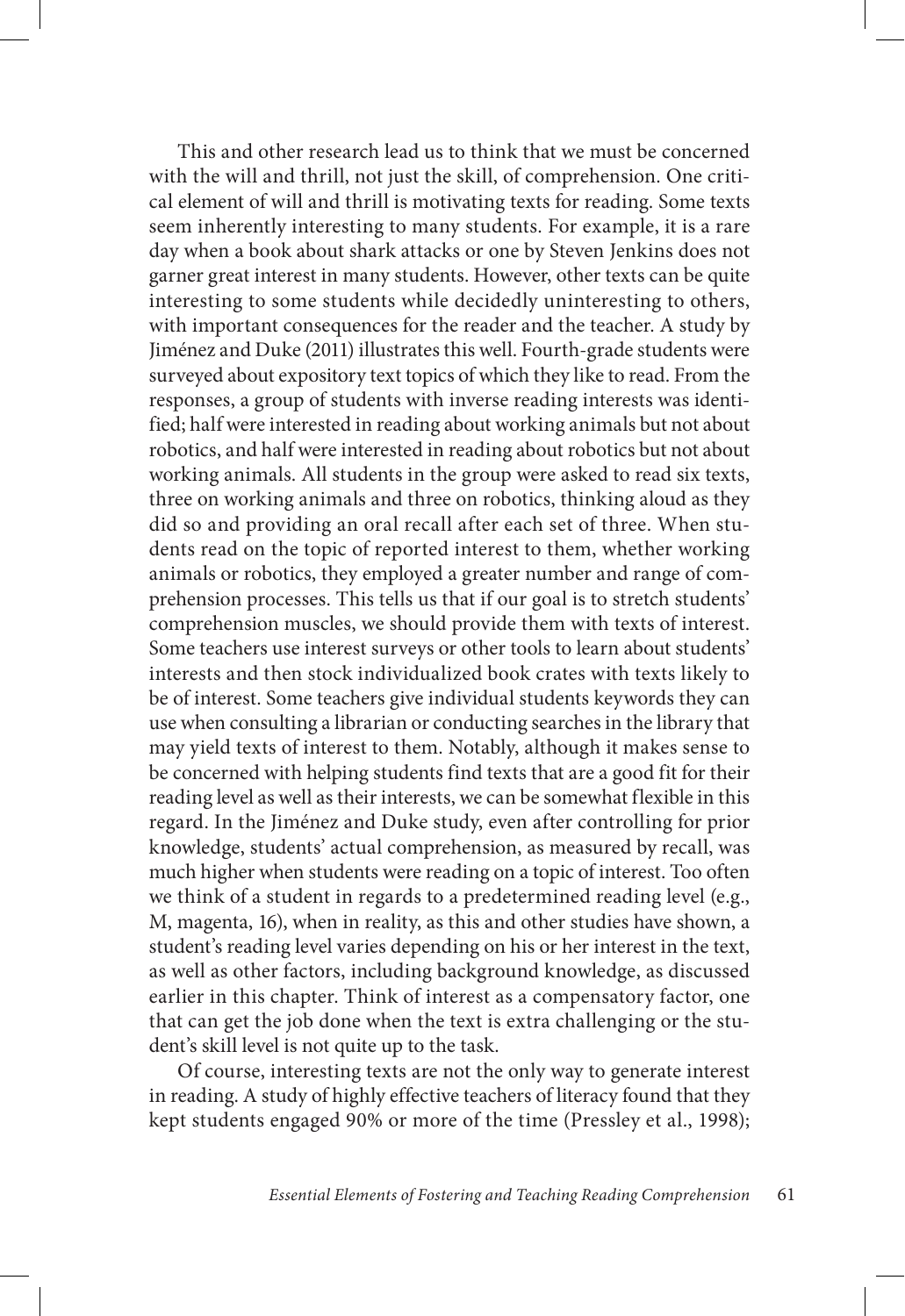they didn't do this using interesting texts alone. Turner and Paris (1995) have written about six Cs of motivating contexts for literacy learning: choice, challenge, control, collaboration, constructing meaning, and consequences. Most important, in our view, are compelling reasons to comprehend, not simply to fulfill the requirements of an assignment or to earn a grade but for reasons deeper than that, such as to learn material to teach a group of younger students, to learn how to make something to give to a friend, or to be absorbed by a good tale. One study found that second and third graders whose teachers engaged them in reading and writing texts more like those you would find outside of school, for reasons similar to those for which people read and write outside of school, showed higher growth in reading comprehension; students whose teachers employed more school-like texts and tasks, such as reading a chapter of the textbook and answering the questions at the end, showed lower rates of comprehension growth (Purcell-Gates et al., 2007).

Featured Approach: Concept-Oriented Reading Instruction. An approach that is highly effective at developing reading comprehension, and places motivation front and center, is CORI (Guthrie, Wigfield, & Perencevich, 2004). In this approach, which has been tested with third and fifth graders, teachers focus 60–90 minutes of the literacy block on a conceptual theme in science, such as animal survival, over a series of weeks. Students collaborate, make choices, and set goals for learning and sharing learning, all related to the conceptual theme. For example, one group's goal might be to learn about, develop, and present a poster about animal locomotion to another group. To accomplish this goal, students are engaged in reading and writing daily, all in the service of learning about the conceptual theme (see Table 3.2 for a CORI lesson structure; for more information, visit www.cori.umd.edu). CORI is notable in addressing many, if not all, of the 10 essential elements of fostering and teaching reading comprehension. There are the motivating contexts for reading, of course, but there is also a heavy focus on building disciplinary and world knowledge, exposure to a volume and range of texts (class or team sets of 24 different informational books, 23 novels, 3 storybooks, and 1 poetry book, as well as additional texts for struggling readers), teaching strategies for comprehending, integrating reading and writing, and so forth. This discussion reinforces a crucial point in our approach, that the essential elements of fostering and teaching reading comprehension that we present in this chapter can be addressed simultaneously, and perhaps even work synergistically, to develop reading comprehension.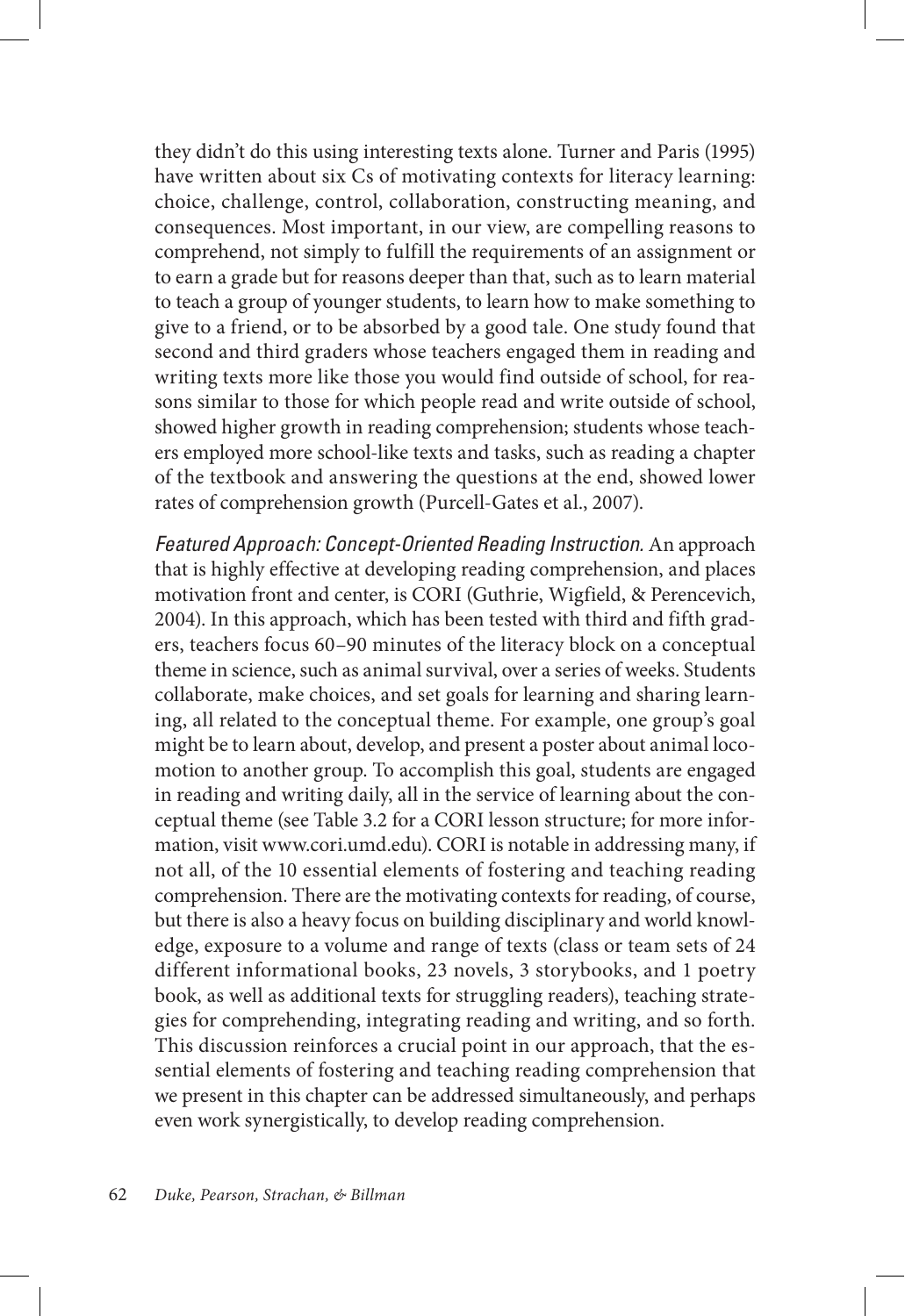#### **Table 3.2. Structure of a Concept-Oriented Reading Instruction Lesson**

- 10 minutes—Students practice their oral-reading fluency with poetry or informational books (three days per week), or hands-on science activity and/or study of science concepts.
- 10 minutes—The teacher provides a comprehension minilesson on self-monitoring, inferencing, or fix-up strategies, including rereading, chunking, discussing, questioning, visualizing, connecting, looking up, reading ahead, reading aloud, and using knowledge.
- 15 minutes—One of three teacher-led guided reading group uses texts related to the conceptual theme, during which the teacher models, scaffolds, and provides guided practice in the application of reading comprehension strategies to serve learning related to the conceptual theme.
- 15 minutes—While the teacher is with the second guided reading group, students write about information and concepts learned from the guided reading text or about their responses to a theme-related novel they are reading.
- 15 minutes—While the teacher is with the third guided reading group, students engage in independent reading of novels for which they have book clubs.

### Teach Strategies for Comprehending

Effective teachers of reading comprehension help their students develop into strategic, active readers, in part, by teaching them why, how, and when to apply certain strategies shown to be used by effective readers (e.g., Duke & Pearson, 2002). Although many teachers teach comprehension strategies one at a time, spending several weeks focused on each strategy, a study that was conducted with second graders reading informational text has suggested that this may not be the best way to organize strategy instruction (Reutzel, Smith, & Fawson, 2005). In that study, teachers were assigned at random to introduce a set of strategies briefly and then quickly move students to applying or juggling multiple strategies simultaneously, which resulted in students with stronger performance on some measures. Studies and reviews of various integrated approaches to strategy instruction, such as reciprocal teaching (e.g., Palincsar & Brown, 1984), have suggested that teaching students comprehension routines that include developing facility with a repertoire of strategies from which to draw during independent reading tasks can lead to increased understanding (e.g., Brown, 2008; Guthrie, Wigfield, Barbosa, et al., 2004; Spörer, Brunstein, & Kieschke, 2009). In addition, teaching students to read strategically has

Note. Some teachers added up to 5 minutes to each activity for a total of 90 minutes of Concept-Oriented Reading Instruction. Adapted from "Contributions of Concept-Oriented Reading Instruction to Knowledge About Interventions for Motivations in Reading," by J.T. Guthrie, A. McRae, & S.L. Klauda, 2007, Educational Psychologist, 42(4), 237–250.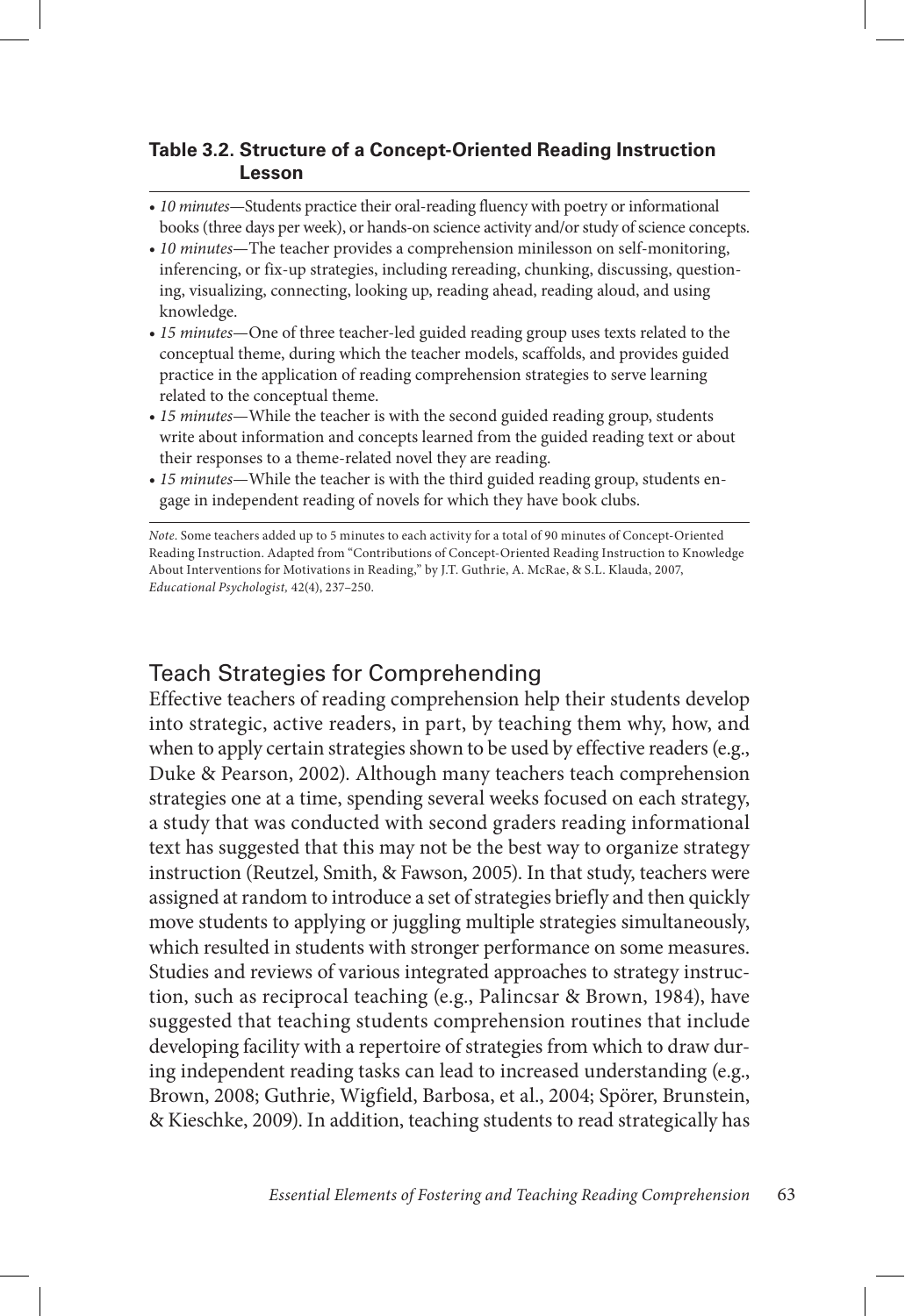been shown to significantly increase students' comprehension of texts in various content area domains, such as science and social studies (e.g., Klingner, Vaughn, Arguelles, Hughes, & Leftwich, 2004; Lederer, 2000; Romance & Vitale, 2001). In an interesting twist on strategy instruction, Block, Parris, and Whiteley (2008) observed that the integration of kinesthetic learning aids into transactional strategy lessons (e.g., moving one's arm across the body to signal an inference) for a period of 12 weeks led to significant improvement on measures of explicit and implicit comprehension, with the largest effects seen in students in grades K–2.

The list of strategies that research indicates are worth teaching—that is, if taught, they improve reading comprehension—varies from one research review to another (Duke & Pearson, 2002; National Institute of Child Health and Human Development [NICHD], 2000) but often includes the following:

- Setting purposes for reading
- Previewing and predicting
- Activating prior knowledge
- Monitoring, clarifying, and fixing
- Visualizing and creating visual representations
- Drawing inferences
- Self-questioning and thinking aloud
- Summarizing and retelling

In addition to these, there are strategies worth teaching for only some genres, such as attending to story elements for narrative text (e.g., Baumann & Bergeron, 1993; Idol, 1987) and searching and skimming with informational text (e.g., Symons, MacLatchy-Gaudet, Stone, & Reynolds, 2001).

The model we recommend for teaching any comprehension strategy is the gradual release of responsibility (Pearson & Gallagher, 1983). In this model (see Figure 3.1), responsibility for the use of a strategy gradually transfers from the teacher to the student through five stages (Duke & Pearson, 2002, pp. 208–210):

1. An explicit description of the strategy and when and how it should be used. "Predicting is making guesses about what will come next in the text you are reading. You should make predictions a lot when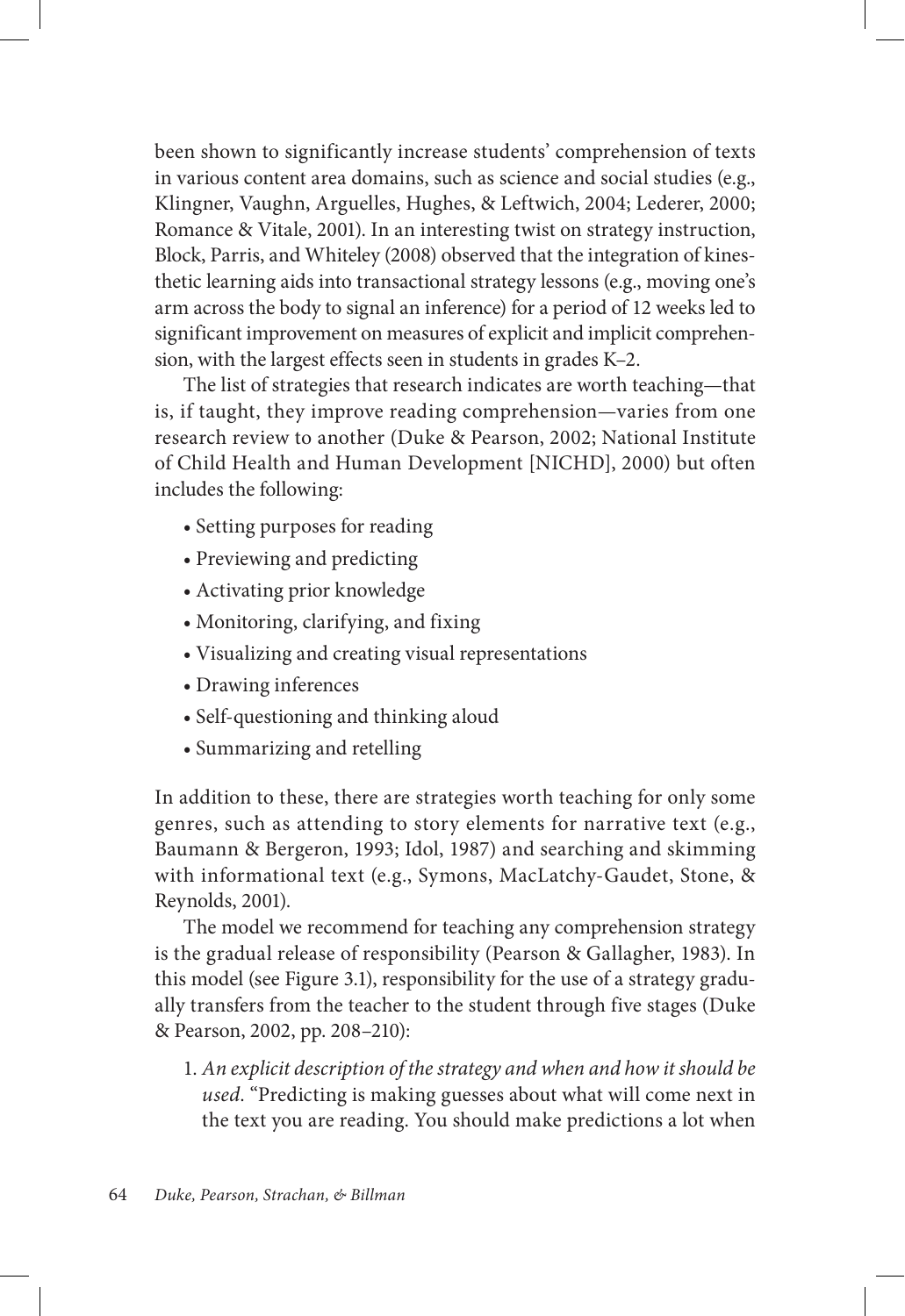



Note. Adapted from "The Instruction of Reading Comprehension," by P.D. Pearson & M.C. Gallagher, 1983,

you read. For now, you should stop every two pages that you read and make some predictions."

- 2. Teacher and/or student modeling of the strategy in action. "I am going to make predictions while I read this book. I will start with just the cover here. Hmm...I see a picture of an owl. It looks like he—I think it is a he—is wearing pajamas, and he is carrying a candle. I predict that this is going to be a make-believe story because owls do not really wear pajamas and carry candles. I predict it is going to be about this owl, and it is going to take place at nighttime...."
- 3. Collaborative use of the strategy in action. "I have made some good predictions so far in the book. From this part on I want you to make predictions with me. Each of us should stop and think about what might happen next.... Okay, now let's hear what you think and why...."
- 4. Guided practice using the strategy with gradual release of responsibility. Early on...

"I have called the three of you together to work on making predictions while you read this and other books. After every few pages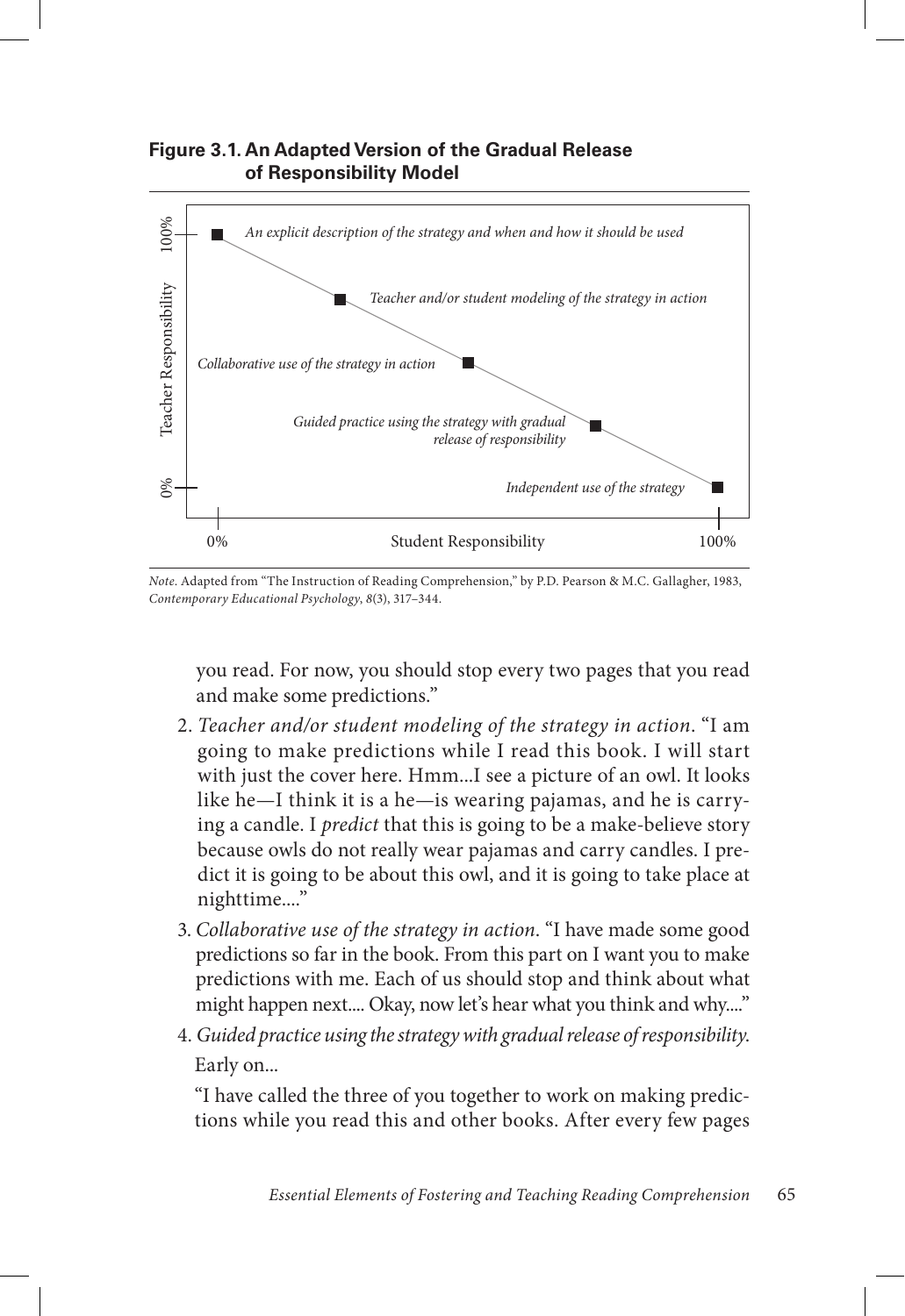I will ask each of you to stop and make a prediction. We will talk about your predictions and then read on to see if they come true." Later on...

"Each of you has a chart that lists different pages in your book. When you finish reading a page on the list, stop and make a prediction. Write the prediction in the column that says 'Prediction.' When you get to the next page on the list, check off whether your prediction 'Happened,' 'Will not happen,' or 'Still might happen.' Then make another prediction and write it down."... (This example is based on the reading Forecaster Technique from Mason and Au described and cited in Lipson and Wixson [1991]. Note that this technique should not be used daily but rather periodically with students who are working to internalize the practice of predicting.)

5. Independent use of the strategy. "It is time for silent reading. As you read today, remember what we have been working on—making predictions while we read. Be sure to make predictions every two or three pages. Ask yourself why you made the prediction you did—what made you think that. Check as you read to see whether your prediction came true. Jamal is passing out Predictions! bookmarks to remind you."

It is important to emphasize how critical that middle portion of the release, collaborative and guided practice, is to effective instruction. We have noticed a number of teachers who provide explicit teaching but expect students to independently apply strategies too soon. A key finding of research on highly effective teachers serving high-poverty students is that they spend a good deal more time coaching (i.e., providing guided practice for) students—that is, being the "guide on the side" as students try out their developing facility to apply strategies in actual reading and writing tasks (Taylor et al., 2000). Similarly, these researchers found that coaching during real-time reading was effective for word identification strategies as well as comprehension strategies. The secret seems to be in helping students use strategies for solving problems, whether word recognition or comprehension, while they are reading.

We cannot leave this discussion of the gradual release of responsibility without noting two complexities of its use. First, it is inherently recursive in the sense that once students reach independent use of the strategy, as in the lower right-hand corner of Figure 3.1, they will inevitably end up back in the middle or even sometimes in the upper left-hand corner of the figure's release continuum. Each time readers encounter a new topic or a text that is more complex, such as with complex language or excessively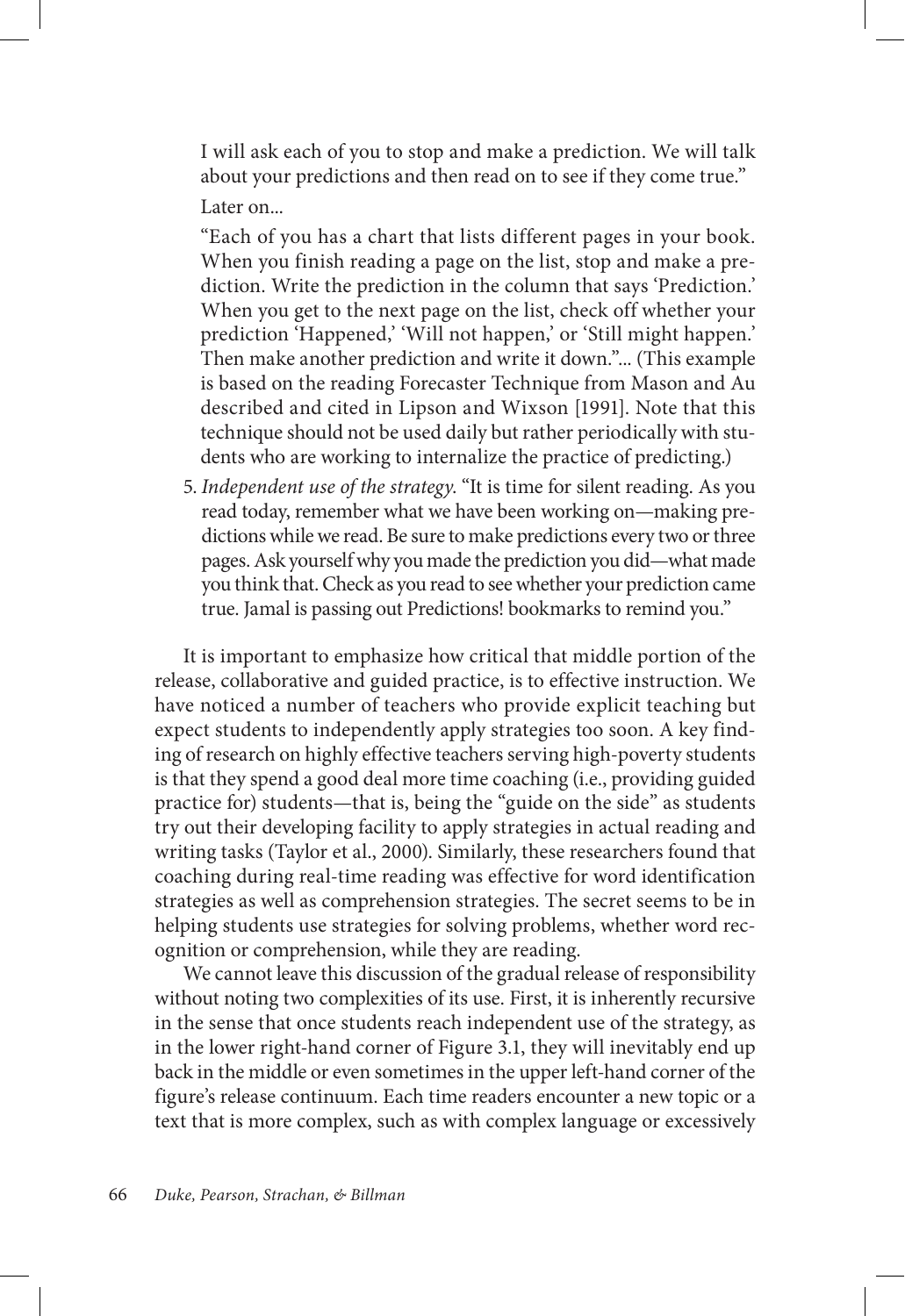obscure words, they will need a little scaffolding to "get their sea legs" in those new textual waters. Also, students sometimes forget a lesson overnight or over a weekend, at least temporarily, so when they return to school, they may not remember how to independently enact the strategy they were using effortlessly the previous school day. The point for teachers is to get used to sliding up and down that release continuum as circumstances demand. Second, once students develop enough facility with a strategy that it becomes part of their ongoing repertoire of strategies, they do not really need to use it every day for the rest of their lives. We have seen a disturbing tendency in recent years for certain strategies to become overused to the point of diminishing returns (e.g., predicting outcomes). The time students spend predicting what will happen next on the basis of the pictures should not swamp the time spent reading and comprehending the text. Periodic review of each strategy is certainly called for, but repeated practice for days on end is unnecessary. Most often, and for most encounters with text, the primary focus should actually be reading, for compelling purposes, with teachers guiding and helping students select strategies as needed for students to meet their comprehension goals while working through the tough parts of the texts they encounter.

Strategy instruction has recently experienced harsh professional critique, not so much of thoughtfully designed and executed strategy instruction, but of poor or rigidly implemented instruction (e.g., McKeown, Beck, & Blake, 2009; Wilkinson & Son, 2011). We believe strategy instruction is most vulnerable to critique when implemented in a heavily scripted fashion. Driven by the need to describe instruction in advance and universally, programs have lessons that are independent of and unresponsive to a specific context or a particular group of students. The dynamic, adaptive, and responsive character of strategy instruction found in research studies demonstrating its efficacy can be compromised in this setting, and the instruction can become rigid and inflexible. Even worse, if strategy instruction becomes the object of assessment, as is likely in our current hyperaccountability context, it is more apt to become set in stone. There is nothing new in this danger. Indeed, in the second edition of this book, Pearson, Roehler, Dole, and Duffy (1992) cautioned that (a) good reading strategies are as adaptable as they are intentional, and (b) good strategy instruction is as adaptable as it is intentional, and both are at risk in an environment that requires strict adherence to accountability demands.

Rigid, highly routinized strategy instruction may not be as effective as conventional discussions focused on knowledge acquisition (McKeown et al., 2009; Wilkinson & Son, 2011). Moreover, it may breed an excessive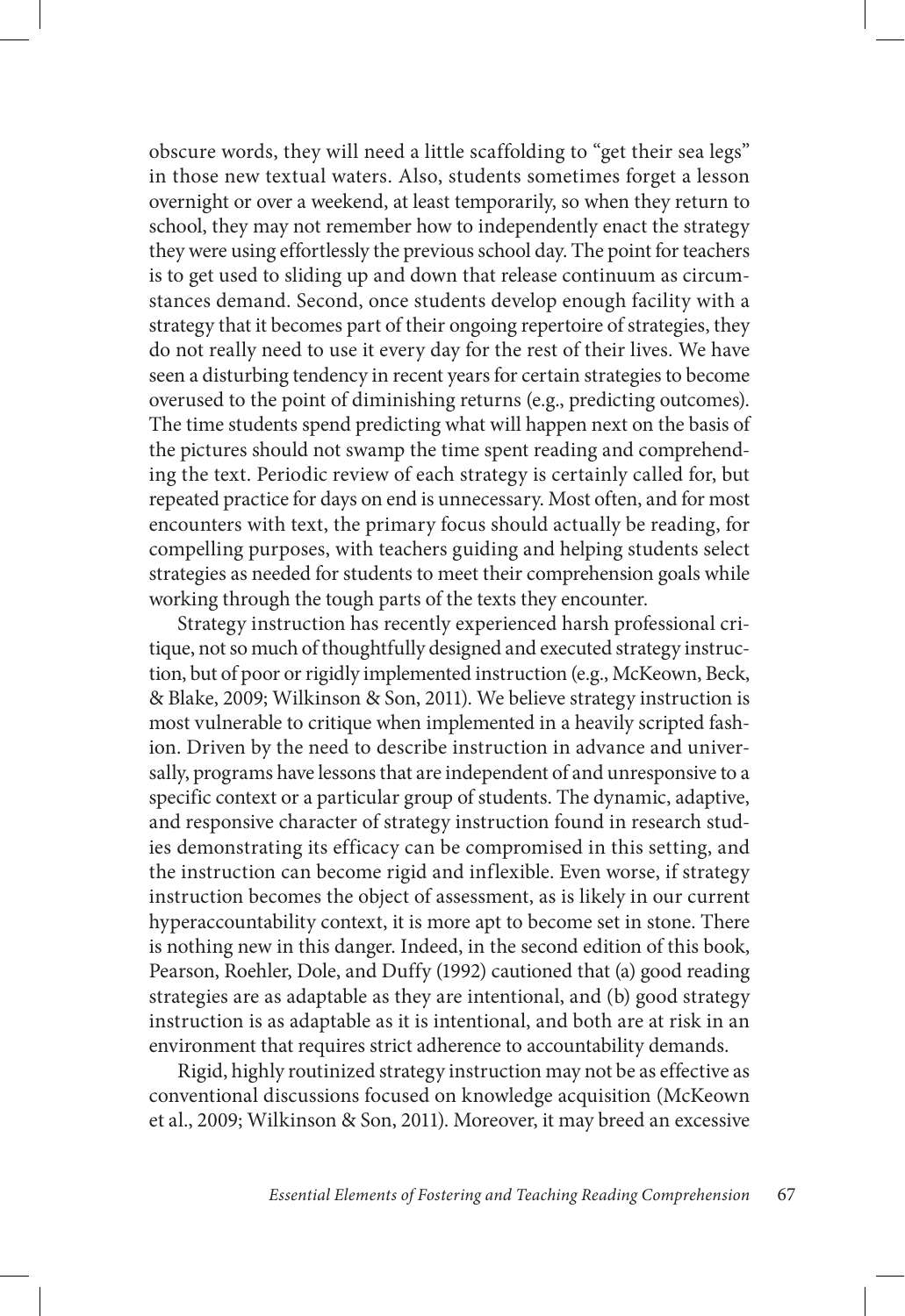reliance on abstract, content-free, metacognitive introspection about strategy use (Pearson & Fielding, 1991). When too generic and abstract, too isolated from the goal of acquiring knowledge and insight, strategy instruction is in danger of becoming an end unto itself, an introspective nightmare that is more complicated than the ideas the strategies are supposed to help the students acquire (Pearson & Fielding, 1991).

In a sense, strategies suffer from the same problem as phonics rules. Ideally, either is only a means to an end. When phonics rules or strategies become their own goals, the system runs amok. Either breeds a mock compliance when put into a special, school talk box hauled out only for the lesson. The only way to block this sort of mock compliance is to provide real apprenticeships in strategy use—the kind of reading internship that helps students learn two key lessons about strategies: (1) when, why, and how to apply strategies, and (2) that by being able to pull out just the right tool to get over a hurdle at just the right moment, students become smarter, more effective, and more strategic readers.

#### Teach Text Structures

Just as discipline and world knowledge are known to influence comprehension, the role that knowledge of text structure plays in recalling and comprehending text has been well established (e.g., Armbruster, Anderson, & Ostertag, 1987; Meyer, Brandt, & Bluth, 1980; Richgels, McGee, Lomax, & Sheard, 1987; Robinson & Kiewra, 1995; Slater, Graves, & Piché, 1985). Although exposure to a variety of genres contributes to building familiarity with various text structures, as discussed earlier in this chapter, direct instruction around the structures commonly found in different genres also benefits students, especially those students who may struggle with reading (Gersten, Fuchs, Williams, & Baker, 2001). Text structure instruction can take different forms, including explicit instruction of various structures as well as instructional supports such as graphic organizers (Goldman & Rakestraw, 2000). Most early text structure research focused on the impact of this instruction on the comprehension and learning of upper elementary and older students (Goldman & Rakestraw, 2000). More recent studies have shown that explicit text structure instruction also improves primary-grade students' comprehension (e.g., Hall, Sabey, & McClellan, 2005; Stevens, Van Meter, & Warcholak, 2010; Williams et al., 2007; Williams, Stafford, Lauer, Hall, & Pollini, 2009). In a six-week intervention embedded in guiding reading instruction, children were taught a compare/contrast text structure while reading expository texts. The instruction included the use of graphic organizers, explicit instruction emphasizing clue words, and practice analyzing exemplar texts. Students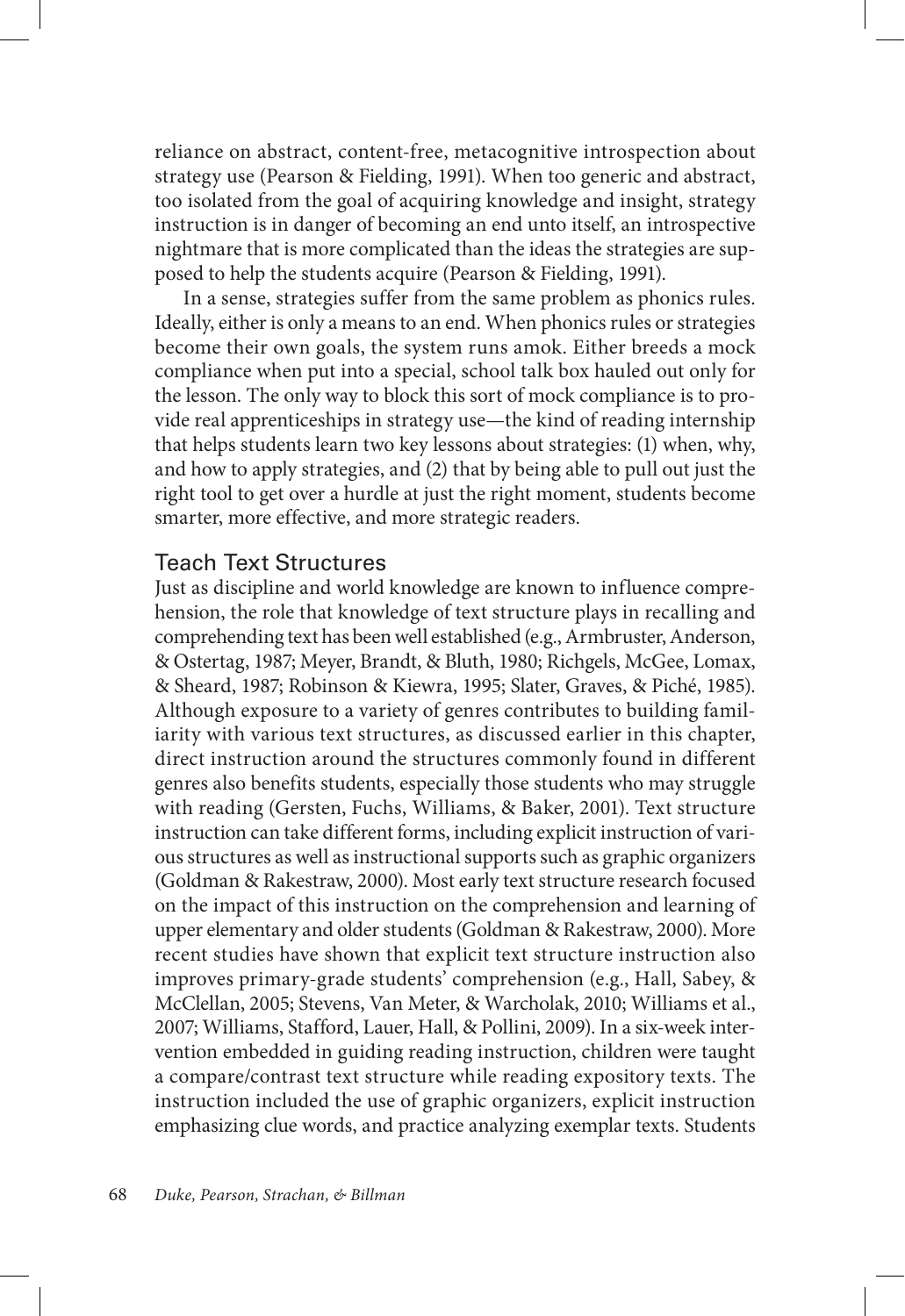in the treatment condition had a better conceptual understanding of the compare/contrast structure and produced more structured summaries of expository paragraphs postintervention. This evidence suggests that including text structure instruction from early on is not only beneficial but also accessible for our youngest readers.

Key to effectively implementing text structure instruction is understanding how texts are structured. Table 3.3 identifies and illustrates common elements of many narratives, and Table 3.4 identifies and illustrates common structures found in informational texts. In our view, it is unlikely to make sense to teach all of these elements and structures within a given year. Rather, teachers might work together across grades, guided by standards and curricular documents, to determine which elements and structures might be taught when. The stakes in these decisions about sequencing instruction may not be as high as you think. We believe that the most important thing about text structure instruction is not so much

| Element           | Description                                                                               | Example                                                                                         |
|-------------------|-------------------------------------------------------------------------------------------|-------------------------------------------------------------------------------------------------|
| Characters        | Who the story was about                                                                   | A girl named Little Red Riding Hood,<br>her grandmother, and the wolf                           |
| Setting           | Where and when the story<br>happened                                                      | The forest and Grandmother's cabin,<br>during the day                                           |
| Goal              | What the main character was<br>trying to do                                               | Little Red Riding Hood set out to<br>deliver a basket of food to her sick<br>grandmother.       |
| Problem           | Why the main character took<br>certain actions                                            | Little Red Riding Hood was not aware<br>that the wolf had eaten Grandmother.                    |
| Plot or<br>action | What happened to the main<br>character or what she or he did<br>to try to solve a problem | She met the wolf on her way to<br>Grandmother's, and the wolf pretend-<br>ed to be Grandmother. |
| Resolution        | How the problem was solved<br>and how the story ended                                     | A nearby hunter rescued Little Red<br>Riding Hood and her grandmother<br>from the wolf.         |
| Then (s)          | General lessons or ideas                                                                  | You shouldn't talk to strangers.                                                                |

#### Table 3.3. Elements of Structure in a Narrative Text<sup>a</sup>

Source: The list of elements is drawn from Baumann and Bergeron (1993), Morrow (1996), and Pressley et al. (1990). <sup>a</sup> Not all stories contain examples of conflict. The panel provides the Little Red Riding Hood example to illustrate one option for describing these elements to students. Some students from various cultural backgrounds may not be familiar with certain folktales like this one. Teachers should construct lessons around texts that are best suited to their students.

(Note. The table and notes are reprinted and cited from Improving Reading Comprehension in Kindergarten Through 3rd Grade [NCEE 2010-4038; p. 19], by T. Shanahan, K. Callison, C. Carriere, N.K. Duke, P.D. Pearson, C. Schatschneider, et al., 2010, Washington, DC: National Center for Education Evaluation and Regional Assistance, Institute of Education Sciences, U.S. Department of Education.)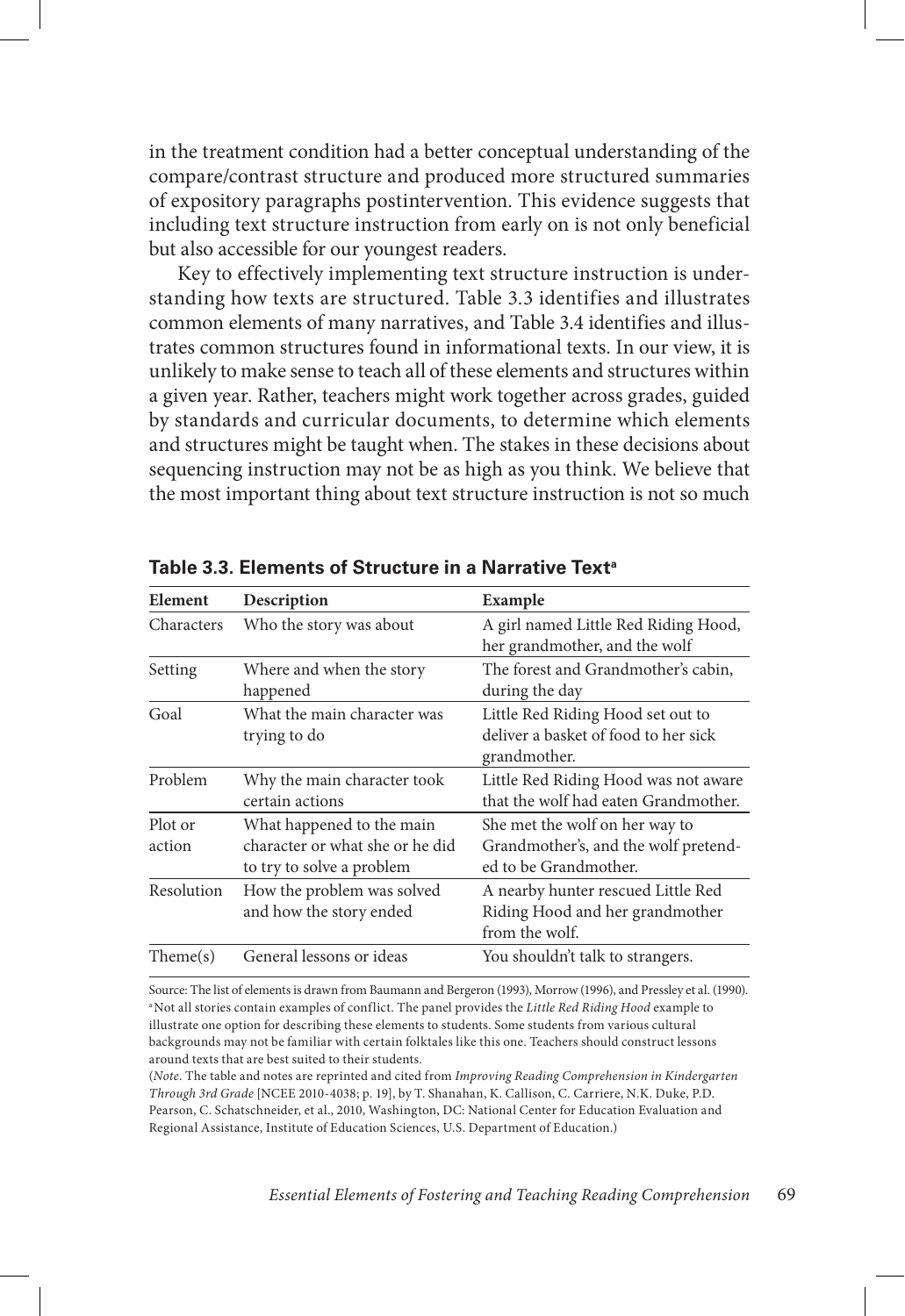|                                   |                                                                                                   |                                                                                                                                                           | Common                                                          |                                                                                                                                                                                                                              |
|-----------------------------------|---------------------------------------------------------------------------------------------------|-----------------------------------------------------------------------------------------------------------------------------------------------------------|-----------------------------------------------------------------|------------------------------------------------------------------------------------------------------------------------------------------------------------------------------------------------------------------------------|
| Structure                         | Description                                                                                       | Example                                                                                                                                                   | clue words                                                      | Sample activities                                                                                                                                                                                                            |
| Description                       | What some-<br>thing looks,<br>feels, smells,<br>sounds.<br>tastes like,<br>or is com-<br>posed of | Characteristics<br>of a hurricane                                                                                                                         |                                                                 | Have students use the<br>details in a descriptive<br>paragraph to construct<br>an illustration or three-<br>dimensional display.                                                                                             |
| Sequence                          | When or<br>in what<br>order things<br>happen                                                      | A storm<br>becomes a<br>hurricane                                                                                                                         | first, then,<br>next, after,<br>later, finally                  | Assign each student to<br>represent one event in a<br>sequence. Ask the class<br>to line up in order and,<br>starting at the front of<br>the line, to explain or<br>enact their respective<br>events in turn.                |
| Problem and What went<br>solution | wrong and<br>how it was<br>or could be<br>fixed                                                   | Hurricane Katrina<br>destroyed homes<br>and stores, so<br>groups like the Red<br>Cross had to bring<br>food and medicine<br>from other parts of<br>the US | because,<br>in order<br>to, so that,<br>trouble, if,<br>problem | Provide opportunities<br>for students to act out<br>key phases of a passage.                                                                                                                                                 |
| Cause and<br>effect               | How one<br>event leads<br>to another                                                              | What happened<br>to the people who<br>lived in Louisiana<br>after Hurricane<br>Katrina                                                                    | because,<br>therefore,<br>cause,<br>effect, so                  | Have students match up<br>pictures representing<br>"causes" and "effects" in<br>a game-like activity.                                                                                                                        |
| Compare<br>and contrast           | How<br>things are<br>alike and<br>different                                                       | How hurricanes<br>are the same as<br>or different from<br>tornadoes                                                                                       | both, alike,<br>unalike, but,<br>however,<br>than               | Set out overlapping<br>hula hoops, one to<br>represent each side of<br>the comparison, and<br>have students sort visual<br>representations of each<br>characteristic into the<br>shared and different<br>areas of each hoop. |

#### **Table 3.4. Structures of Informational Text**

Source: The list of structures was derived from Williams et al. (2007) and Duke (2000). The panel developed the definitions and examples for illustrative purposes.

<sup>(</sup>Note. The table and notes are reprinted and cited from Improving Reading Comprehension in Kindergarten Through 3rd Grade [NCEE 2010-4038; p. 20], by T. Shanahan, K. Callison, C. Carriere, N.K. Duke, P.D. Pearson, C. Schatschneider, et al., 2010, Washington, DC: National Center for Education Evaluation and Regional Assistance, Institute of Education Sciences, U.S. Department of Education.)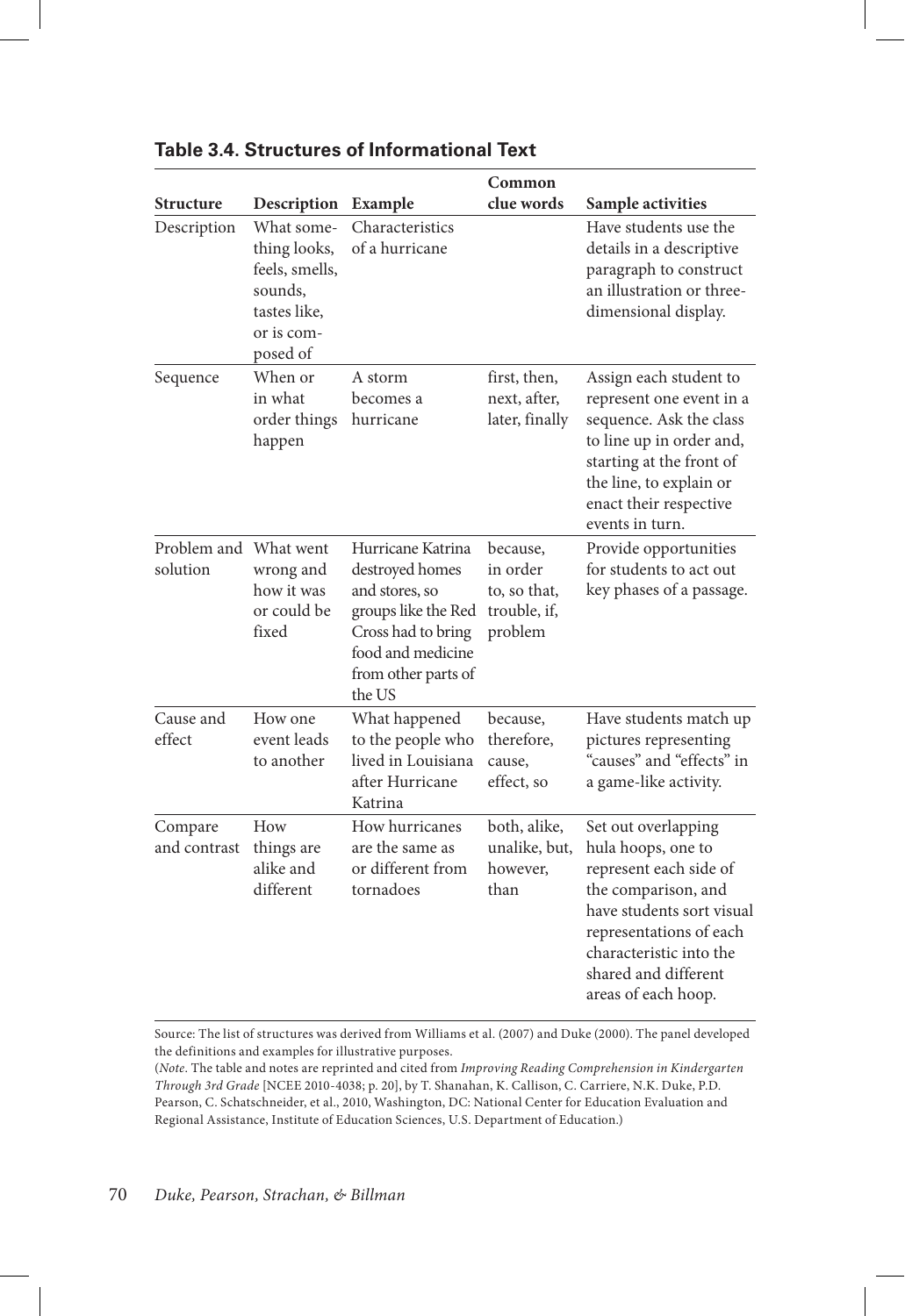which structures are taught when, but (a) that students learn that text is structured and (b) that they develop the ability to take advantage of any particular text's structure in learning and remembering its key information. This disposition will serve students especially well when they come across texts that employ multiple text structures or use unconventional approaches to organize information or convey an experience.

Many of the essential elements discussed elsewhere in this chapter can facilitate text structure instruction, such as having a range of wellstructured texts at hand and having compelling reasons for understanding the structure of a text (e.g., identify the setting and characters of a narrative to perform it as a play, identify causes and effects of a particular phenomenon for use in creating public-service announcements for the local community). The gradual release of responsibility model presented earlier can also facilitate text structure instruction. As with comprehension strategies, we want to explicitly describe text structures, model their use in reading (and writing), identify and use the structures of text collaboratively with students, guide students as they take increasing responsibility for attending to text structure on their own, and provide students with independent opportunities to engage with the structure of texts.

Another important tool to support text structure instruction is the use of graphic organizers, such as story maps, Venn diagrams for compare/contrast, and flowcharts for problem/solution. These and other visual representations can be powerful tools for comprehending, learning, and remembering material from, in, and with text. As we explained in the previous edition of this volume,

The point about visual representations is that they are re-presentations; literally, they allow us to present information *again*. It is through that active, transformative process that knowledge, comprehension, and memory form a synergistic relationship—whatever improves one of these elements also improves the others. (Duke & Pearson, 2002, p. 219)

#### Engage Students in Discussion

Recognizing that comprehension is an active and often collaborative process of making meaning, effective teachers of reading comprehension tend to employ classroom discussion to help readers work together to make meaning from the texts they encounter (e.g., Langer, 2001). As might be expected, certain approaches to discussion may be more effective than others in increasing students' literal and inferential understanding of texts (Murphy, Wilkinson, Soter, Hennessey, & Alexander, 2009).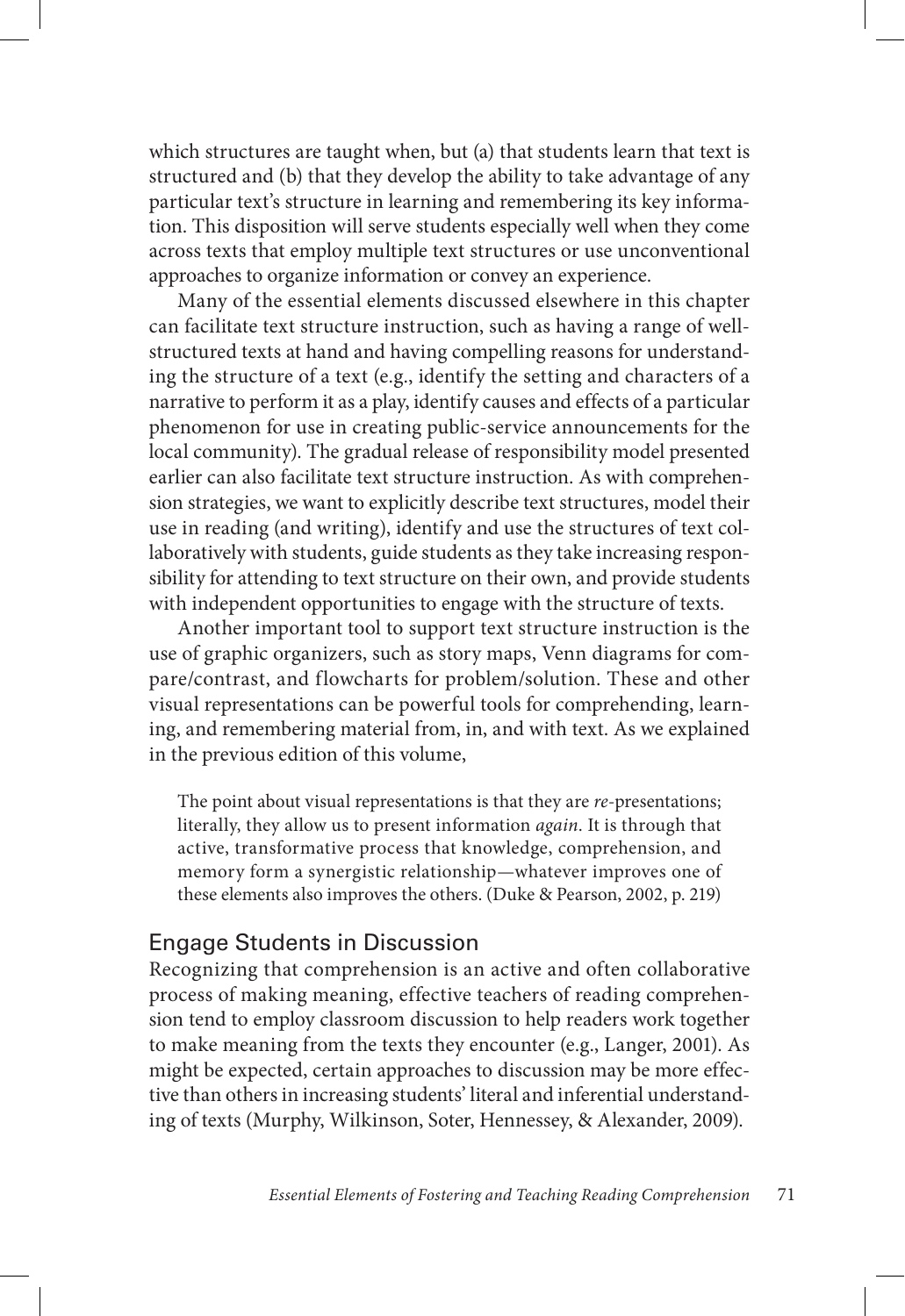One consistent finding from the research is that classroom teachers who employ higher order questioning during discussions promote greater rates of active participation among their students (Murphy, et al., 2009); a less consistent, although generally robust, finding is that discussion also promotes higher levels of reading comprehension (e.g., Applebee, Langer, Nystrand, & Gamoran, 2003; Bitter, O'Day, Gubbins, & Socias, 2009; McKeown et al., 2009; Taylor et al., 2003). Discussion in which students show a good understanding of and critical thinking about the text often includes listening and linking to others' ideas, providing evidence from the text to support one's thinking, and regular student participation (Wolf, Crosson, & Resnick, 2004). In their study of fourth-grade classrooms, Chinn, Anderson, and Waggoner (2001) found that text-based discussion emphasizing collaborative reasoning increased higher level thinking and overall reading engagement more than recitation styles of interaction (i.e., Initiate-Respond-Evaluate). Dong, Anderson, Kim, and Li (2008) have also found that collaborative reasoning has deep and lasting effects on the quality of arguments that students make when writing in response to texts they have read and discussed in their quasi-debate approach to querying the text. Similarly, Van den Branden (2000) revealed that primary-grade students who engaged in conversation around texts had higher comprehension than those who did not collaboratively negotiate meaning. She hypothesized that higher comprehension may have resulted from the challenges of explaining oneself to others or the collaborative effort to repair breakdowns in comprehension.

Featured Approach: Questioning the Author. Beginning in the early 1990s, Beck and McKeown, along with a group of colleagues at the University of Pittsburgh and in the surrounding schools, began work on a comprehension routine called Questioning the Author (QtA). Quite literally inspired by their own insights (see Beck, McKeown, Sandora, Kucan, & Worthy, 1996) from revising text to make it more considerate (Beck, McKeown, & Gromoll, 1989), Beck and her colleagues bootstrapped this approach to engaging students with text. The idea was that if they, as knowledgeable adult readers, found the process of trying to figure out what authors had in mind in writing a text in a certain way, might not students benefit similarly from querying the author in a similar spirit? Hence, they developed a set of generic questions that could be asked as a teacher and group of students made their way through a text. The essential approach is to query a text collaboratively, section by section, with questions like those listed in Table 3.5.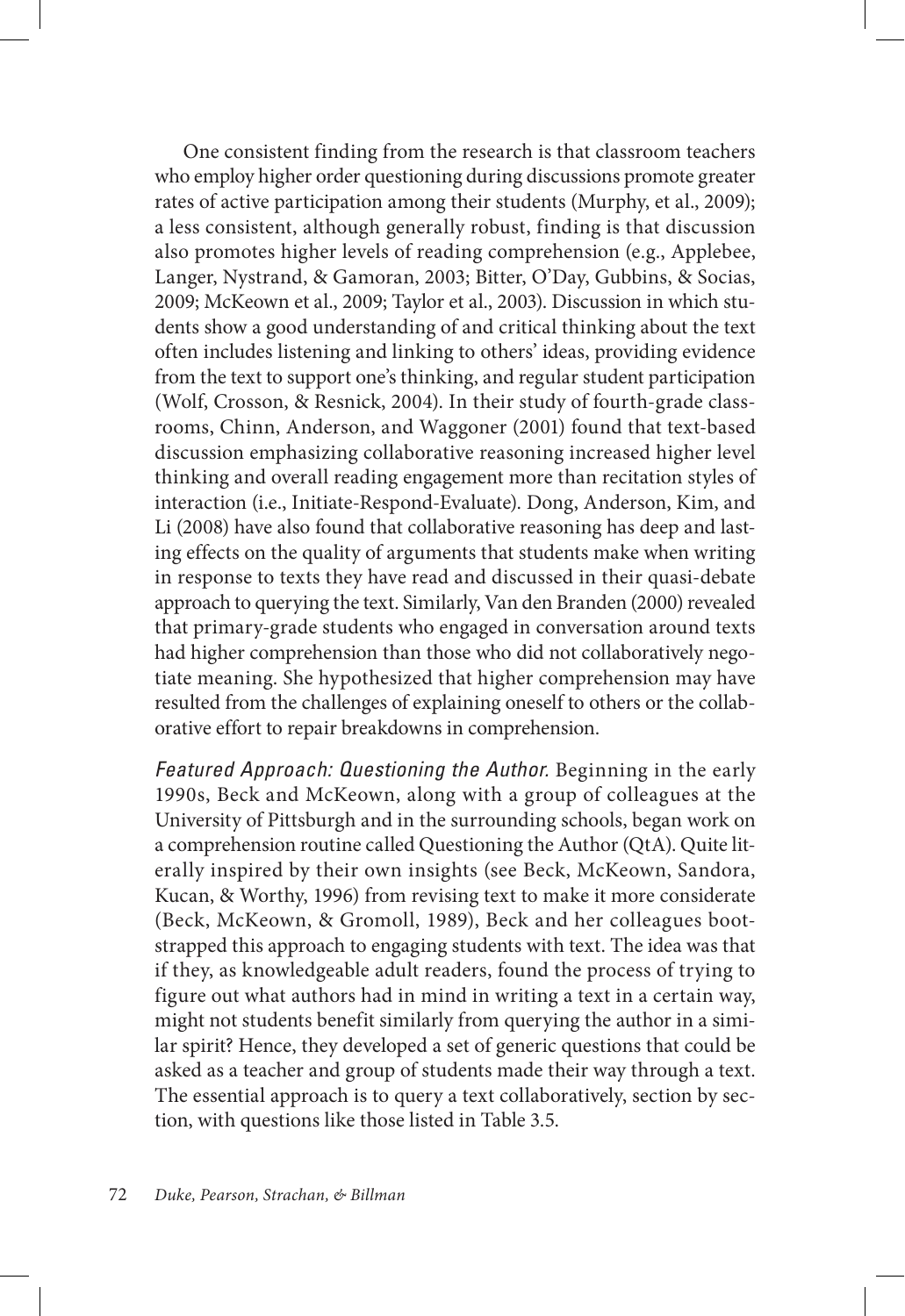| Goal                                                                                                                                                                 | <b>Candidate questions</b>                                                                                                                                                           |  |  |
|----------------------------------------------------------------------------------------------------------------------------------------------------------------------|--------------------------------------------------------------------------------------------------------------------------------------------------------------------------------------|--|--|
| Initiate the discussion.                                                                                                                                             | • What is the author trying to say?<br>• What is the author's message?<br>• What is the author talking about?                                                                        |  |  |
| Help students focus on the<br>author's message.                                                                                                                      | • That is what the author says, but what does it<br>mean?                                                                                                                            |  |  |
| Help students link information.                                                                                                                                      | • How does that connect with what the author<br>already told us?<br>• What information has the author added here<br>that connects to or fits in with?                                |  |  |
| Identify difficulties with the<br>way the author has presented<br>information or ideas.                                                                              | • Does that make sense?<br>• Is that said in a clear way?<br>• Did the author explain that clearly? Why or<br>why not? What's missing? What do we need to<br>figure out or find out? |  |  |
| Encourage students to refer to<br>the text either because they've<br>misinterpreted a text statement<br>or to help them recognize that<br>they've made an inference. | • Did the author tell us that?<br>• Did the author give us the answer to that?                                                                                                       |  |  |

**Table 3.5. Questions to Guide the Discussion in Questioning the Author**

Note. From "Questioning the Author: A Yearlong Classroom Implementation to Engage Students With Text," by I.L. Beck, M.G. McKeown, C. Sandora, L. Kucan, & J. Worthy, 1996, The Elementary School Journal, 96(4), p. 389.

The expectation is that students who experience this sort of instructional approach to text inquiry will develop improved understanding of the texts to which the routine is applied, improved understanding of texts they meet on their own at a later time, and most important, a critical disposition toward texts in general. Ideally, this approach will help students entertain the possibility that a comprehension failure may have as much to do with the author's failure to provide a considerate message as it does with the failure of the reader to bring appropriate cognitive and affective resources to bear in trying to understand it.

The data on the efficacy of QtA (see Beck et al., 1996; McKeown et al., 2009) are quite encouraging. First, with the support of a professional community, teachers can learn to transform their text discussions from traditional recitations to these more student-centered, interpretive, and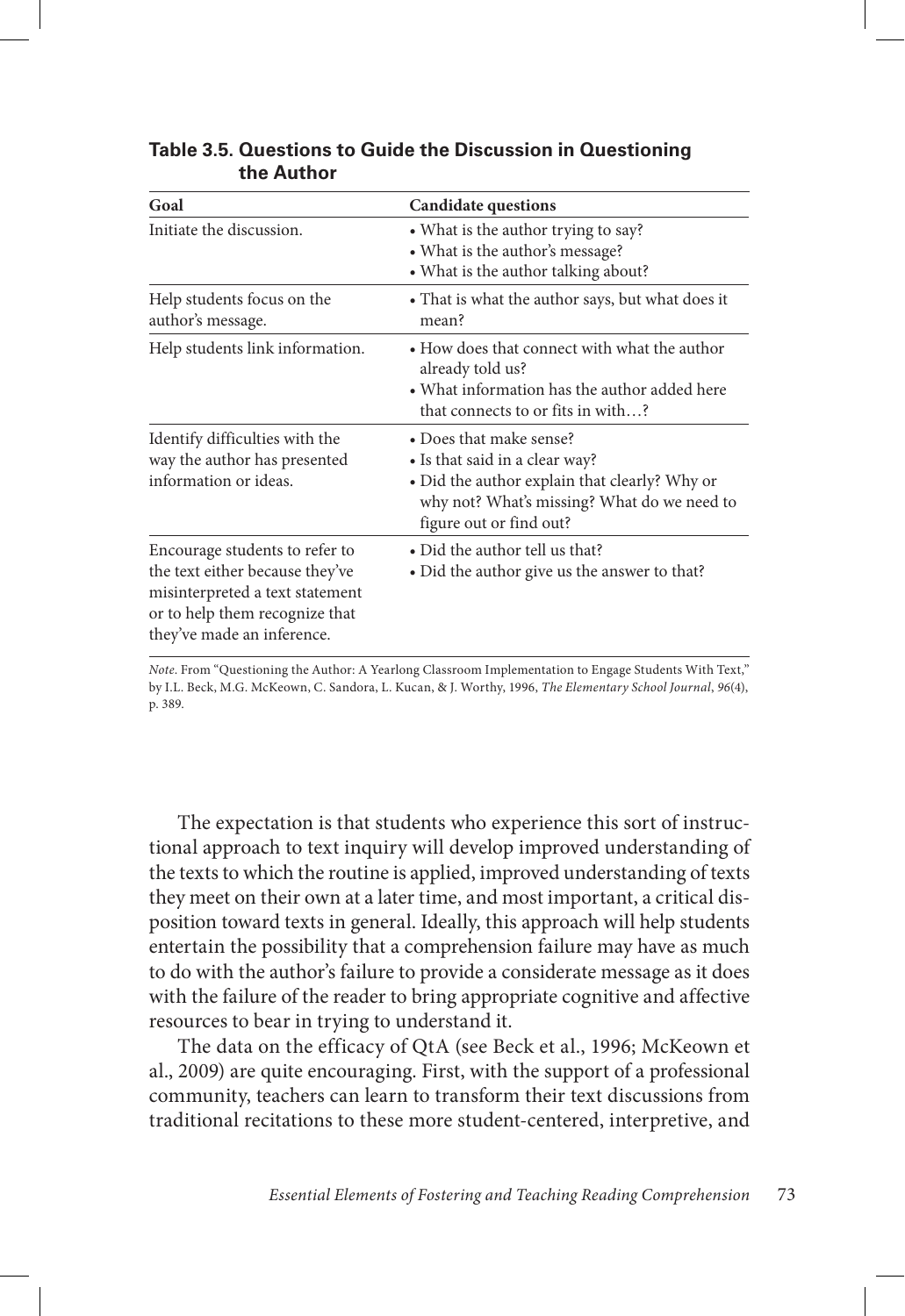decidedly critical discussions. Second, when the routine is implemented, students assume a greater role in the overall text discussions, nearly doubling their piece of the discussion pie compared with traditional discussions, and initiate many more interactions. Third, and most important, students become much more successful at higher level comprehension and monitoring their comprehension as a result of participating in QtA. It is equally empowering to teachers and students. Perhaps the most stringent test of QtA occurred in the 2009 study (McKeown et al., 2009), which produced superior results to either a no-treatment control group or a strategy instruction group (albeit, in our collective view, a highly scripted version of strategy instruction). Those who wish to implement QtA should consult the works that Beck and her colleagues have written for classroom teachers (particularly Beck & McKeown, 2006; Beck, McKeown, Hamilton, & Kucan, 1997).

## Build Vocabulary and Language Knowledge

The relationship of language and vocabulary to reading comprehension is well established, and as such, defining the nature and characteristics of best practices for vocabulary instruction has been the focus of much research (see Baumann, 2009, for a review; NICHD, 2000). In reviewing research in this area, the National Reading Panel (NICHD, 2000) drew several broad conclusions:

- Vocabulary impacts comprehension.
- It is learned incidentally while reading and listening to books.
- Repeated exposure, especially in different contexts, is the key to learning word meanings.
- Prereading instruction of keywords can be helpful.
- Computerized programs seem to increase vocabulary knowledge.

We would add that vocabulary instruction should relate new words to known words, embed instruction in relevant contexts, and include experiences surrounded with meaningful talk (e.g., Baumann, 2009; Hiebert & Kamil, 2005; Stahl & Nagy, 2006).

Reading aloud, a common instructional strategy, is one widely researched context that is rich with opportunities for teaching vocabulary. Read-aloud experiences that include direct explanations of words along with dialogic interactions that foster deep understanding result in significant gains in vocabulary and reading comprehension (e.g., Apthorp,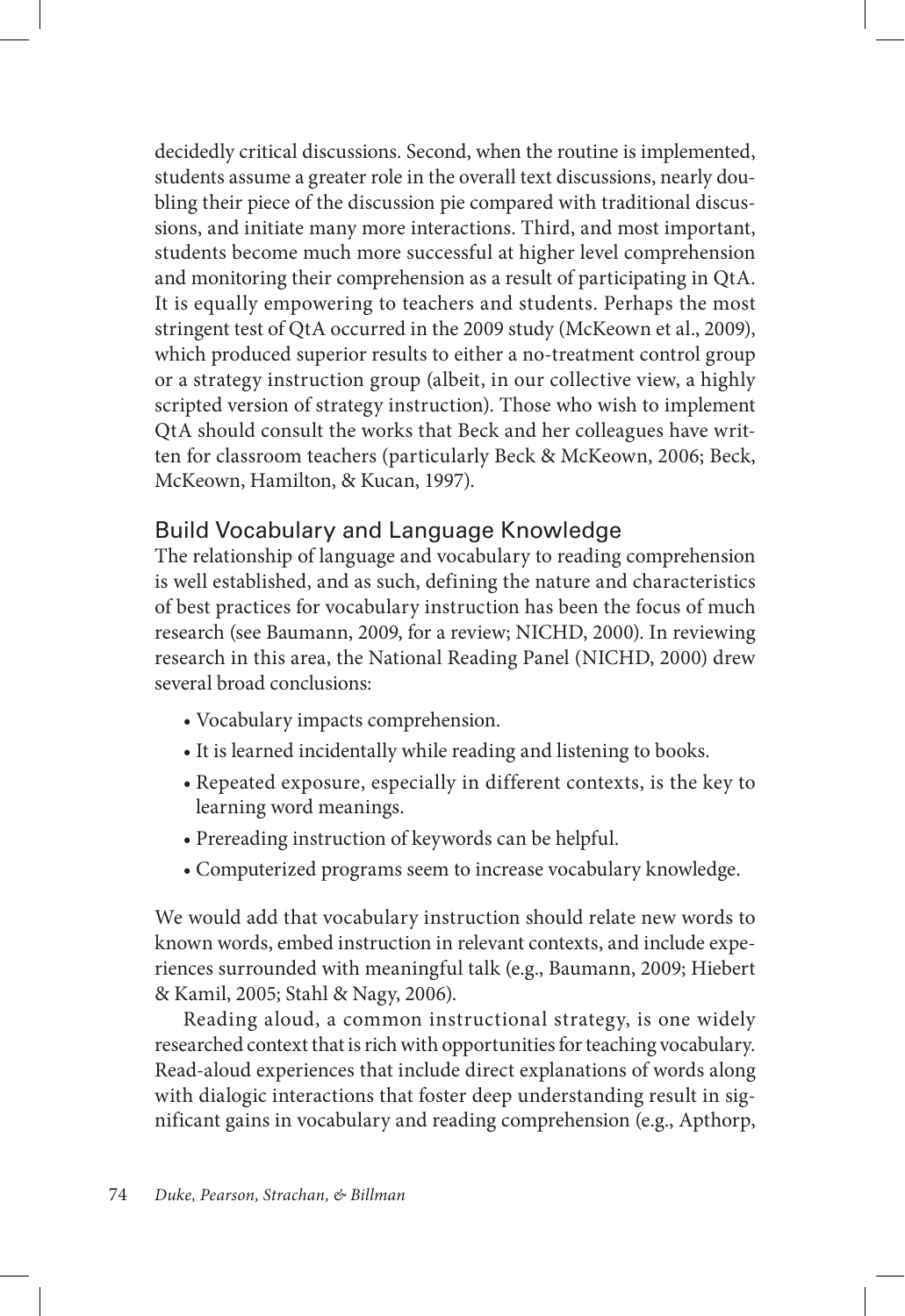2006; Biemiller & Boote, 2006; Brabham & Lynch-Brown, 2002; Coyne, McCoach, & Kapp, 2007; Silverman & Hines, 2009; Spycher, 2009). In a study examining adults' read-aloud styles with first and third graders, Brabham and Lynch-Brown found that an interactional read-aloud style resulted in greater gains in amount of vocabulary and reading comprehension across both grade levels. Others have shown that instruction that fosters metalinguistic awareness and understanding of multiple meanings of words also impacts students' general vocabulary knowledge and reading comprehension (Burns, Dean, & Foley, 2004; Nagy, Berninger, & Abbott, 2006; Nelson & Stage, 2007; Zipke, Ehri, & Cairns, 2009). In one study, an intervention focused on multiple-meaning words that introduced the varied meanings on day 1 followed by contextually based instruction and practice on day 2 resulted in vocabulary acquisition and reading comprehension gains for third and fifth graders who entered the study with low achievement in both areas (Nelson & Stage, 2007). Even morphological instruction has entered the portfolio of effective vocabulary interventions (Carlisle, 1995).

Featured Approach: Semantic Ambiguity Instruction. Zipke and colleagues (2009) have documented the efficacy of a novel and engaging approach to teaching students how to deal with the multiple meanings of words, particularly homophones. Taking their cue from Amelia Bedelia, the notorious heroine in the children's books by Herman Parish, they encourage students to engage with semantic ambiguity, how to resolve it, and how to manipulate it to create word puzzles, puns, and other jokes (e.g., a chocolate mousse depicted as a moose made of chocolate). Building on research by Yuill (1998), Zipke et al. designed four 45-minute lessons to create this sort of metalinguistic awareness among third-grade students. Delivered individually, the lessons focused, in order, on (a) multiple meanings of words, (b) multiple meanings of sentences (e.g., the dog chased the man on a bike), (c) analyzing and creating riddles, and (d) reading, interpreting, and enjoying Amelia Bedelia books. Robust transfer effects were found on one of two standardized reading comprehension assessments when compared with a control condition that, to control for a Hawthorne effect, emphasized rich literature discussions. What is especially encouraging about this particular approach is its emphasis on engaging language play as compared with the heavy-handed tone of much comprehension instruction.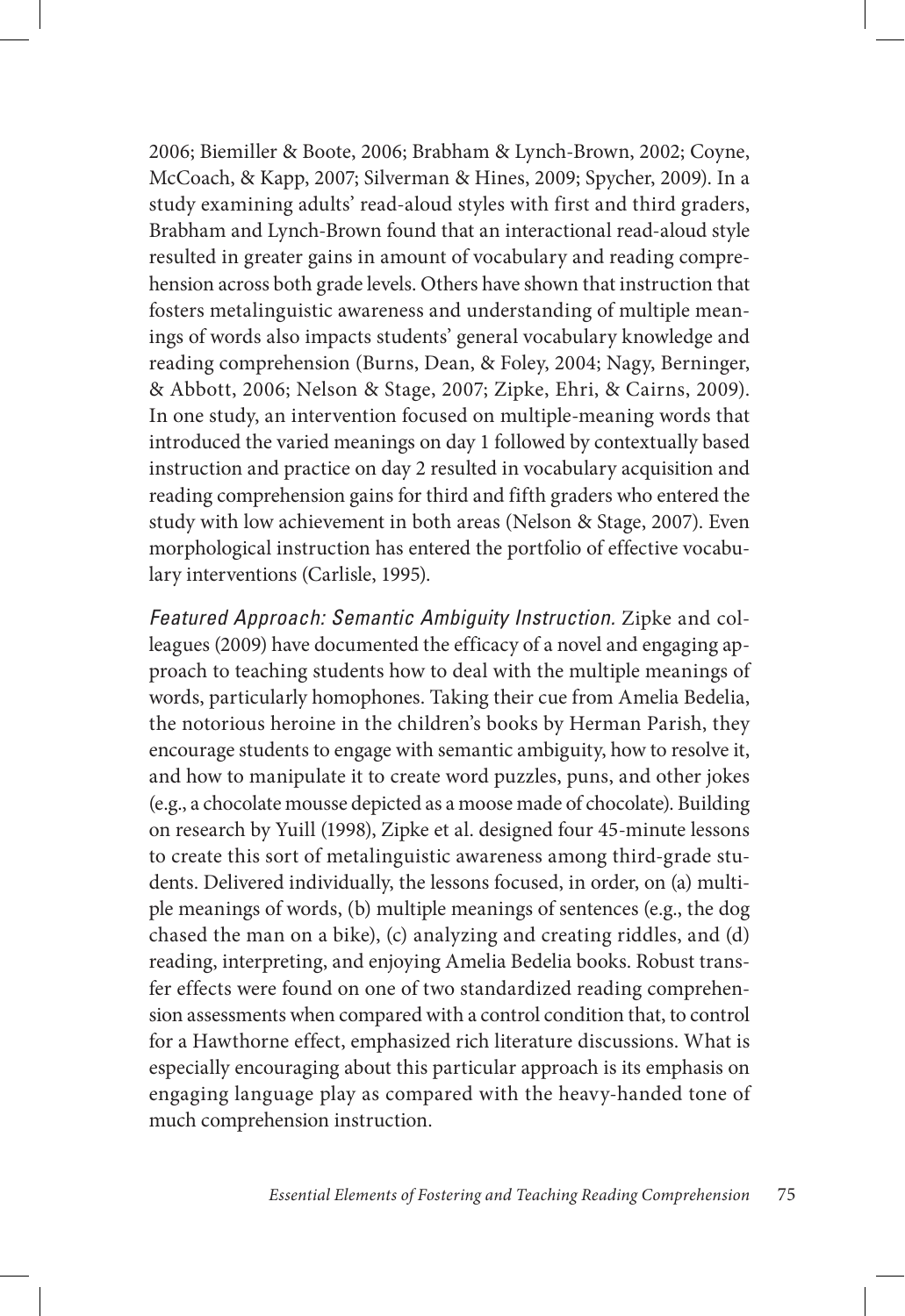### Integrate Reading and Writing

Current understanding in the field of literacy dictates that reading and writing mutually reinforce one another and rely on some of the same cognitive processes (e.g., Fitzgerald & Shanahan, 2000; Shanahan, 2006; Tierney & Shanahan, 1996). This insight suggests that instruction may be more effective when teachers integrate reading and writing experiences in the classroom. Research confirms that exemplary teachers who produce high-achieving readers and writers tend to integrate the two domains regularly and thoroughly in the classroom (e.g., Knapp, 1995; Morrow, Tracey, Woo, & Pressley, 1999; Pressley, Yokoi, Rankin, Wharton-McDonald, & Mistretta, 1997; Thomas & Barksdale-Ladd, 1995; Wharton-McDonald, Pressley, & Hampston, 1998). Further, as evidence of a seemingly bidirectional relationship between reading and writing (Berninger, Abbott, Abbott, Graham, & Richards, 2002; Shanahan & Lomax, 1986), children's writing abilities have been shown to predict later reading comprehension (e.g., Parodi, 2007; Shatil, Share, & Levin, 2000), and reading comprehension has been shown to predict students' composition skills (e.g., Abbott, Berninger, & Fayol, 2010). Although fewer experiments have looked at the effects of reading and writing integration, results suggest that combining instruction in writing and reading may promote increased literacy levels in students (e.g., Craig, 2006; Graham & Hebert, 2010; Konopak, Martin, & Martin, 1990; Raphael, Englert, & Kirschner, 1989; Raphael, Kirschner, & Englert, 1988).

Perhaps the strongest examples of reading and writing integration come from approaches previously discussed: Seeds of Science/Roots of Reading, IDEAS, CORI. Although all of the developers of these approaches would claim that they are more about integration across curricular boundaries than across the bridge between reading and writing, the programs inevitably promote reading–writing relationships in systematic ways and, in what may be an equally important effort, link both reading and writing to oral-language development. So, for example, in Seeds of Science/Roots of Reading (Cervetti et al., 2006), when students encounter a new word in a science text, they are encouraged, and almost required, to use it in their oral discourse when working together in a hands-on investigation and later when writing to explain the results of that investigation. Similar cross-modal (i.e., where modes are reading, writing, talking, and doing, as in hands-on science) connections are made for discourse and argument structures as well as words. Thus, through their hands-on investigation in a unit on designing mixtures, students learn about ingredients that make for a good glue and about the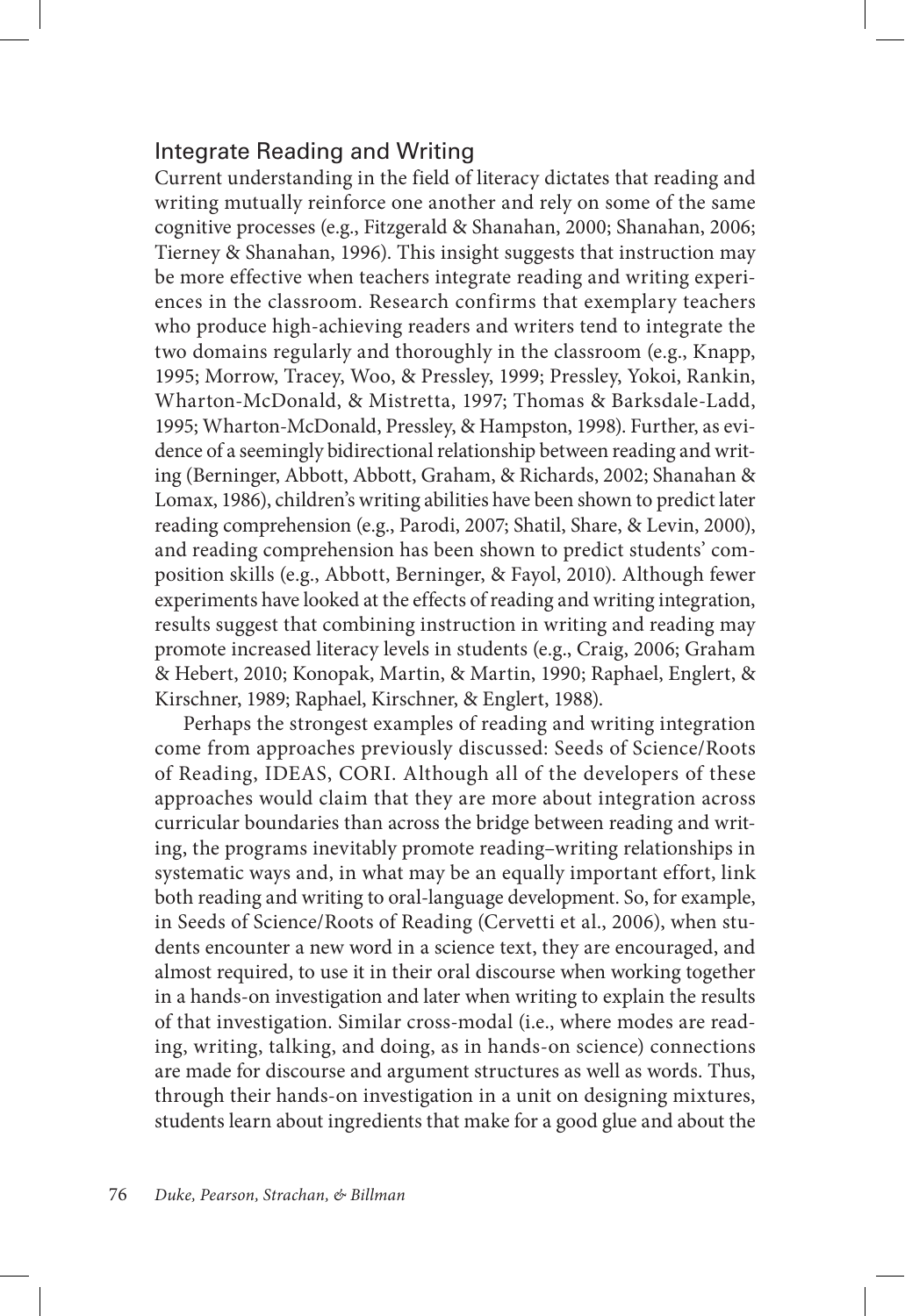nature of the evidence that distinguishes strong glues from weak ones. Later, the students are asked to design a new mixture that will serve some other everyday use, such as hair gel. Following a similar cross-modal process, students read about the properties of various ingredients, carry out a series of experiments designed to test the effectiveness of their product, and at each step, write explanations and arguments that use the same criteria for strength of evidence that they have encountered in their reading and hands-on activities. They might even read a narrative account about another class of students conducting a similar experiment and be asked to evaluate the validity of the arguments made by the students in the narrative. Thus, oral and written language continually reinforce one another, as do reading and writing.

De La Paz (2005) has been working on similar integration strategies in social studies. Working with eighth-grade students, she evaluated an integrated social studies and language arts unit designed to promote historical understanding and argumentative writing skills. English teachers taught students a strategy for planning and composing argumentative essays. In parallel, the social studies teachers promoted historical reasoning instantiated as reading and reconciling primary and secondary documents to understand complex historical events in the texts they encountered. The experimental students, when compared with a business-as-usual control condition, were able to produce significantly better essays, in which quality was indexed by historical accuracy, persuasiveness, length, and the nature and density of their arguments.

Featured Approach: Writing Intensive Reading Comprehension (WIRC). Collins and colleagues (Collins, Lee, Fox, & Madigan, 2011) have developed, implemented, and evaluated an approach to improving fourth and fifth graders' reading comprehension that focuses directly and systematically on linking writing to reading comprehension. Theoretically driven by Kintsch's (1998, 2004) Construction–Integration model of reading and Bereiter and Scardamalia's (1987) problem space model of writing, WIRC requires students to complete a variety of visual representations of key ideas prompted by a target text. (Collins et al. term these visual representations think sheets and insist that they are not worksheets.) Situated within a district-mandated basal reading program, in which students would normally engage in a variety of discussion and worksheet activities surrounding the text of the week, WIRC substitutes the think sheets for many of the normal comprehension activities that are suggested in the teacher manual. The think sheets are designed to ensure that students develop a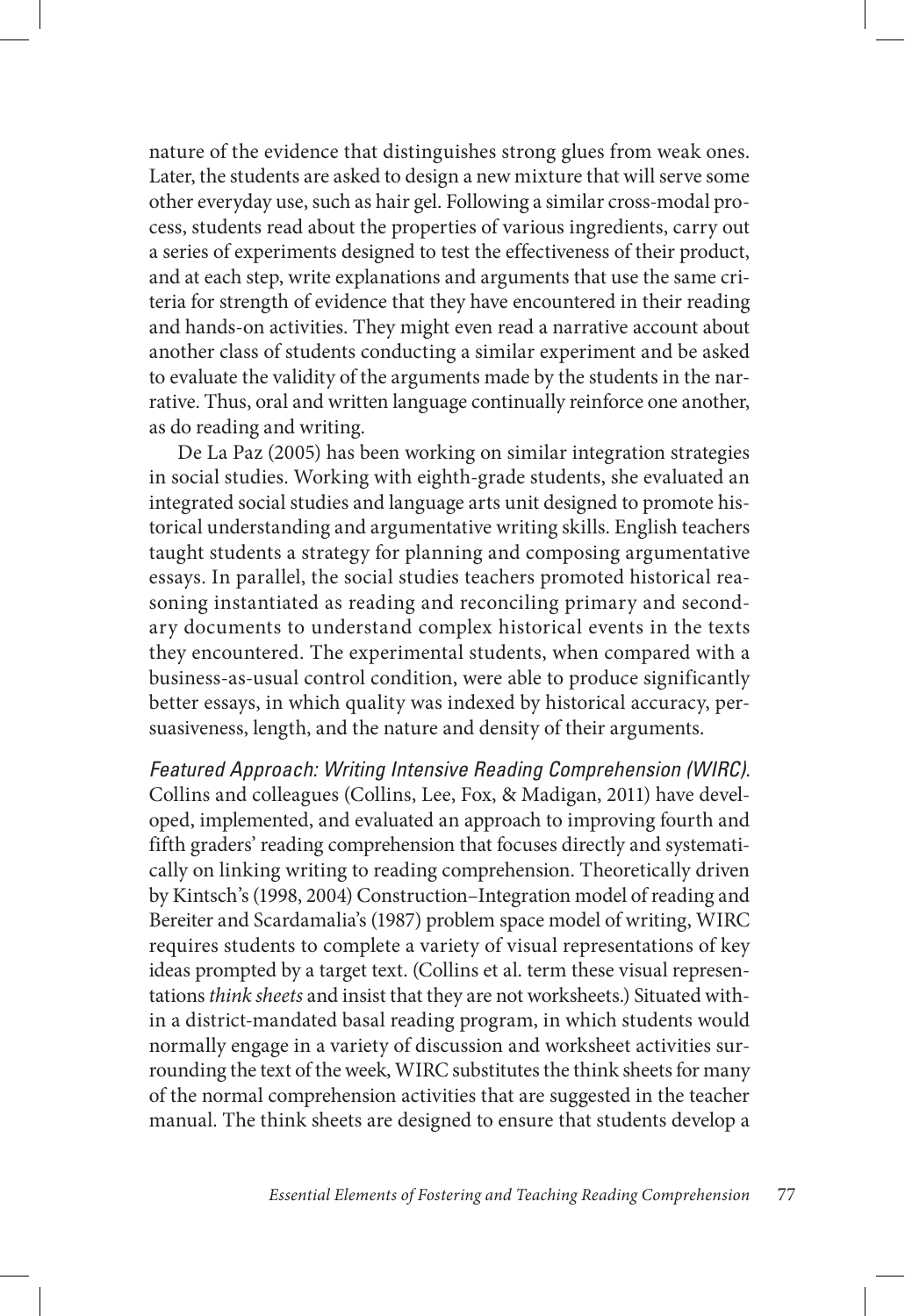rich text base and situation model for the text of the week as they prepare to write a culminating response to the text at week's end. Figure 3.2 is a graphic depiction of these important relationships. The key point is that through talk and writing, students are able to build a richer representation of the content of the texts they read (i.e., the content knowledge box in the figure) and deal with the question that vexes every writer: How can I find a way to say that so others will understand (i.e., the rhetorical knowledge box in the figure).

Collins and colleagues (2011) have conducted a rigorous evaluation of WIRC, finding that it produces robust effects on transfer tests of reading comprehension (modeled after the National Assessment of Educational Progress–influenced state standards tests in the state of New York) in comparison to the basal-driven, business-as-usual control group. The researchers also found that the longer the implementation and the more faithful the implementation to the intervention design, the stronger the effects on comprehension. This is powerful evidence of the value of using writing, and the systematic use of talk, to support reading comprehension.



**Figure 3.2. Structure of the Sociocognitive Problem-Solving Space**

Note. Adapted from Bringing Together Reading and Writing: An Experimental Study of Writing Intensive Reading Comprehension (WIRC) in Low-Performing Urban Elementary Schools, by J.L. Collins, J. Lee, & J. Fox, 2011, manuscript submitted for publication.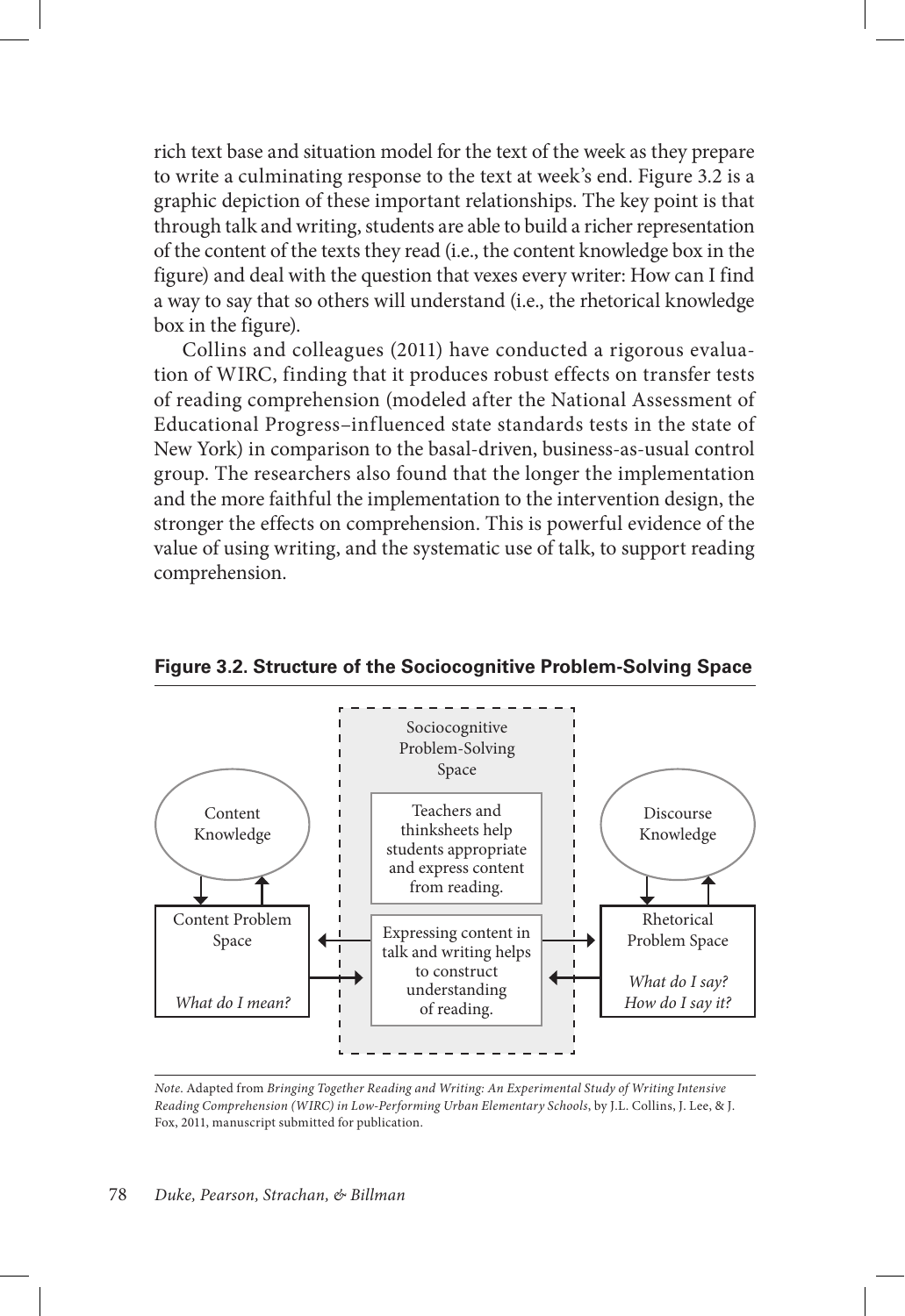Taking a step back to look at all of these salutary findings that occur when reading and writing—and in most cases, talk—are employed in the name of improved comprehension, it may well be that revisiting and re-representing important ideas in many modes is what matters most. When we read, we represent the ideas we encounter semantically, but it is verbal representation in the case of talk, and orthographic in the case of writing. These multiple and varying representations may be responsible for the observed improvement in understanding and memory for key ideas encountered in the text. If they are only encountered in reading, without benefit of the verbal recoding prompted by conversation or the orthographic recoding required when students set pen to paper (or finger energy used to view images in our technological world), the bonds students are able to make between new information from text and existing knowledge in memory are weaker and less likely to endure long enough to reshape that knowledge. In other words, it may be that talk and writing are really aids to learning (i.e., changing what is in our store of knowledge in memory).

#### Observe and Assess

There are many different ways to comprehend a text (e.g., Wade, 1990; Wade, Trathen, & Schraw, 1990), and readers bring different strengths and weaknesses to the process. For example, one reader might have strong prior knowledge related to a text that compensates for relatively poor clarifying and fix-up strategies, whereas another reader might have weak prior knowledge related to a text but make up for it by using a variety of strategies that help build meaning in such circumstances. Similarly, there are many different reasons a reader may struggle with comprehension (e.g., Duke, Pressley, & Hilden, 2004). Unfortunately, scores on most comprehension assessments do not tell us why a reader is struggling. For example, a study by Buly and Valencia (2002) found that students who scored below proficient on their state's fourth-grade high-stakes comprehension assessment were struggling for very different reasons. Some appeared to struggle primarily because of word reading and fluency difficulties; their vocabulary and meaning construction processes were actually a relative strength. Others, referred to as word callers, had strong word reading and fluency but relatively poor vocabulary and meaning construction processes (see Cartwright, 2010, for further discussion of and interventions for such readers).

As we argue in the next section, we assume that teachers' responses to and instruction for students should differ depending in part on their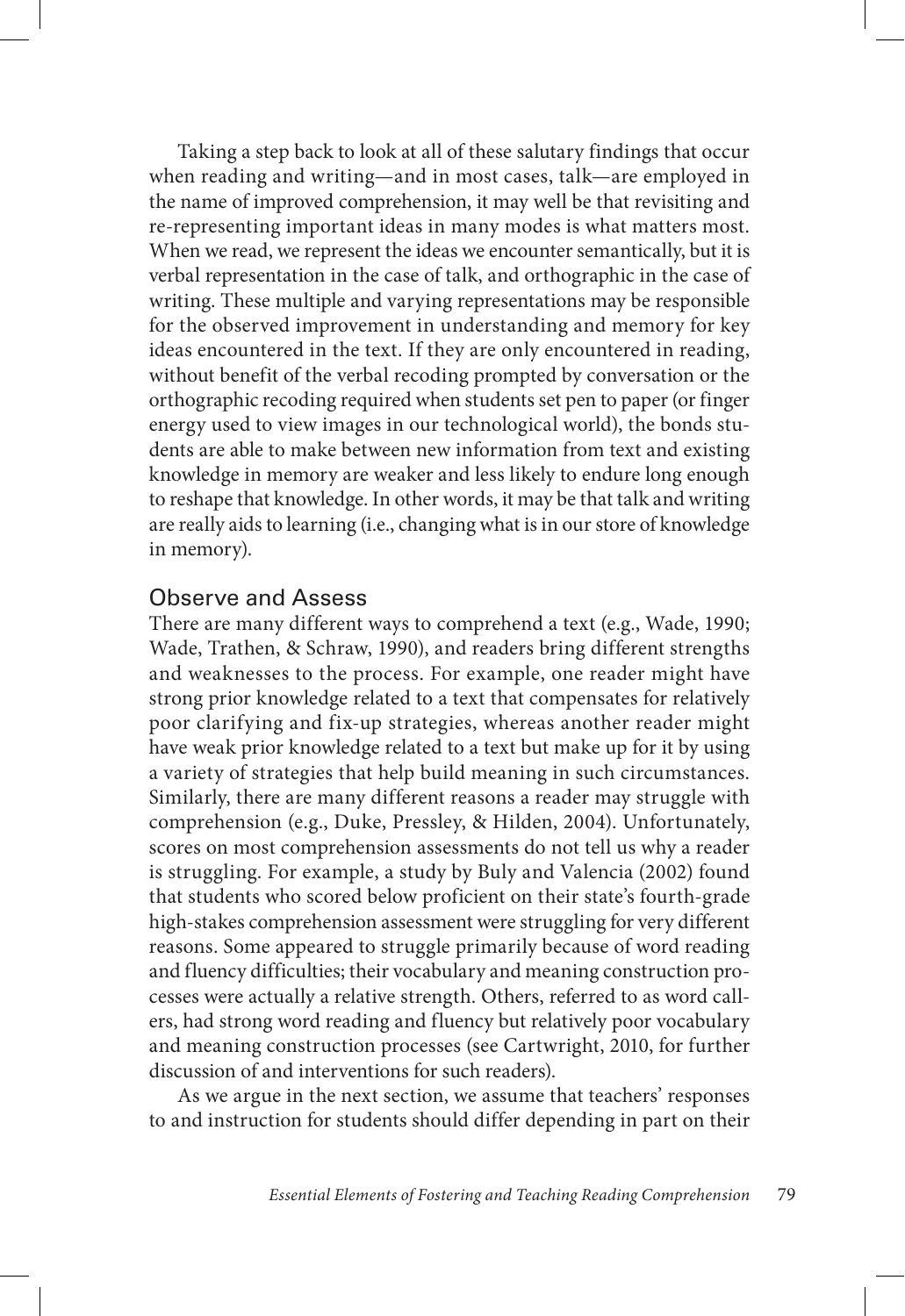assessment of students' comprehension strengths and weaknesses. If so, then careful observation and assessment is needed to ascertain students' comprehension strengths and weaknesses. For this task, a mere comprehension score or level will be insufficient. Assessments required for this task must provide more details and diagnostics by examining several aspects of and/or contributors to comprehension.

A growing repertoire of assessments aims to address this need. For example, the Qualitative Reading Inventory developed by Leslie and Caldwell provides information about the student's background knowledge related to a passage, the nature of the student's miscues (e.g., does he or she reflect concern with what makes sense?), the student's approach to retelling a passage, and the student's literal and inferential comprehension. The Benchmark Assessment System created by Fountas and Pinnell provides information on the nature of students' miscues; students' key understandings of material within, beyond, and about the text; and the students' ability to write about what they have read. The Concepts of Comprehension Assessment developed by Billman and colleages and the Informational Strategic Cloze Assessments designed by Hilden and colleagues assess students' comprehension of graphics within a text, vocabulary knowledge and strategies, knowledge of informational text features, and use of comprehension strategies. The Diagnostic Assessment of Reading Comprehension (see Francis et al., 2006) assesses students' inferencing, text memory, recall of knowledge, and the ability to integrate prior knowledge with information in the text.

Unfortunately, virtually no research has as yet tested the impact of comprehension assessment, let alone different forms of comprehension assessment, on either the nature or quality of teacher instruction and/ or student learning. One exception is a study by Bolt, Duke, Billman, and Betts (2011), in which they randomly assigned grades 1 and 2 teachers to administer an informational comprehension assessment (i.e., the Concepts of Comprehension Assessment) three times per year to a subset of students in their classes; and the teachers also received scores from the researchers for another subset. Results showed that students in classrooms in which teachers administered the assessment showed greater growth as measured by the comprehension assessment as well as by an assessment of informational writing; this transfer effect is important because it suggests that what students learned was not driven by narrowly teaching to the test. However, much more research is needed, including studies of the impact of different comprehension assessments on both teachers' comprehension instruction and students' comprehension growth.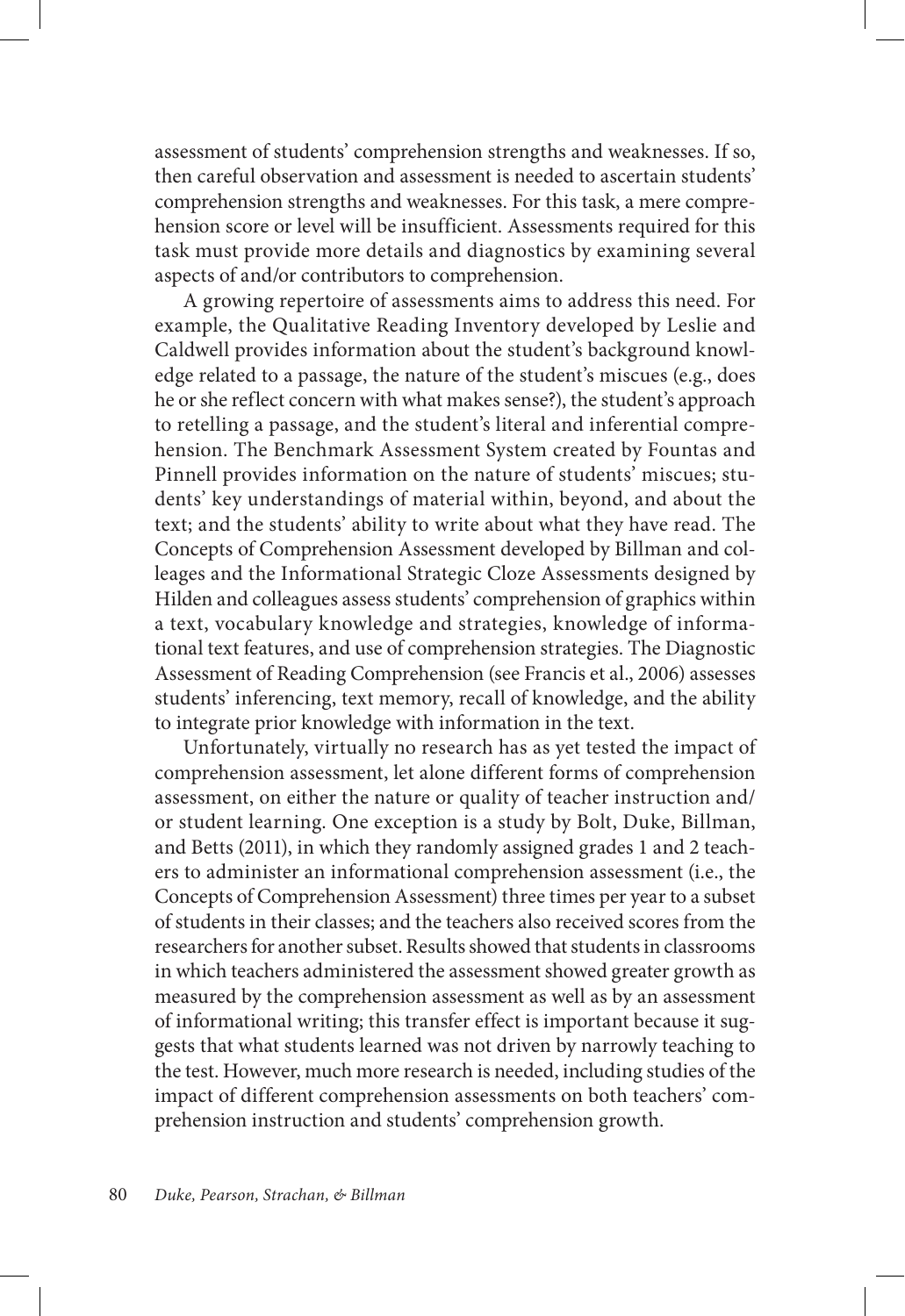### Differentiate Instruction

As explained in the previous section, students have different strengths and weaknesses with respect to comprehension, suggesting the need for different foci for and kinds of instruction. Unfortunately, we have found that much comprehension instruction is provided in a whole-class format. For example, the entire class is provided with explicit instruction and modeling of the predicting strategy. If the bulk of the class is not predicting or not predicting well, then this makes sense. However, if some of the students are already making well-founded predictions regularly, they do not need this instruction. Additionally, if some students are still not monitoring their reading for meaning, instruction in that may be a higher priority for them. It is possible that instruction may lead to excessive reliance on a single strategy at the expense of developing a broader and more balanced portfolio of strategies (Hilden, 2009).

For these reasons, we suggest that much comprehension instruction be conducted in small groups or individually based on students' needs (e.g., Connor et al., 2009; Taberski, 2000). The idea of needs-based grouping is not at all new; it has been recommended by experts as an alternative to ability grouping for as long as we have worried about individual differences in schooling (see R.H. Anderson, 1962), but it isn't implemented as regularly as it should be, either for comprehension instruction or basic decoding skills. To illustrate how it might be employed, a group of students whose retellings reflect a lack of attention to the structure of the text might constitute a small group for instruction, a second group of students who would especially benefit from the opportunity to discuss texts with others in a structured format might form another group, and so forth. Notably, students with the same needs may not necessarily be reading at the same level in terms of word recognition. In these cases, it may make sense to select a text that is relatively easy from a word recognition perspective but difficult from a comprehension one (e.g., an easy-to-read text with relatively unfamiliar science content). In other cases, it may work just fine to teach and coach students in a group without all of them reading the same text. In the CORI approach discussed earlier, small groups of students form "idea circles," in which students meet to discuss the same idea (e.g., a particular adaptation for animal survival) as explored through different texts, each at the appropriate reading level of only one member or a subset of members of the group (Guthrie & McCann, 1996). Much more research and development is needed around needs-based grouping for comprehension instruction, but at this point, we believe that the complexity of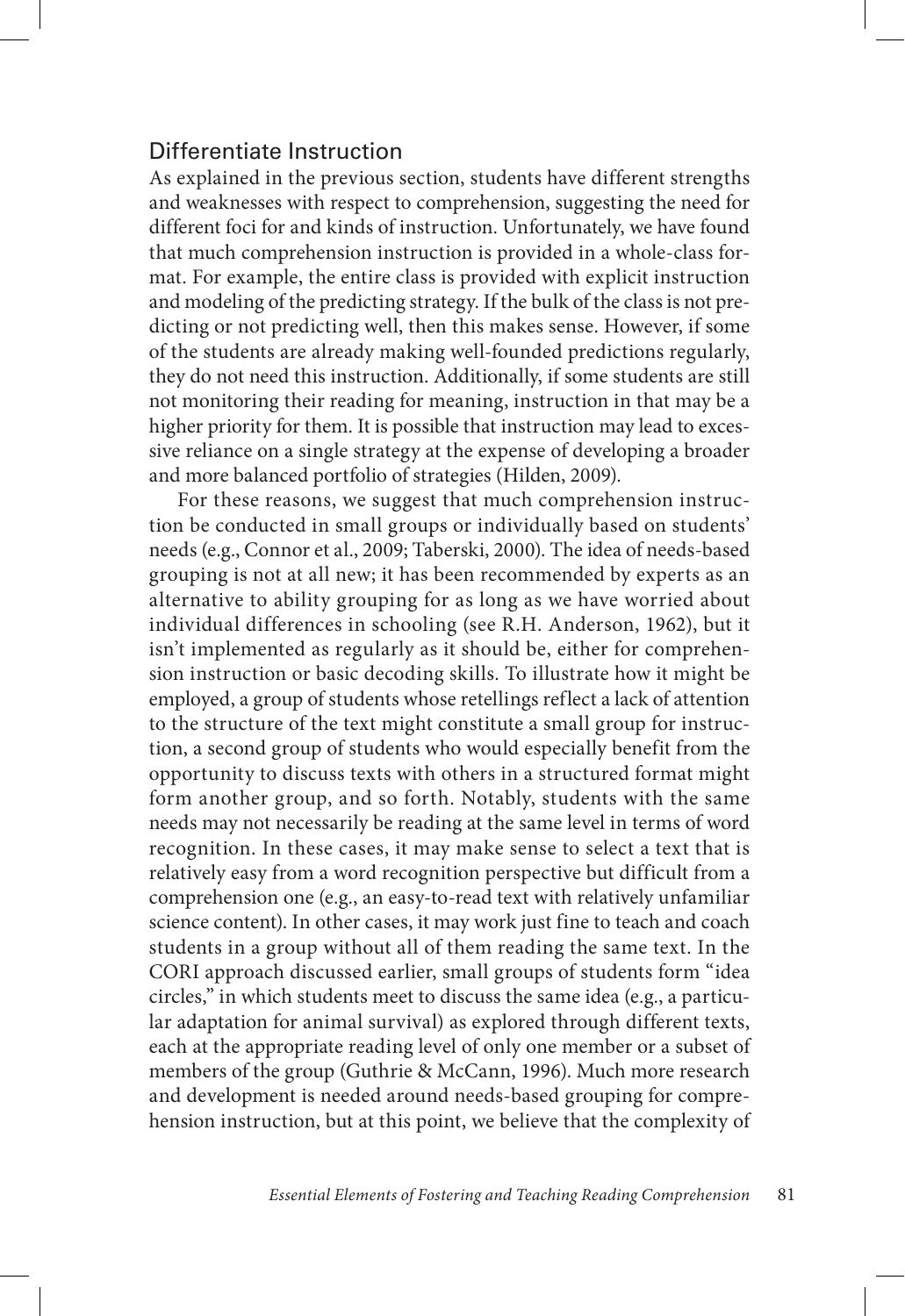comprehension processes and variation in comprehenders means that differentiation should be a priority.

# **Directions for Reading Comprehension Research and Development**

As we hope this chapter has indicated, we know a great deal about how to foster and teach reading comprehension well (see Figure 3.3 for a useful tool for evaluating your own fostering and teaching of reading comprehension). However, we know far less about how to help teachers learn to orchestrate this panoply of practices. Despite decades of research identifying effective practices for improving reading comprehension, comprehension instruction remains rare (e.g., Connor, Morrison, & Petrella, 2004) and poorly done (e.g., Dewitz, Jones, & Leahy, 2009). We need to understand far better how great teachers of comprehension became great and how to help many more teachers become so. We need case studies of teachers learning to teach reading comprehension (e.g., Hilden & Pressley, 2007), research that examines the knowledge teachers need to engage in specific practices supportive of comprehension (e.g., Kucan, Hapgood, & Palincsar, in press), development of innovative approaches to preservice and inservice teacher education around reading comprehension (e.g., Kucan & Palincsar, 2008– 2011), and studies of the impact of specific professional development models on students' reading comprehension growth (e.g., García et al., 2006; García, Pearson, Taylor, Bauer, & Stahl, in press; Pearson, Taylor, & Tam, 2005; Taylor, Pearson, Peterson, & Rodriguez, 2005).

In our chapter on effective practices for developing reading comprehension in this volume's last edition, we asked, "Will our definition and fundamental understanding of comprehension keep pace with the changing nature of text?" (Duke & Pearson, 2002, p. 232). As pressing as that question seemed in 2002, it is all the more pressing now. Forms of text widely read today (e.g., Twitter feed, blogs) did not even exist less than a decade ago. If research on different genres of text to date is any indication, readers will use somewhat different processes and strategies, and apply somewhat different structural and featural knowledge to understand these different forms of text (Coiro & Dobler, 2007; Duke & Roberts, 2010; Leu et al., 2005). We have been learning to modify our comprehension instruction for different genres of text, on- and offline (Duke et al., in press), but we need to make rapid progress in this area if we are to prepare readers to be versatile enough to comprehend the historically unprecedented range of text available to them.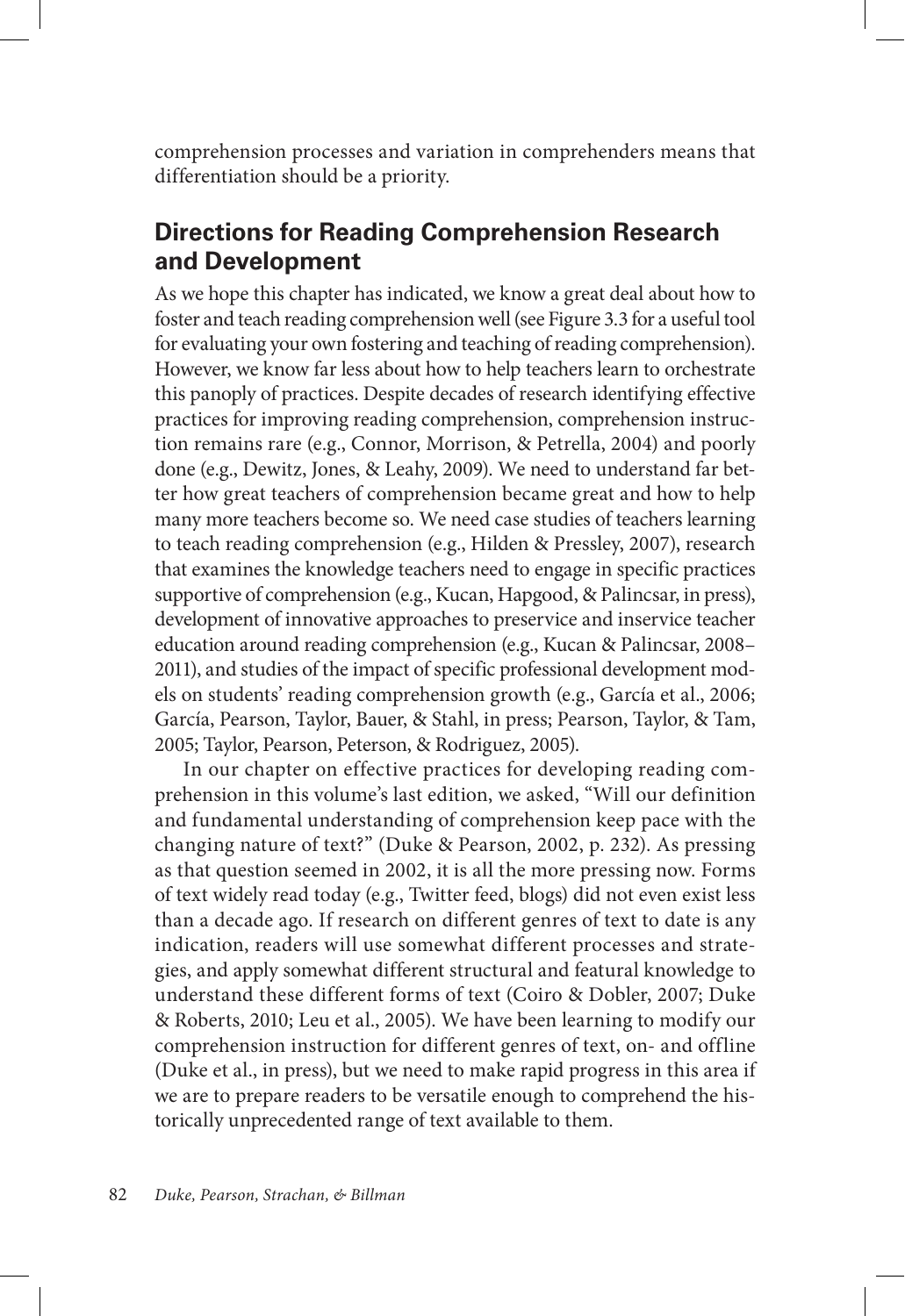#### **Figure 3.3. A Tool for Evaluating Your Fostering and Teaching of Reading Comprehension**

 $\square$  Is much of the day devoted to building disciplinary or world knowledge?

- □ Is a combination of hands-on experience and text employed?
- $\square$  Is emphasis placed on the discourse and practices of the discipline, as well as content?
- $\square$  Are reading, writing, speaking, and listening presented as tools to help students acquire knowledge and inquiry skill?
- $\square$  Are students provided with exposure to a volume and wide range of texts?
	- $\square$  Does instruction include texts that meet the following criteria?
		- $\Box$  Of a wide range of genres
		- □ On a wide range of topics
		- $\Box$  Of a wide range of reading levels
		- □ In both digital and print formats
	- $\square$  Is instruction tailored to specific genres and contexts during the literacy block and content area instruction?
	- $\square$  Do students have access to a wide range and large volume of texts for take-home and summer reading?
- □ Are students offered motivating texts and contexts for reading?
	- $\square$  Are students provided with texts of individual interest to them?
	- $\square$  Are classroom activities designed to involve choice, challenge, student control, collaboration, emphasis on constructing meaning, and consequences for students' effort?
	- $\square$  Are students reading (and writing) texts similar to those that occur outside of school for purposes similar to those for which people read and write outside of school?
- $\square$  Are students taught to become strategic readers?
	- $\square$  Does instruction help students coordinate and use multiple strategies while reading?
	- $\square$  Does instruction focus on the following strategies that research indicates are worth teaching?
		- □ Setting purposes for reading
		- □ Previewing and predicting
		- $\Box$  Activating prior knowledge
		- □ Monitoring, clarifying, and fixing up
		- □ Visualizing and creating visual representations
		- □ Drawing inferences
		- $\square$  Self-questioning and thinking aloud
		- $\square$  Summarizing and retelling
	- $\square$  Does strategy instruction follow a gradual release of responsibility framework with an explicit description of when and how to use the strategy, modeling and collaborative use of the strategy in action, and guided and independent practice?
- □ Are students taught about text structures?
	- $\square$  Is instruction of text structures organized in a meaningful way across grade levels to enable students to do the following?
		- □ Understand that text is structured
		- $\Box$  Take advantage of this knowledge in learning and recalling key information in texts

(continued)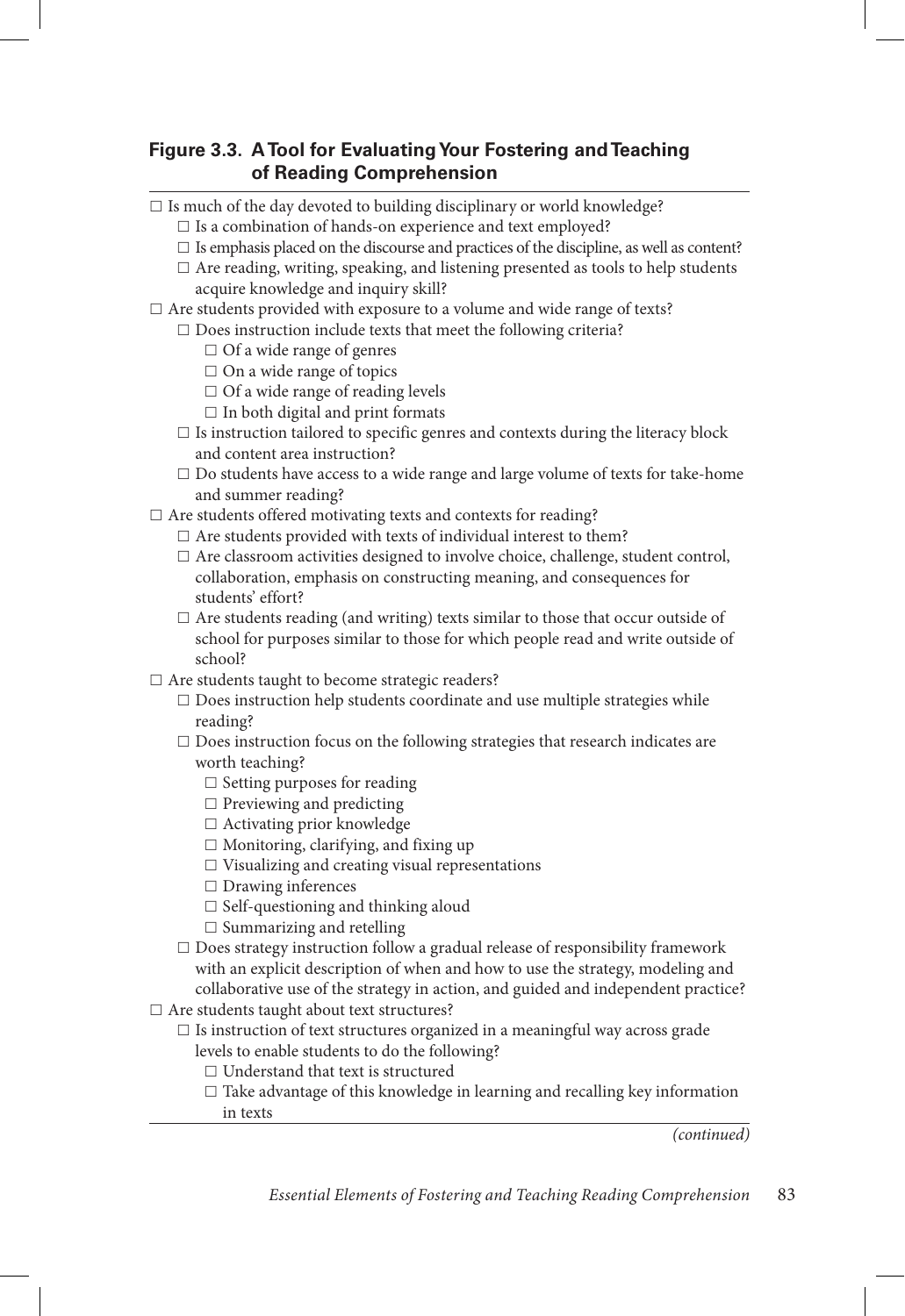#### **Figure 3.3. A Tool for Evaluating Your Fostering and Teaching of Reading Comprehension (continued)**

- $\square$  Are students taught visual representations of common text structures through the use of graphic organizers (e.g., story maps, Venn diagrams, flowcharts)?
- $\square$  Does instruction employ a gradual release of responsibility by explicitly describing text structures, modeling their use in reading and writing, using the structures of text collaboratively with students, and guiding them as they take increasing responsibility for attending to text structure?
- $\square$  Is there an emphasis on engaging students in discussion around texts?
	- $\square$  Do discussions place emphasis on the following?
		- □ Higher order questioning
		- □ Listening and linking to others' ideas
		- □ Providing evidence from the text to support one's thinking
		- $\square$  Regular student participation
- $\square$  Is a good portion of the day spent building students' vocabulary and language knowledge?
	- $\square$  Does instruction provide students with multiple experiences with a wide variety of words (e.g., multiple-meaning words, related words, content area vocabulary)?
	- $\square$  Is vocabulary and language knowledge instruction embedded in relevant contexts?
	- $\square$  Do read-aloud experiences promote language learning through direct explanations of words along with meaningful discussion to foster deeper understanding?
- □ Are reading and writing connections emphasized?
	- $\square$  Does instruction integrate reading and writing in a meaningful manner, such as through content area instruction or response to literature?
	- $\square$  Is there an emphasis on helping students build a rich representation of the content from their readings through writing and oral discussion?
	- $\square$  Do students have ample opportunities to revisit and re-represent important ideas in reading, writing, speaking, and listening?
- $\square$  Is careful observation and assessment utilized regularly to ascertain students' comprehension weaknesses and strengths?
	- $\square$  <br> Are a range of assessment and observation tools used to understand different aspects of students' comprehension, such as their background knowledge, literal and inferential comprehension, and understanding of graphics?
	- $\square$  Does information gathered via observation and assessment inform comprehension instruction in the classroom?
- $\square$  Is instruction thoughtfully differentiated in the classroom?
	- $\square$  Are lessons taught to the whole class only when most of the students in the room would benefit from that particular instruction at that particular time?
	- $\square$  Does comprehension instruction include regular use of small groups based on students' particular comprehension strengths and needs?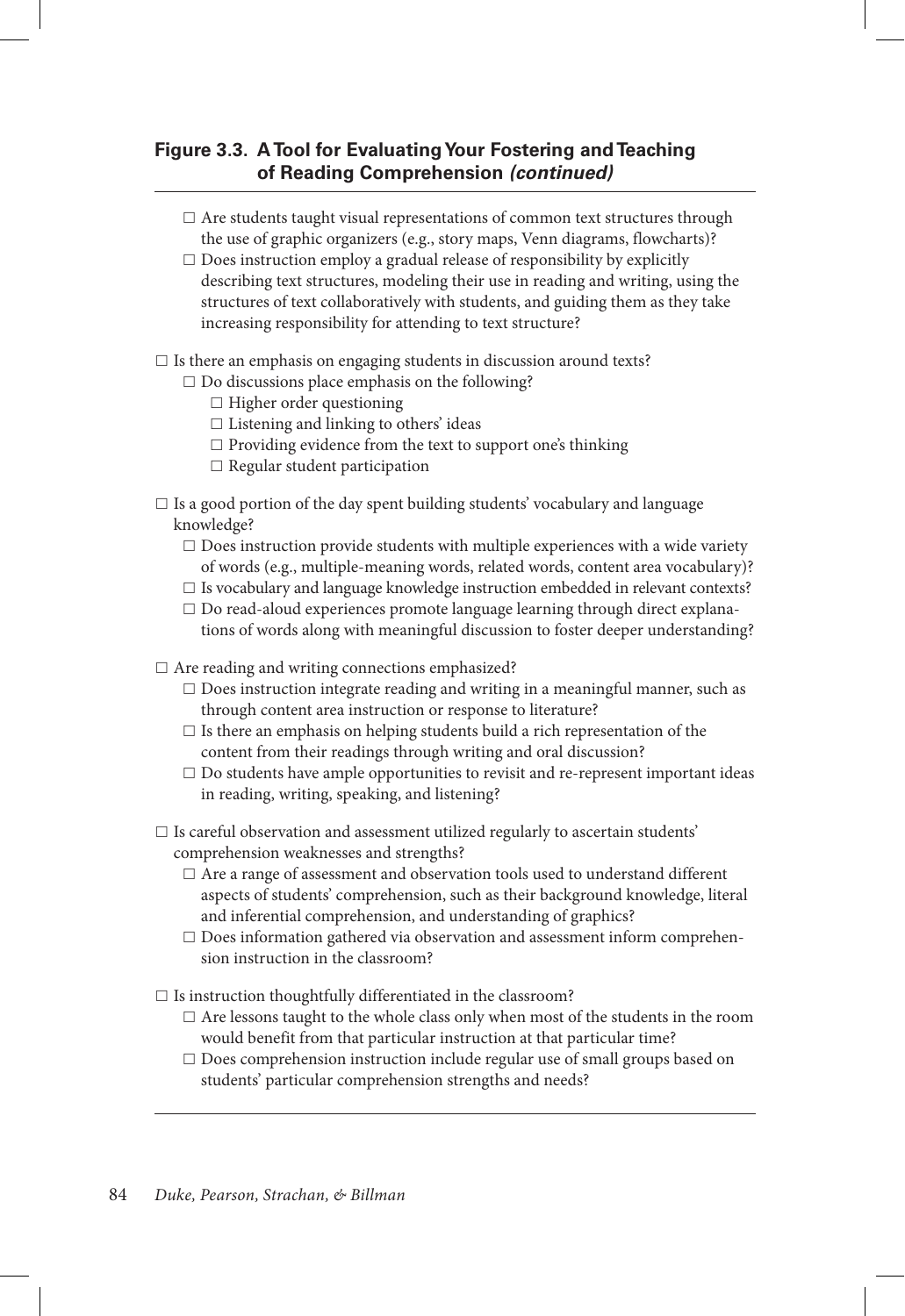Another key task facing research and development in reading comprehension is to understand how reading comprehension instruction is best coordinated across entire schools and districts. The relative scarcity of effective reading comprehension instruction in the past has meant the practices we have described in this chapter were sparsely implemented in schools (e.g., maybe 1 or 2 teachers in a staff of 15–20 might actually use them). What might happen when this kind of instruction is a focus every year in every classroom at every grade level? Do we, for example, teach the same comprehension strategies and text structures at each grade level, or does there come a point at which dividing and conquering these strategies and structures by year is more productive? What can we expect of students who have had years of high-quality comprehension instruction? How can we continue to challenge these students? Although these questions are complex and difficult to research, they also represent a welcome development. Having to deal with the aftermath of years of high-quality, comprehensive reading comprehension instruction would be a good problem to have.

#### Questions for Reflection

- 1. Find a text that is difficult for you to comprehend, such as a text in biochemical engineering, and note the processes you use to try to comprehend the text. How do these compare with the description of how skilled comprehenders construct meaning presented at the outset of this chapter?
- 2. While reading comprehension strategy instruction has taken hold in many classrooms, although not always in the manner we would like, many other essential elements of fostering and teaching comprehension identified in this chapter have not. Based on your experience in schools and classrooms, which of these elements are most neglected, and what factors do you think contribute to their neglect?
- 3. The essential elements we have presented apply well beyond the core reading program or the reading/language arts or literacy block. How can you imagine each of the essential elements mapping on the different parts of the school day and materials?
- 4. Arrange to observe comprehension instruction in a local school and classroom. Which essential elements do you see enacted in this classroom and how? Which elements deserve greater attention in the classroom, and how might that be accomplished?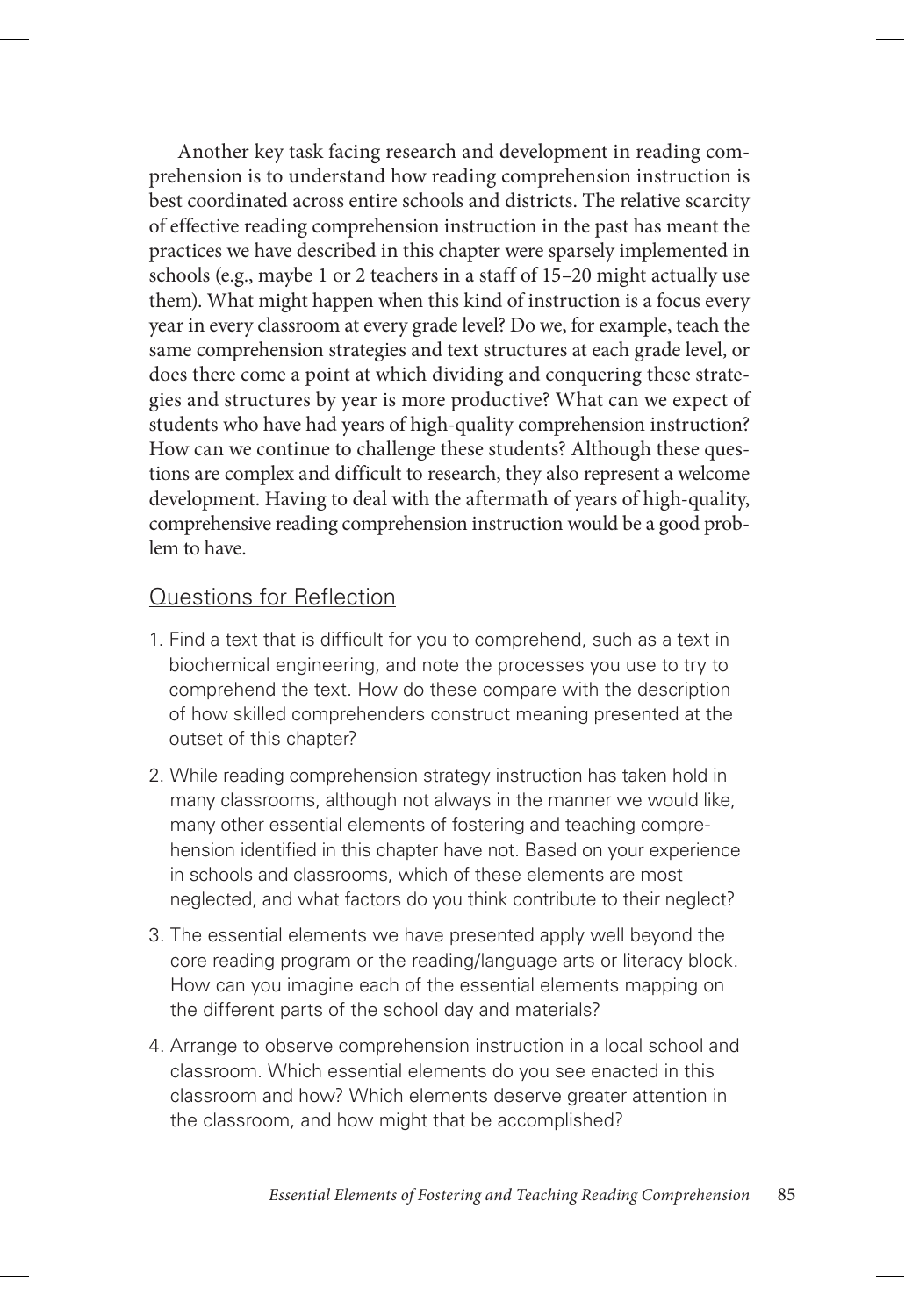#### REFERENCES

- Abbott, R.D., Berninger, V.W., & Fayol, M. (2010). Longitudinal relationships of levels of language in writing and between writing and reading in grades 1 to 7. Journal of Educational Psychology, 102(2), 281–298. doi:10.1037/a0019318
- Ainley, M. (2006). Connecting with learning: Motivation, affect and cognition in interest processes. Educational Psychology Review, 18(4), 391–405.
- Allington, R.L., McGill-Franzen, A., Camilli, G., Williams, L., Graff, J., Zeig, J., et al. (2010). Addressing summer reading setback among economically disadvantaged elementary students. Reading Psychology, 31(5), 411–427. doi:10.1080/02702711.2010.505165
- Anderson, R.C., & Pearson, P.D. (1984). A schema-theoretic view of basic processes in reading comprehension. In P.D. Pearson, R. Barr, M.L. Kamil, & P. Mosenthal (Eds.), Handbook of reading research (Vol. 1, pp. 255–291). New York: Longman.
- Anderson, R.H. (1962). Organizing groups for instruction. In N.B. Henry & F.T. Tyler (Eds.), Individualizing instruction (pp. 239–264). Chicago: National Society for the Study of Education.
- Applebee, A.N., Langer, J.A., Nystrand, M., & Gamoran, A. (2003). Discussion-based approaches to developing understanding: Classroom instruction and student performance in middle and high school English. American Educational Research Journal, 40(3), 685–730. doi:10.3102/00028312040003685
- Apthorp, H.S. (2006). Effects of a supplemental vocabulary program in third-grade reading/ language arts. Journal Educational Research, 100, 67–79.
- Armbruster, B.B., Anderson, T.H., & Ostertag, J. (1987). Does text structure/summarization instruction facilitate learning from expository text? Reading Research Quarterly, 22(3), 331–346.
- Baumann, J.F. (2009). Vocabulary and reading comprehension: The nexus of meaning. In S.E. Israel & G.G. Duffy (Eds.), Handbook of research on reading comprehension (pp. 323– 346). New York: Routledge.
- Baumann, J.F., & Bergeron, B.S. (1993). Story map instruction using children's literature: Effects on first graders' comprehension of central narrative elements. Journal of Literacy Research, 25(4), 407– 437. doi:10.1080/10862969309547828
- Beck, I.L., & McKeown, M.G. (2006). Improving comprehension with questioning the author: A fresh and expanded view of a powerful approach. New York: Scholastic.
- Beck, I.L., McKeown, M.G., & Gromoll, E.W. (1989). Learning from social studies texts. Cognition and Instruction, 6(2), 99–158. doi:10.1207/s1532690xci0602\_1
- Beck, I.L., McKeown, M.G., Hamilton, R.L., & Kucan, L. (1997). Questioning the author: An approach for enhancing student engagement with text. Newark, DE: International Reading Association.
- Beck, I.L., McKeown, M.G., Sandora, C., Kucan, L., & Worthy, J. (1996). Questioning the author: A yearlong classroom implementation to engage students with text. The Elementary School Journal, 96(4), 385–414. doi:10.1086/461835
- Bereiter, C., & Scardamalia, M. (1987). The psychology of written composition. Hillsdale, NJ: Erlbaum.
- Berninger, V.W., Abbott, R.D., Abbott, S.P., Graham, S., & Richards, T. (2002). Writing and reading: Connections between language by hand and language by eye. Journal of Learning Disabilities, 35(1), 39–56. doi:10.1177/002221940203500104
- Biemiller, A., & Boote, C. (2006). An effective method for building vocabulary in primary grades. Journal of Educational Psychology, 98, 44–62.
- Billman, A.K., Hilden, K., & Halladay, J.L. (2009). When the "right texts" are difficult for struggling readers. In E.H. Hiebert & M. Sailors (Eds.), Finding the right texts: What works for beginning and struggling readers (pp. 203–226). New York: Guilford.
- Bitter, C., O'Day, J., Gubbins, P., & Socias, M. (2009). What works to improve student literacy achievement? An examination of instructional practices in a balanced literacy approach. Journal of Education for Students Placed at Risk, 14(1), 17–44. doi:10.1080/10824660802715403
- Block, C.C., Parris, S.R., & Whiteley, C.S. (2008). CPMs: A kinesthetic comprehension strategy. The Reading Teacher, 61(6), 460–470. doi:10.1598/RT.61.6.3
- Bolt, S., Duke, N.K., Billman, A.K., & Betts, J. (2011). Facilitating early comprehension of informational text: Consequential validity of the Concepts of Comprehension Assessment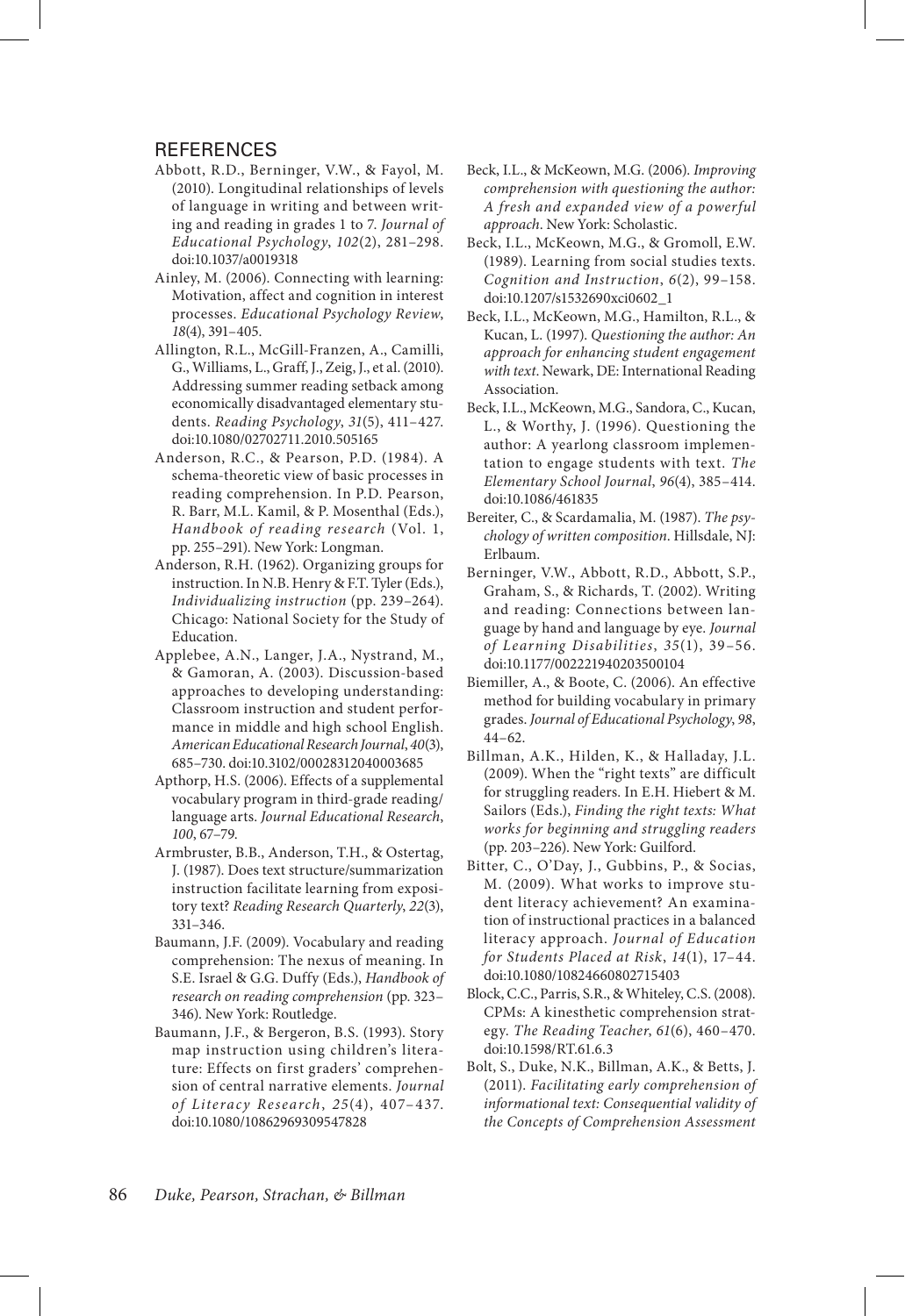(COCA). East Lansing: Michigan State University.

- Bos, C.S., & Anders, P.L. (1990). Effects of interactive vocabulary instruction on the vocabulary learning and reading comprehension of junior-high learning disabled students. Learning Disability Quarterly, 13(1), 31–42.
- Brabham, E.G., & Lynch-Brown, C. (2002). Effects of teachers' reading-aloud styles on vocabulary acquisition and comprehension of students in the early elementary grades. Journal of Educational Psychology, 94(3), 465–473.
- Brophy, J. (2004). Motivating students to learn (2nd ed.). Mahwah, NJ: Erlbaum.
- Brown, R. (2008). The road not yet taken: A transactional strategies approach to comprehension instruction. The Reading Teacher, 61(7), 538–547. doi:10.1598/RT.61.7.3
- Buly, M.R., & Valencia, S.W. (2002). Below the bar: Profiles of students who fail state reading assessments. Educational Evaluation and Policy Analysis, 24(3), 219–239. doi:10.3102/ 01623737024003219
- Burns, M.K., Dean, V.J., & Foley, S. (2004). Preteaching unknown key words with incremental rehearsal to improve reading fluency and comprehension with children identified as reading disabled. Journal of School Psychology, 42(4), 303–314.
- Carlisle, J.F. (1995). Morphological awareness and early reading achievement. In L.B. Feldman (Ed.), Morphological aspects of language processing (pp. 189–209). Hillsdale, NJ: Erlbaum.
- Cartwright, K.B. (2010). Word callers: Smallgroup and one-to-one interventions for children who "read" but don't comprehend. Portsmouth, NH: Heinemann.
- Cervetti, G.N., Pearson, P.D., Bravo, M.A., & Barber, J. (2006). Reading and writing in the service of inquiry-based science. In R. Douglas, M.P. Klentschy, & K. Worth (Eds.), Linking science and literacy in the K–8 classroom (pp. 221–244). Arlington, VA: National Science Teachers Association Press.
- Chinn, C.A., Anderson, R.C., & Waggoner, M.A. (2001). Patterns of discourse in two kinds of literature discussion. Reading Research Quarterly, 36(4), 378–411. doi:10.1598/ RRQ.36.4.3
- Coiro, J., & Dobler, E. (2007). Exploring the online reading comprehension strategies used by sixth-grade skilled readers to search for and locate information on the Internet.

Reading Research Quarterly, 42(2), 214–257. doi:10.1598/RRQ.42.2.2

- Collins, J.L., Lee, J., Fox, J., & Madigan, T. (2011). Bringing together reading and writing: An experimental study of Writing Intensive Reading Comprehension (WIRC) in low-performing urban elementary schools. Manuscript submitted for publication.
- Collins, J.L., & Madigan, T.P. (2010). Using writing to develop struggling learners' higher level reading comprehension. In J.L. Collins & T.G. Gunning (Eds.), Building struggling students' higher level literacy: Practical ideas, powerful solutions (pp. 103–124). Newark, DE: International Reading Association.
- Connor, C.M., Morrison, F.J., & Petrella, J.N. (2004). Effective reading comprehension instruction: Examining child x instruction interactions. Journal of Educational Psychology, 96(4), 682–698. doi:10.1037/0022-0663.96.4.682
- Connor, C.M., Piasta, S.B., Fishman, B., Glasney, S., Schatschneider, C., Crowe, E., et al. (2009). Individualizing student instruction precisely: Effects of child x instruction interactions on first graders' literacy development. Child Development, 80(1), 77–100.
- Council of Chief State School Officers & National Governors Association. (2010). Common core state standards for English language arts and literacy in history/social studies, science, and technical subjects. Retrieved November 2, 2010, from www.corestandards. org/assets/CCSSI\_ELA%20Standards.pdf
- Coyne, M.D., McCoach, D.B., & Kapp, S. (2007). Vocabulary intervention for kindergarten students: Comparing extended instruction to embedded instruction and incidental exposure. Learning Disability Quarterly, 30(2), 74–88.
- Craig, S.A. (2006). The effects of an adapted interactive writing intervention on kindergarten children's phonological awareness, spelling, and early reading development: A contextualized approach to instruction. Journal of Educational Psychology, 98(4), 714–731. doi:10.1037/0022-0663.98.4.714
- Cunningham, A.E., & Stanovich, K.E. (2001). What reading does for the mind. Journal of Direct Instruction, 1(2), 137–149.
- De La Paz, S. (2005). Effects of historical reasoning instruction and writing strategy mastery in culturally and academically diverse middle school classrooms. Journal of Educational Psychology, 97(2), 139–156. doi:10.1037/0022-0663.97.2.139

Essential Elements of Fostering and Teaching Reading Comprehension 87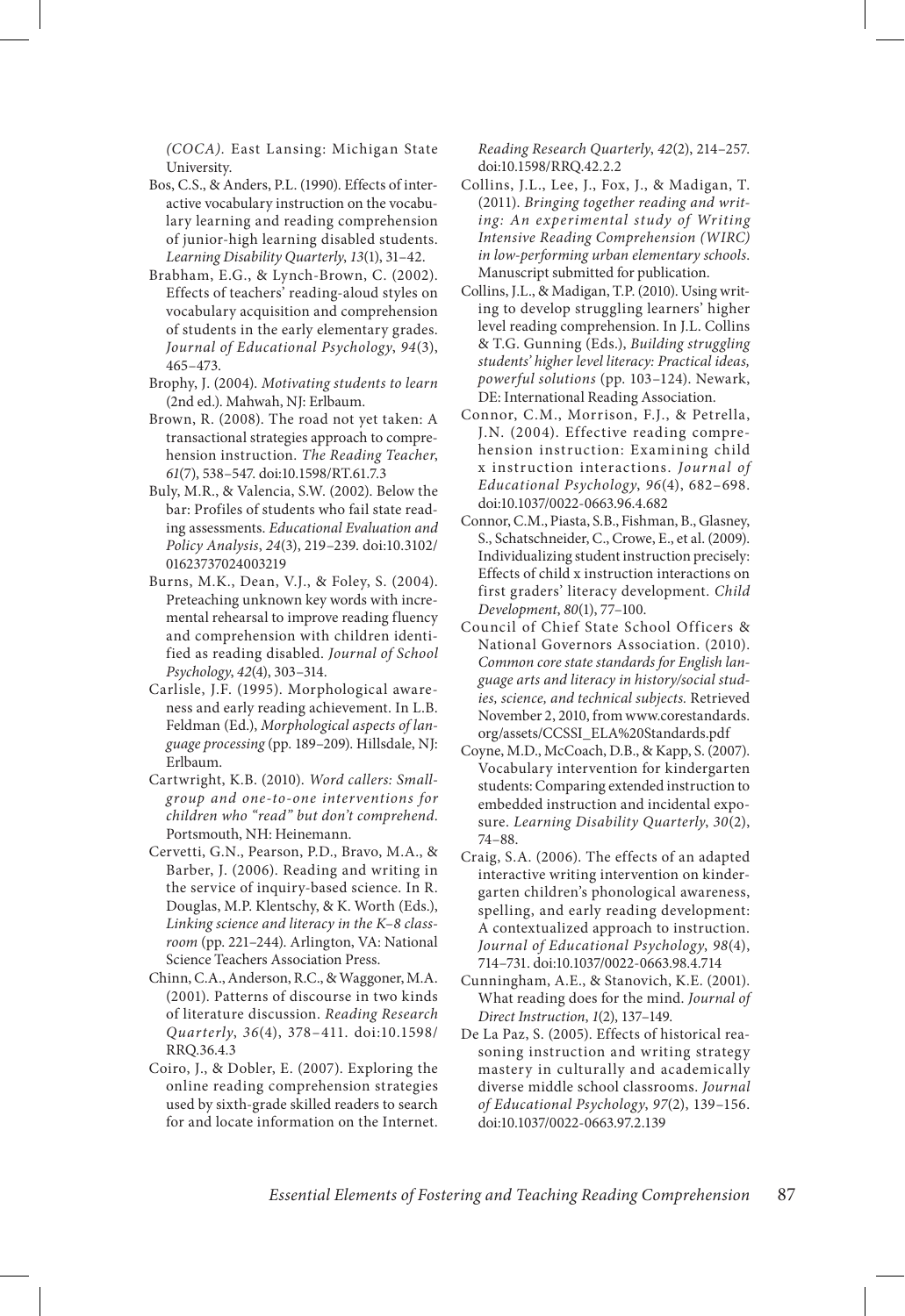- Dewitz, P., Jones, J., & Leahy, S. (2009). Comprehension strategy instruction in core reading programs. Reading Research Quarterly, 44(2), 102–126. doi:10.1598/ RRQ.44.2.1
- Donahue, P.L., Finnegan, R.J., Lutkus, A.D., Allen, N.L., & Campbell, J.R. (2001). The nation's report card: Fourth-grade reading 2000 (NCES 2001-499). Washington, DC: National Center for Education Statistics, U.S. Department of Education.
- Dong, T., Anderson, R.C., Kim, I., & Li, Y. (2008). Collaborative reasoning in China and Korea. Reading Research Quarterly, 43(4), 400–424. doi:10.1598/RRQ.43.4.5
- Dorph, R., Goldstein, D., Lee, S., Lepori, K., Schneider, S., & Venkatesan, S. (2007). The status of science education in the Bay Area. Unpublished manuscript, University of California, Berkeley.
- Duke, N.K. (2000). For the rich it's richer: Print experiences and environments offered to children in very low- and very highsocioeconomic status first-grade classrooms. American Educational Research Journal, 37(2), 441–478.
- Duke, N.K., Caughlan, S., Juzwik, M.M., & Martin, N. (in press). Doing genre with purpose in the K–8 classroom. Portsmouth, NH: Heinemann.
- Duke, N.K., & Pearson, P.D. (2002). Effective practices for developing reading comprehension. In A.E. Farstrup & S.J. Samuels (Eds.), What research has to say about reading instruction (3rd ed., pp. 205–242). Newark, DE: International Reading Association.
- Duke, N.K., Pressley, M., & Hilden, K. (2004). Difficulties with reading comprehension. In C.A. Stone, E.R. Silliman, B.J. Ehren, & K. Apel (Eds.), Handbook of language and literacy: Development and disorders (pp. 501– 520). New York: Guilford.
- Duke, N.K., & Roberts, K.L. (2010). The genrespecific nature of reading comprehension. In D. Wyse, R. Andrews, & J. Hoffman (Eds.), The Routledge international handbook of English, language and literacy teaching (pp. 74–86). New York: Routledge.
- Fink, R.P. (1995). Successful dyslexics: A constructivist study of passionate interest reading. Journal of Adolescent & Adult Literacy, 39(4), 268–280.
- Fitzgerald, J., & Shanahan, T. (2000). Reading and writing relations and their development. Educational Psychologist, 35(1), 39–50. doi:10.1207/S15326985EP3501\_5
- Francis, D.J., Snow, C.E., August, D., Carlson, C.D., Miller, J., & Iglesias, A. (2006). Measures of reading comprehension: A latent variable analysis of the Diagnostic Assessment of Reading Comprehension. Scientific Studies of Reading, 10(3), 301–322. doi:10.1207/ s1532799xssr1003\_6
- García, G.E., Bray, T.M., Mora, R.A., Ricklefs, M.A., Primeaux, J., Engel, L.C., et al. (2006). Working with teachers to change the literacy instruction of Latino students in urban schools. In J.V. Hoffman, D.L. Schallert, C.M. Fairbanks, J. Worthy, & B. Maloch (Eds.), 55th yearbook of the National Reading Conference (pp. 155–170). Oak Creek, WI: National Reading Conference.
- García, G.E., Pearson, P.D., Taylor, B.M., Bauer, E.B., & Stahl, K.A.D. (in press). Socioconstructivist and political views on teachers' implementation of two types of reading comprehension approaches in low-income schools. Theory Into Practice.
- Gersten, R., Fuchs, L.S., Williams, J.P., & Baker, S. (2001). Teaching reading comprehension strategies to students with learning disabilities: A review of research. Review of Educational Research, 71(2), 279–320. doi:10.3102/00346543071002279
- Goldman, S.R., & Rakestraw, J.A., Jr. (2000). Structural aspects of constructing meaning from text. In M.L. Kamil, P.B. Mosenthal, P.D. Pearson, & R. Barr (Eds.), Handbook of reading research (Vol. 3, pp. 545–561). Mahwah, NJ: Erlbaum.
- Goldschmidt, P. (2010). Evaluation of Seeds of Science/Roots of Reading: Effective tools for developing literacy through science in the early grades. Los Angeles: University of California Press. Retrieved December 15, 2010, from www.scienceandliteracy.org/sites/scienceand literacy.org/files/bibio/seeds\_eval\_in\_cresst \_deliv\_fm\_060210\_pdf\_97520.pdf
- Graham, S., & Hebert, M. (2010). Writing to read: Evidence for how writing can improve reading: A report from Carnegie Corporation of New York. Washington, DC: Alliance for Excellent Education.
- Guthrie, J.T. (2004). Teaching for literacy engagement. Journal of Literacy Research, 36(1), 1–29. doi:10.1207/s15548430jlr3601\_2
- Guthrie, J.T., Anderson, E., Alao, S., & Rinehart, J. (1999). Influences of Concept-Oriented Reading Instruction on strategy use and conceptual learning from text. The Elementary School Journal, 99(4), 343–366. doi:10.1086/461929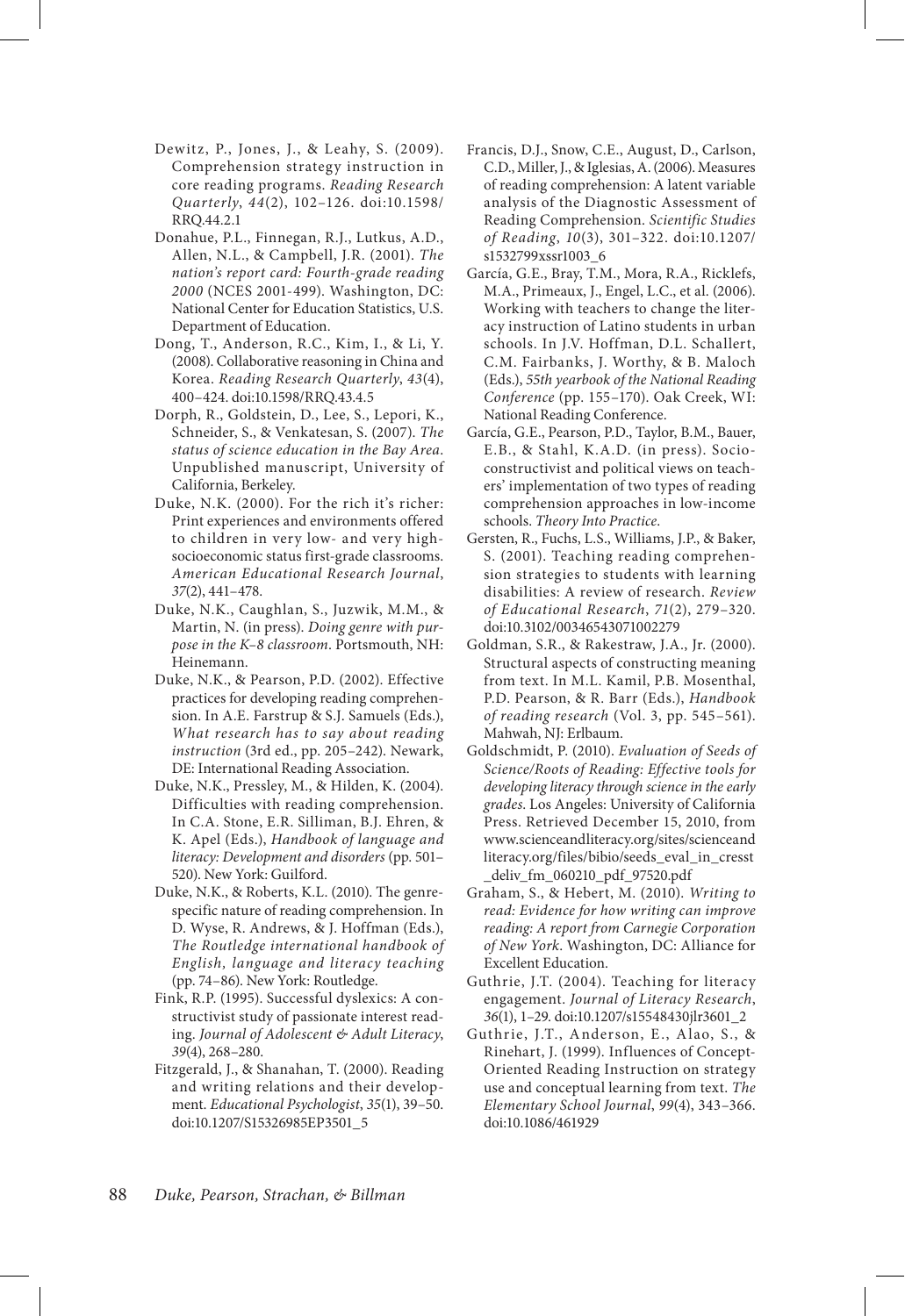- Guthrie, J.T., & McCann, A.D. (1996). Idea circles: Peer collaborations for conceptual learning. In L.B. Gambrell & J.F. Almasi (Eds.), Lively discussions! Fostering engaged reading (pp. 87–105). Newark, DE: International Reading Association.
- Guthrie, J.T., McRae, A., & Klauda, S.L. (2007). Contributions of Concept-Oriented Reading Instruction to knowledge about interventions for motivations in reading. Educational Psychologist, 42(4), 237–250.
- Guthrie, J.T., Wigfield, A., Barbosa, P., Perencevich, K.C., Taboada, A., Davis, M.H., et al. (2004). Increasing reading comprehension and engagement through Concept-Oriented Reading Instruction. Journal of Educational Psychology, 96(3), 403–423. doi:10.1037/0022-0663.96.3.403
- Guthrie, J.T., Wigfield, A., Humenick, N.M., Perencevich, K.C., Taboada, A., & Barbosa, P. (2006). Influences of stimulating tasks on reading motivation and comprehension. Journal of Educational Research, 99(4), 232– 246. doi:10.3200/JOER.99.4.232-246
- Guthrie, J.T., Wigfield, A., & Perencevich, K.C. (Eds.). (2004). Motivating reading comprehension: Concept-Oriented Reading Instruction. Mahwah, NJ: Erlbaum.
- Hall, K.M., Sabey, B.L., & McClellan, M. (2005). Expository text comprehension: Helping primary-grade teachers use expository texts to full advantage. Reading Psychology, 26(3), 211–234. doi:10.1080/02702710590962550
- Halladay, J.L. (2008). Difficult texts and the students who choose them: The role of text difficulty in second graders' text choices and independent reading experiences. Unpublished doctoral dissertation, Michigan State University, East Lansing.
- Hiebert, E.H., & Kamil, M.L. (Eds.). (2005). Teaching and learning vocabulary: Bringing research to practice. Mahwah, NJ: Erlbaum.
- Hilden, K.R. (2009, December). Profiles for informational text comprehension in second grade. Paper presented at the 59th annual meeting of the National Reading Conference, Albuquerque, NM.
- Hilden, K.R., & Pressley, M. (2007). Selfregulation through transactional strategies instruction. Reading & Writing Quarterly, 23(1), 51–75. doi:10.1080/10573560600837651
- Hoffman, J.V., Sailors, M., Duffy, G.R., & Beretvas, S.N. (2004). The effective elementary classroom literacy environment: Examining the validity of the TEX-IN3 observation

system. Journal of Literacy Research, 36(3), 303–334. doi:10.1207/s15548430jlr3603\_3

- Idol, L. (1987). Group story mapping: A comprehension strategy for both skilled and unskilled readers. Journal of Learning Disabilities, 20(4), 196–205. doi:10.1177/002221948702000401
- Jiménez, L., & Duke, N.K. (2011). Interest matters: Fourth-graders reading multiple highand low-interest texts. Manuscript submitted for publication.
- Kendeou, P., & van den Broek, P. (2007). The effects of prior knowledge and text structure on comprehension processes during reading of scientific texts. Memory & Cognition, 35(7), 1567–1577.
- Kim, J.S., & White, T.G. (2008). Scaffolding voluntary summer reading for children in grades 3 to 5: An experimental study. Scientific Studies of Reading, 12(1), 1–23. doi:10.1080/10888430701746849
- Kintsch, W. (1998). Comprehension: A paradigm for cognition. New York: Cambridge University Press.
- Kintsch, W. (2004). The Construction– Integration model of text comprehension and its implications for instruction. In R.B. Ruddell & N.J. Unrau (Eds.), Theoretical models and processes of reading (5th ed., pp. 1270–1328). Newark, DE: International Reading Association.
- Klingner, J.K., Vaughn, S., Arguelles, M.E., Hughes, M.T., & Leftwich, S.A. (2004). Collaborative strategic reading: "Real-world" lessons from classroom teachers. Remedial and Special Education, 25(5), 291–302. doi:10 .1177/07419325040250050301
- Knapp, M.S. (with Adelman, N.E., Marder, C., Mc-Collum, H., Needels, M.C., Padilla, C., et al.). (1995). Teaching for meaning in highpoverty classrooms. New York: Teachers College Press.
- Konopak, B.C., Martin, S.H., & Martin, M.A. (1990). Using a writing strategy to enhance sixth-grade students' comprehension of content material. Journal of Literacy Research, 22(1), 19–37. doi:10.1080/10862969009547692
- Kucan, L., Hapgood, S., & Palincsar, A.S. (in press). Teachers' specialized knowledge for supporting student comprehension in textbased discussions. The Elementary School Journal.
- Kucan, L., & Palincsar, A. (2008–2011). The iterative design of modules to support reading comprehension instruction. Grant R305A080005 from the National Center for

Essential Elements of Fostering and Teaching Reading Comprehension 89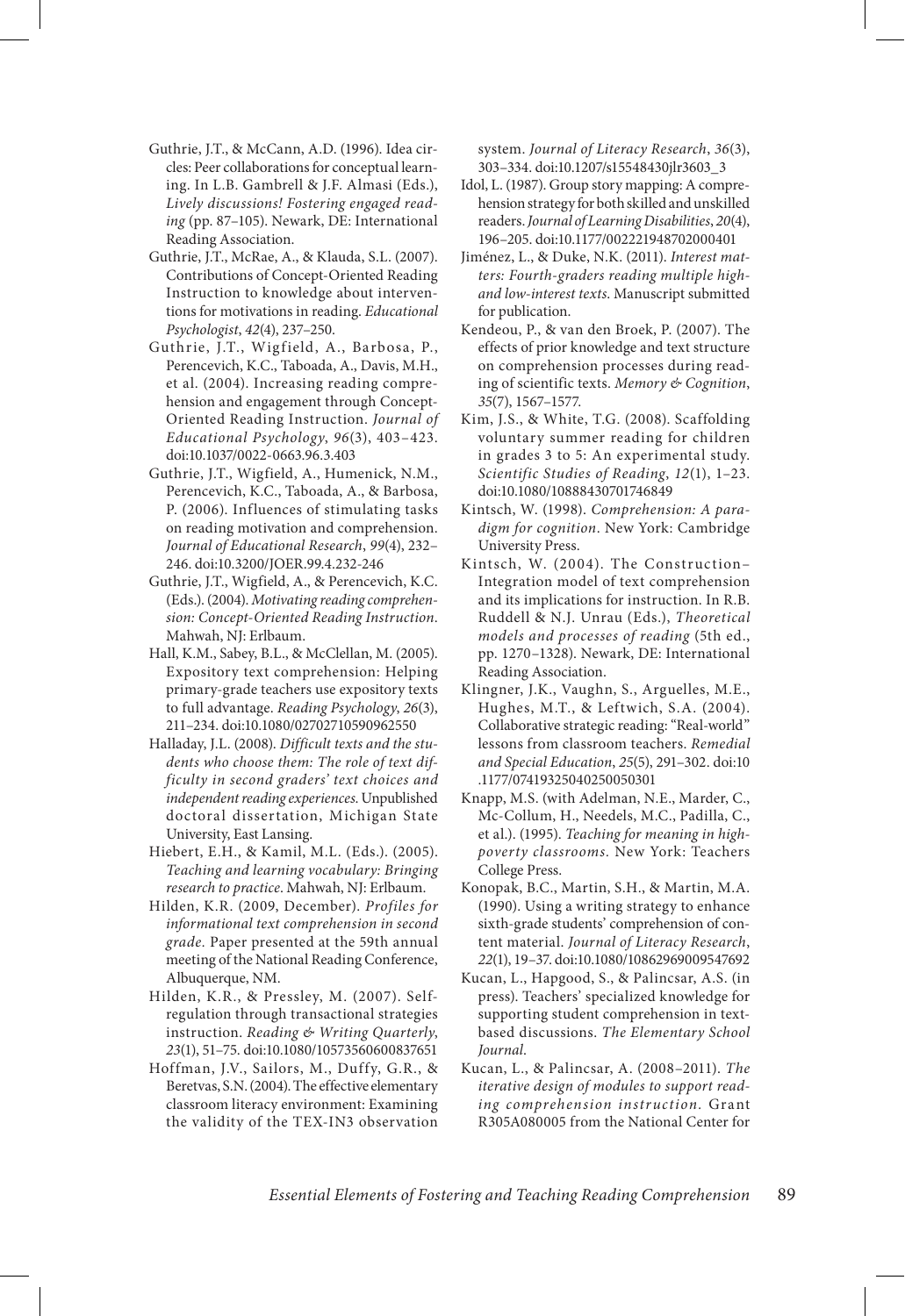Education Statistics, Institute of Education Sciences, U.S. Department of Education.

- Langer, J.A. (2001). Beating the odds: Teaching middle and high school students to read and write well. American Educational Research Journal, 38(4), 837–880. doi:10 .3102/00028312038004837
- Lederer, J.M. (2000). Reciprocal teaching of social studies in inclusive elementary classrooms. Journal of Learning Disabilities, 33(1), 91–106. doi:10.1177/002221940003300112
- Leu, D.J., Castek, J., Hartman, D.K., Coiro, J., Henry, L.A., Kulikowich, J.M., et al. (2005). Evaluating the development of scientific knowledge and new forms of reading comprehension during online learning: Final report. Naperville, IL: North Central Regional Educational Laboratory, Learning Point Associates.
- Lipson, M.Y., & Wixson, K.K. (1991). Assessment and instruction of reading disability: An interactive approach. New York: HarperCollins.
- McKeown, M.G., Beck, I.L., & Blake, R.G.K. (2009). Rethinking reading comprehension instruction: A comparison of instruction for strategies and content approaches. Reading Research Quarterly, 44(3), 218–253. doi:10.1598/RRQ.44.3.1
- McMurrer, J. (2008). Instructional time in elementary schools: A closer look at changes for specific subjects. Washington, DC: Center on Education Policy. Retrieved November 9, 2010, from www.cep-dc.org/index.cfm ?fuseaction=document.showDocumentByID &nodeI%0D%0AD=1&DocumentID=234
- McNamara, D.S., Floyd, R.G., Best, R., & Louwerse, M. (2004). World knowledge driving young readers' comprehension difficulties. Paper presented at the sixth biennial meeting of the International Society of the Learning Sciences, Santa Monica, CA.
- McNamara, D.S., & Kintsch, W. (1996). Learning from texts: Effects of prior knowledge and text coherence. Discourse Processes, 22(3), 247–288. doi:10.1080/01638539609544975
- Meyer, B.J.F., Brandt, D.M., & Bluth, G.J. (1980). Use of top-level structure in text: Key for reading comprehension of ninth-grade students. Reading Research Quarterly, 16(1), 72–103.
- Morrow, L.M., Tracey, D.H., Woo, D.G., & Pressley, M. (1999). Characteristics of exemplary first-grade literacy instruction. The Reading Teacher, 52(5), 462–476.
- Murphy, P.K., Wilkinson, I.A.G., Soter, A.O., Hennessey, M.N., & Alexander, J.F. (2009).

Examining the effects of classroom discussion on students' comprehension of text: A meta-analysis. Journal of Educational Psychology, 101(3), 740–764. doi:10.1037/ a0015576

- Naceur, A., & Schiefele, U. (2005). Motivation and learning–the role of interest in construction of representation of text and longterm retention: Inter- and intraindividual analyses. European Journal of Psychology of Education, 20(2), 155–170. doi:10.1007/ BF03173505
- Nagy, W.E., Berninger, V.W., & Abbott, R.D. (2006). Contributions of morphology beyond phonology to literacy outcomes of upper elementary and middle-school students. Journal of Educational Psychology, 98(1), 134–147.
- National Institute of Child Health and Human Development. (2000). Report of the National Reading Panel. Teaching children to read: An evidence-based assessment of the scientific research literature on reading and its implications for reading instruction (NIH Publication No. 00-4769). Washington, DC: U.S. Government Printing Office.
- Nelson, J.R., & Stage, S.A. (2007). Fostering the development of vocabulary knowledge and reading comprehension though contextuallybased multiple meaning vocabulary instruction. Education and Treatment of Children, 30(1), 1–22.
- Neuman, S.B. (1999). Books make a difference: A study of access to literacy. Reading Research Quarterly, 34(3), 286–311. doi:10.1598/ RRQ.34.3.3
- Nolen, S.B. (2001). Constructing literacy in the kindergarten: Task structure, collaboration, and motivation. Cognition and Instruction, 19(1), 95–142. doi:10.1207/S1532 690XCI1901\_3
- Nolen, S.B. (2007). Young children's motivation to read and write: Development in social contexts. Cognition and Instruction, 25(2/3), 219–270.
- Palincsar, A.S., & Brown, A.L. (1984). Reciprocal teaching of comprehension-fostering and comprehension-monitoring activities. Cognition and Instruction, 1(2), 117–175. doi:10.1207/s1532690xci0102\_1
- Palincsar, A.S., & Magnusson, S.J. (2001). The interplay of first-hand and second-hand investigations to model and support the development of scientific knowledge and reasoning. In S.M. Carver & D. Klahr (Eds.), Cognition and instruction: Twenty-five years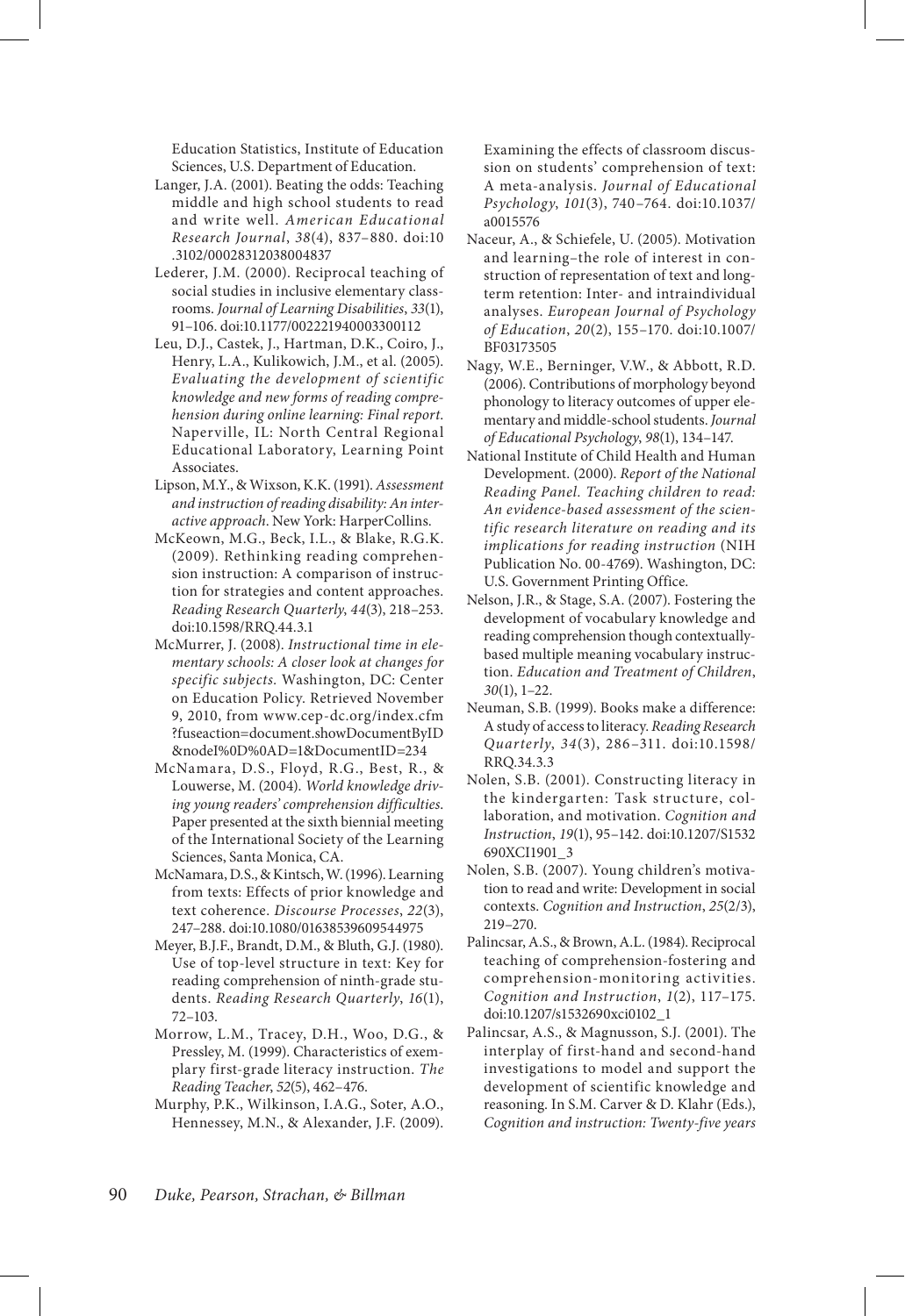of progress (pp. 151–193). Mahwah, NJ: Erlbaum.

- Parodi, G. (2007). Reading–writing connections: Discourse-oriented research. Reading and Writing, 20(3), 225–250. doi:10.1007/ s11145-006-9029-7
- Paul, R. (1990). Comprehension strategies: Interactions between world knowledge and the development of sentence comprehension. Topics in Language Disorders, 10(3), 63–75.
- Pearson, P.D., & Fielding, L. (1991). Compre hension instruction. In R. Barr, M.L. Kamil, P. Mosenthal, & P.D. Pearson (Eds.), Handbook of reading research (Vol. 2, pp. 815–860). New York: Longman.
- Pearson, P.D., & Gallagher, M.C. (1983). The instruction of reading comprehension. Contemporary Educational Psychology, 8(3), 317–344.
- Pearson, P.D., Moje, E.B., & Greenleaf, C. (2010). Literacy and science: Each in the service of the other. Science, 328(5977), 459–463. doi:10.1126/science.1182595
- Pearson, P.D., Roehler, L.R., Dole, J.A., & Duffy, G.G. (1992). Developing expertise in reading comprehension. In S.J. Samuels & A.E. Farstrup (Eds.), What research has to say about reading instruction (2nd ed., pp. 145– 199). Newark, DE: International Reading Association.
- Pearson, P.D., Taylor, B.M., & Tam, A. (2005). Epilogue: Effective professional development for improving literacy instruction. In R. Indrisano & J.R. Paratore (Eds.), Learning to write, writing to learn: Theory and research in practice (pp. 221–234). Newark, DE: International Reading Association.
- Pressley, M., Dolezal, S.E., Raphael, L.M., Mohan, L., Roehrig, A.D., & Bogner, K. (2003). Motivating primary-grade students. New York: Guilford.
- Pressley, M., Wharton-McDonald, R., Allington, R.L., Block, C.C., & Morrow, L.M. (1998). The nature of effective first-grade literacy instruction (CELA Research Report No. 11007). Albany: National Research Center on English Learning & Achievement, State University of New York.
- Pressley, M., Yokoi, L., Rankin, J., Wharton-McDonald, R., & Mistretta, J. (1997). A survey of the instructional practices of grade 5 teachers nominated as effective in promoting literacy. Scientific Studies of Reading, 1(2), 145–160. doi:10.1207/s1532799xssr0102\_3
- Purcell-Gates, V., Duke, N.K., & Martineau, J.A. (2007). Learning to read and write

genre-specific text: Roles of authentic experience and explicit teaching. Reading Research Quarterly, 42(1), 8–45. doi:10.1598/ RRQ.42.1.1

- Raphael, T.E., Englert, C.S., & Kirschner, B.W. (1989). Students' metacognitive knowledge about writing. Research in the Teaching of English, 23(4), 343–379.
- Raphael, T.E., Kirschner, B.W., & Englert, C.S. (1988). Expository writing program: Making connections between reading and writing. The Reading Teacher, 41(8), 790–795.
- Reutzel, D.R., Smith, J.A., & Fawson, P.C. (2005). An evaluation of two approaches for teaching reading comprehension strategies in the primary years using science information texts. Early Childhood Research Quarterly, 20(3), 276–305. doi:10.1016/j.ecresq.2005.07.002
- Richgels, D.J., McGee, L.M., Lomax, R.G., & Sheard, C. (1987). Awareness of four text structures: Effects on recall of expository text. Reading Research Quarterly, 22(2), 177–196.
- Robinson, D.H., & Kiewra, K.A. (1995). Visual argument: Graphic organizers are superior to outlines in improving learning from text. Journal of Educational Psychology, 87(3), 455–467. doi:10.1037/0022-0663.87.3.455
- Romance, N.R., & Vitale, M.R. (2001). Implementing an in-depth expanded science model in elementary schools: Multiyear findings, research issues, and policy implications. International Journal of Science Education, 23(4), 373–404.
- Sadoski, M., Goetz, E.T., & Rodriguez, M. (2000). Engaging texts: Effects of concreteness on comprehensibility, interest, and recall in four text types. Journal of Educational Psychology, 92(1), 85–95. doi:10.1037/0022-0663.92.1.85
- Schraw, G., Flowerday, T., & Lehman, S. (2001). Increasing situational interest in the classroom. Educational Psychology Review, 13(3), 211–224. doi:10.1023/A:1016619705184
- Shanahan, T. (2006). Relations among oral language, reading, and writing development. In C.A. MacArthur, S. Graham, & J. Fitzgerald (Eds.), Handbook of writing research (pp. 171– 183). New York: Guilford.
- Shanahan, T., Callison, K., Carriere, C., Duke, N.K., Pearson, P.D., Schatschneider, C., et al. (2010). Improving reading comprehension in kindergarten through 3rd grade (NCEE 2010- 4038). Washington, DC: National Center for Education Evaluation and Regional Assistance, Institute of Education Sciences, U.S. Department of Education.

Essential Elements of Fostering and Teaching Reading Comprehension 91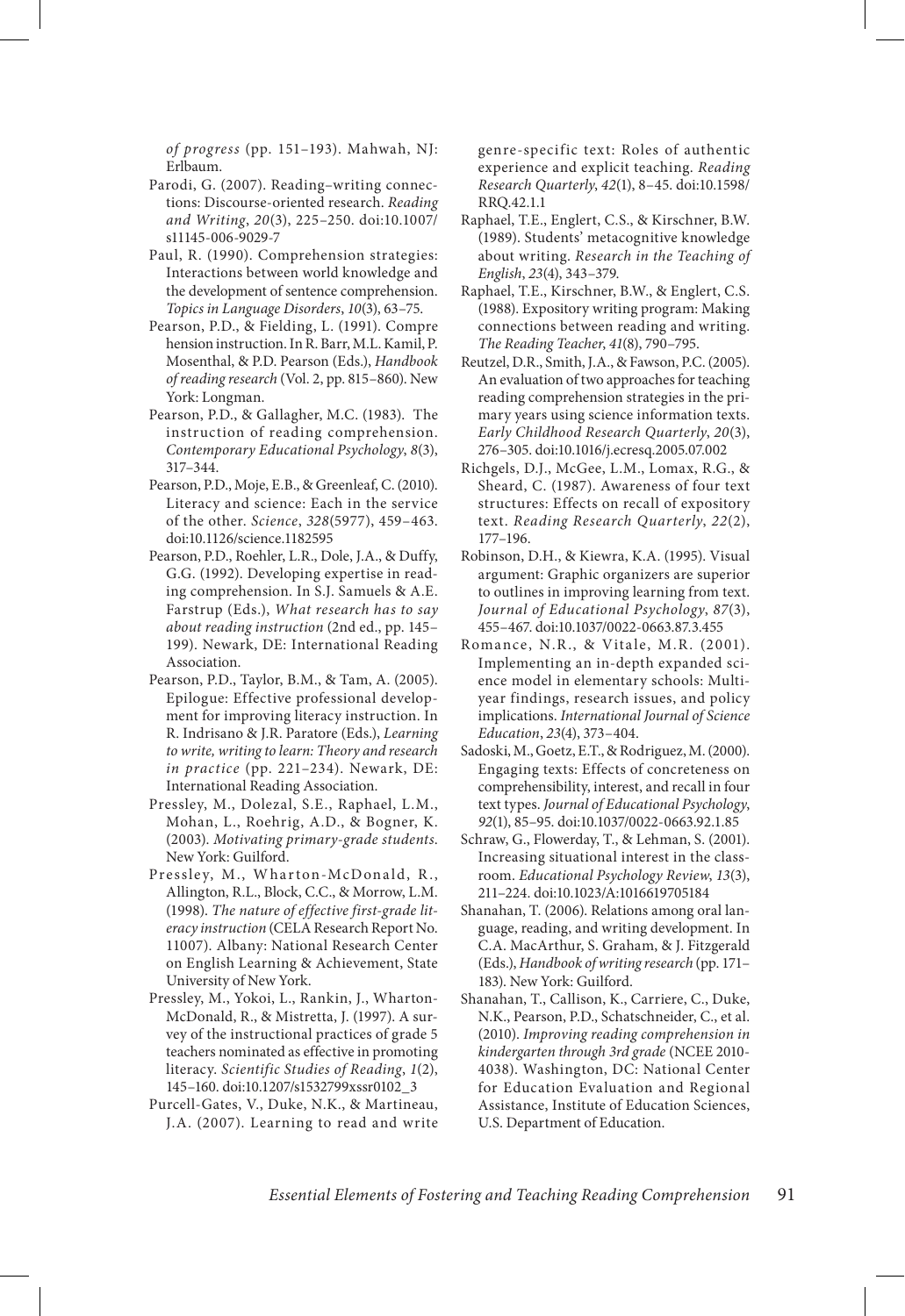- Shanahan, T., & Lomax, R.G. (1986). An analysis and comparison of theoretical models of the reading–writing relationship. Journal of Educational Psychology, 78(2), 116–123. doi:10.1037/0022-0663.78.2.116
- Shatil, E., Share, D.L., & Levin, I. (2000). On the contribution of kindergarten writing to grade 1 literacy: A longitudinal study in Hebrew. Applied Psycholinguistics, 21(1), 1–21. doi:10.1017/S0142716400001016
- Silverman, R., & Hines, S. (2009). The effects of multimedia-enhanced instruction on the vocabulary of English-language learners and non-English-language learners in prekindergarten through second grade. Journal of Educational Psychology, 101(2), 305–314. doi:10.1037/a0014217
- Slater, W.H., Graves, M.F., & Piché, G.L. (1985). Effects of structural organizers on ninthgrade students' comprehension and recall of four patterns of expository text. Reading Research Quarterly, 20(2), 189–202.
- Snow, C.E ., Barnes, W.S., Chandler, J., Goodman, I.F., & Hemphill, L. (1991). Unfulfilled expectations: Home and school influences on literacy. Cambridge, MA: Harvard University Press.
- Spörer, N., Brunstein, J.C., & Kieschke, U. (2009). Improving students' reading comprehension skills: Effects of strategy instruction and reciprocal teaching. Learning and Instruction, 19(3), 272–286. doi:10.1016/j.learn instruc.2008.05.003
- Spycher, P. (2009). Learning academic language through science in two linguistically diverse kindergarten classes. The Elementary School Journal, 109(4), 359–379. doi:10.1086/593938
- Stahl, S.A., & Nagy, W.E. (2006). Teaching word meanings. Mahwah, NJ, Erlbaum.
- Stevens, R.J., Van Meter, P., & Warcholak, N.D. (2010). The effects of explicitly teaching story structure to primary grade children. Journal of Literacy Research, 42(2), 159–198. doi:10.1080/10862961003796173
- Symons, S., MacLatchy-Gaudet, H., Stone, T.D., & Reynolds, P.L. (2001). Strategy instruction for elementary students searching informational text. Scientific Studies of Reading, 5(1), 1–33. doi:10.1207/S1532799XSSR0501\_1
- Taberski, S. (2000). On solid ground: Strategies for teaching reading K–3. Portsmouth, NH: Heinemann.
- Taylor, B.M., Pearson, P.D., Clark, K., & Walpole, S. (2000). Effective schools and accomplished teachers: Lessons about primary-grade reading instruction in low-income schools. The

Elementary School Journal, 101(2), 121–165. doi:10.1086/499662

- Taylor, B.M., Pearson, P.D., Peterson, D.S., & Rodriguez, M.C. (2003). Reading growth in high-poverty classrooms: The influence of teacher practices that encourage cognitive engagement in literacy learning. The Elementary School Journal, 104(1), 3–28. doi:10.1086/499740
- Taylor, B.M., Pearson, P.D., Peterson, D.S., & Rodriguez, M.C. (2005). The CIERA school change framework: An evidencebased approach to professional development and school reading improvement. Reading Research Quarterly, 40(1), 40–69. doi:10.1598/ RRQ.40.1.3
- Thomas, K.F., & Barksdale-Ladd, M.A. (1995). Effective literacy classrooms: Teachers and students exploring literacy together. In K.A. Hinchman, D.J. Leu, & C.K. Kinzer (Eds.), Perspectives on literacy research and practice: The 44th yearbook of the National Reading Conference (pp. 169–179). Chicago: National Reading Conference.
- Tierney, R.J., & Shanahan, T. (1996). Research on the reading–writing relationship: Interactions, transactions, and outcomes. In R. Barr, M.L. Kamil, P.B. Mosenthal, & P.D. Pearson (Eds.), Handbook of reading research (Vol. 2, pp. 246–280). Mahwah, NJ: Erlbaum.
- Tivnan, T., & Hemphill, L. (2005). Comparing four literacy reform models in high-poverty schools: Patterns of first-grade achievement. The Elementary School Journal, 105(5), 419– 441. doi:10.1086/431885
- Turner, J., & Paris, S.G. (1995). How literacy tasks influence children's motivation for literacy. The Reading Teacher, 48(8), 662–673.
- Van den Branden, K. (2000). Does negotiation of meaning promote reading comprehension? A study of multilingual primary school classes. Reading Research Quarterly, 35(3), 426–443. doi:10.1598/RRQ.35.3.6
- Wade, S.E. (1990). Using think alouds to assess comprehension. The Reading Teacher, 43(7), 442–451.
- Wade, S.E., Trathen, W., & Schraw, G. (1990). An analysis of spontaneous study strategies. Reading Research Quarterly, 25(2), 147–166.
- Wang, J., & Herman, J. (2005). Evaluation of Seeds of Science/Roots of Reading project: Shoreline Science and Terrarium Investigations. Los Angeles: National Center for Research on Evaluation, Standards, and Student Testing, University of California. Retrieved December 15, 2010, from www